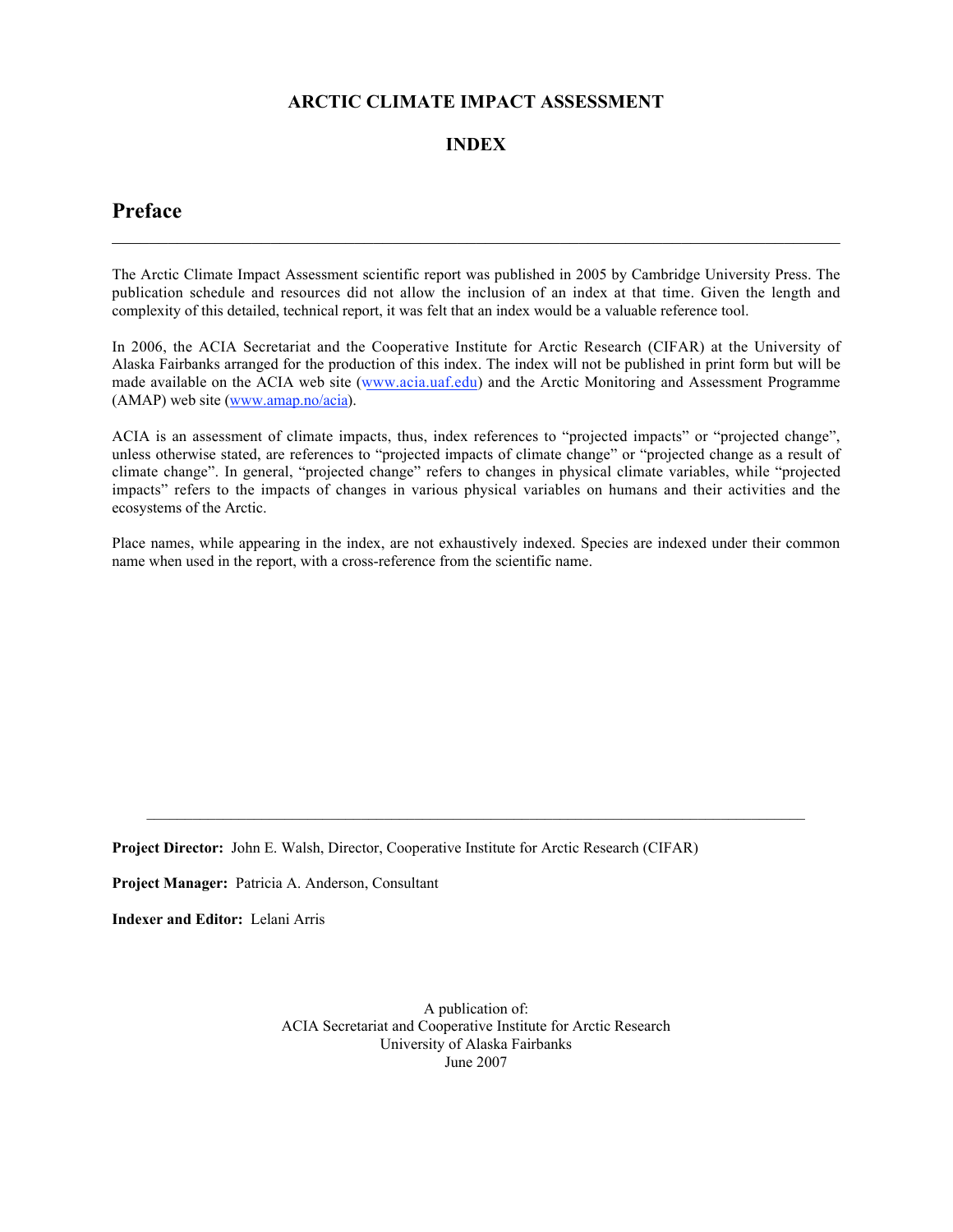A abalone *(Haliotis rufuscens),* 716 *Abies sibirica. see* Siberian fir *Abies* spp. *see* firs *Abramis brama. see* carp bream abrupt climate change, 1018 ACIA conclusions, 1019–1020 description, 2–10, 16–17 recommendations for future assessments, 1018–1019 regions, *2,* 990, 1003 (*see also* Region 1; Region 2; Region 3; Region 4) actinarians, 483 actinomycetes, 540 active layer. *see* permafrost adaptation to climate change, 949–950, 981, 1020 of agriculture, 806 by arctic residents, 609 by arctic species, 578–579 assessing, 9 barriers to, 663–665 and co-management, 613 cultural, *1000* definition, 685, 951, 955 by forest managers, 792 by freshwater fisheries, 415–416 of human-environment systems, 946–949 and human health, 865, 898–900 by indigenous peoples, 558–559, 665–666, 955–957, 963, 993 by Inuvialuit of Sachs Harbour, 668–670 by Saami, 81 by wildlife management systems, 599, 605, 617, 638, 640 by Yamal Nenets, 677 adaptation to past climate variability and change by arctic species, 11 by boreal tree species, 788–789 by Dene people, 81 by indigenous peoples, 9, 15, 62, 64, *67,* 90–91, 92, 651, 662–663 by Inuit, 672 by Saami, 82, 89 adaptive capacity, 980–981 of arctic species, 254–255, 266, 271, 284, 286, 542, 543, 548, 583 of Atlantic herring, 485 of boreal tree species, 553–554 of commercial fisheries, 707, 708–709, 722, 729–730, 745, 768 definition, 950 of Dene people, 80–81 of freshwater biota, 384–385, 386, 395, *398,* 406, 433, 437 of indigenous peoples, 76, *91,* 92–93, 95, 658, 682–683, 685–686 of Inuit, 675 of Inuvialuit of Sachs Harbour, 670–671 of marine biota, 624 of marine fish, 507, 544 of marine mammals, 509, 545, 624 of reindeer husbandry, 794–795 research recommendations, 1019–1020 of Saami reindeer husbandry, 969 of Sachs Harbour, NWT, 963 of seabirds, 509, 545 of social systems, 15, 729–730, 770–771 and vulnerability analysis, 957–958 of wildlife management systems, 620 of Yamal Nenets, 676, 678 adfreeze bond, 909, 914 aerosols. *see also* arctic haze latitudinal gradient, 163 and ozone depletion, 155 and UV radiation, 153, *160,* 162–163, 167, 174, 995

*Aethia cristatella. see* crested auklet *Aethia psittacula. see* parakeet auklet *Aethia pusilla. see* least auklet afforestation, 798, 800 agriculture, 806–814 in Alaska, 808 in Canada, 807–808 climate limitations, 807–809 climate projections, approach, 809–810 disease and insects, 813 in Finland, 808 global context, 806–807 and government policy, 813–814 growing degree-day analysis, 811–812 in Iceland, 809 increases, impact on contaminants, 432 management and adaptation, 805–806 in Norway, 808–809 and predator control, 617 present-day, 807–809 projected impacts, 188, 200, 807, 808–809, 810–814, 1002–1003, 1007, 1008, 1010 projected impacts on biodiversity, 554–555, 562–564 projected impacts on reindeer overgrazing, 601 projected impacts on wildlife habitat, 1006 research recommendations, 810, 854 subsistence, 807 surprise responses, 804–806 in Sweden, 796–797 and temperature, 786–787 vulnerability analysis, 957 *Agrilus anxius. see* bronze birch borer *Ahnfeltia plicata,* 481 air freezing index, 910–912, 913–914, 933, 938–939. *see also* temperature, air air thawing index, 910–912, 913–914, 938–939. *see also* temperature, air Aklavik, NWT, 654 *akpiks. see* cloudberry *Alaria esculenta,* 481 Alaska agriculture, 808 biodiversity, 1016 demographics, *868–869* forest area, *784* forest tenure and management, 793–794 observed change in glaciers and ice sheets, 204 projected impacts on boreal forest, 793–794 sanitation systems, 884 spruce bark beetle, 831–833 wildfire regimes and management, 838–839 wildlife management, 617–621, 632–634 Alaska and Inuvialuit Beluga Whale Committee, 612 Alaska Eskimo Whaling Commission, 633, 637, 666 Alaska Maritime National Wildlife Refuge, 604 Alaska Native Claims Settlement Act, 618, 665, 793 Alaska plaice *(Pleuronectes quadrituberculatus),* 487, 751 albedo of boreal forest, 785, 789 feedbacks, *998,* 999 projected change, 1006 projected impacts of change in snow cover, 200 and sea ice, *459, 474,* 476–477, 519, *999,* 1005 of terrestrial ecosystems, 314, 319 of tundra, 550, 785 and UV radiation, 153, *160,* 163–164, 166–167, 278, 995, *996* and vegetation change, 322, 324 *Alca torda. see* razorbill *Alces alces. see* moose alcids. *see* seabirds alcohol abuse, 896, *897* alder (*Alnus* spp.), 257, 271, *293,* 371, 799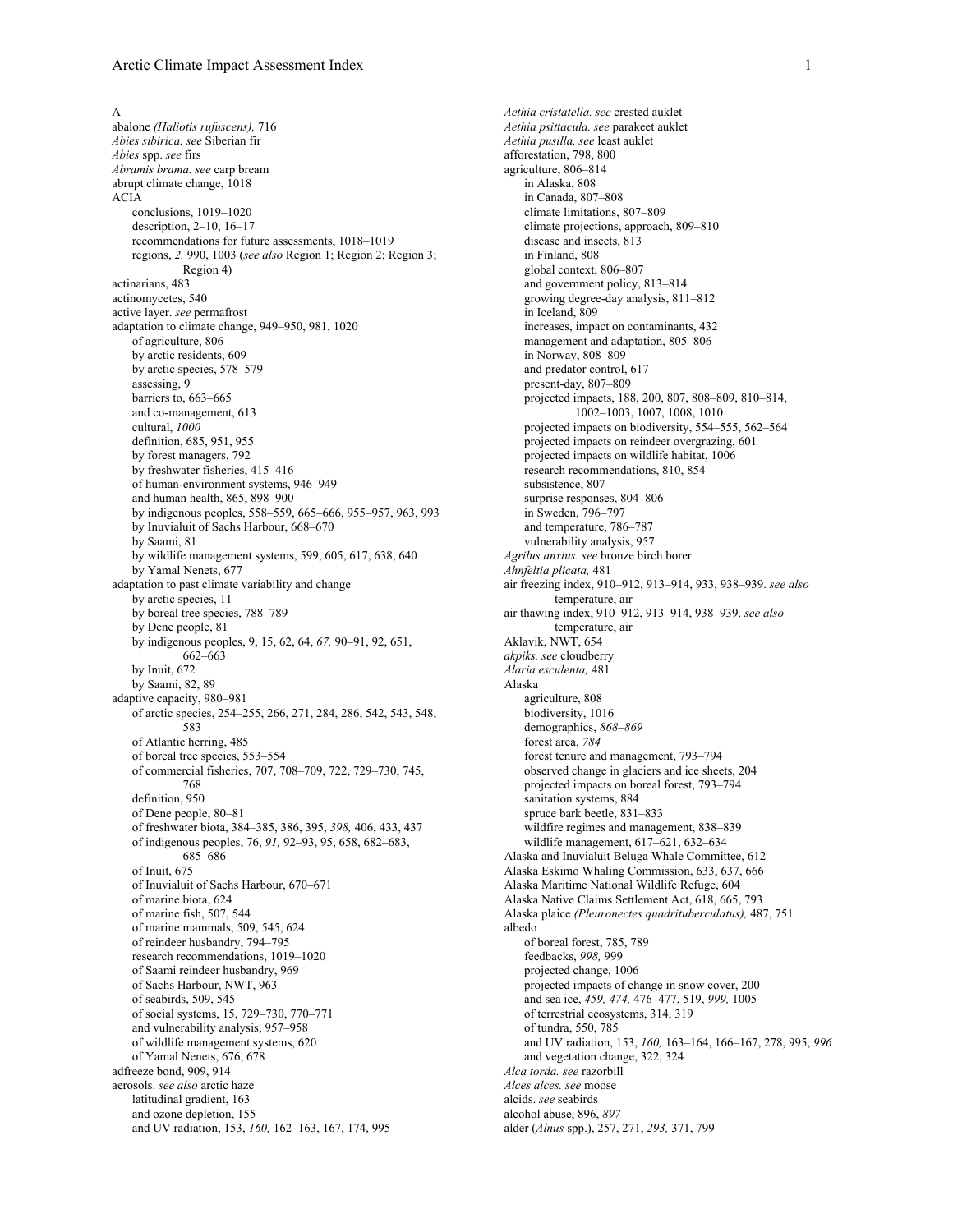Aleut, 76–77, 633, 652, *681* Aleut International Association, *13, 68–71,* 76–77, 602, *968* Aleutian Islands, 605 indigenous knowledge case study, 76–77 Aleutian tern *(Sterna aleutica), 635* alewife (*Alosa* spp.), 410 alfalfa, 807, *810,* 812 algae, 284, 549. *see also* microorganisms adaptation to arctic environment, 270–271 diversity, 262 impacts of oil pollution, 565 knowledge of arctic species, 540 projected change in distribution, 569 in sea ice, *480* species numbers, 580 alien species. *see* non-native species *Alle alle. see* little auk *Allium schoenoprasum, 258 Alnus* spp. *see* alder *Alopecosa hirtipes, 258 Alopecurus alpinus. see* alpine foxtail *Alopex lagopus. see* Arctic fox *Alosa* spp. *see* alewife alpine bistort *(Polygonum viviparum), 247* alpine foxtail *(Alopecurus alpinus),* 278 alpine saxifrage *(Saxifraga nivalis), 247* alpine timothy *(Phleum alpinum),* 285 Alutiiq, 652, *681 Alvania* sp., 483 American plaice. *see* long rough dab American robin *(Turdus migratorius), 70–71,* 260, *585* American wigeon *(Anas americana),* 300 *Ammodytes* spp. *see* sand lance ammonia, *312* amphibians, 282, 571. *see also* wildlife amphipods, *480,* 482, 483, 488, 489, 506 *Anarhichas lupus lupus. see* wolffish *Anas acuta. see* pintail *Anas americana. see* American wigeon *Anas crecca. see* common teal *Anas penelope. see* Eurasian wigeon *Anas platyrhynchos. see* mallard anchovy (*Engraulis* spp.), *508,* 703. *see also* northern anchovy ancient murrelet *(Synthliboramphus antiquus),* 633, *635 Andromeda polifolia,* 302 anemia, *883 Anguilla anguilla. see* eel animals. *see also* birds; fish; mammals, marine; mammals, terrestrial; individual species adaptations to arctic environment, 266–269 community response to experimental warming, 296–297 diversity, present day, 259–260, 1016 genetic response to change, 285–286 impacts of projected UV radiation change, 281–282 impacts of recent climate change, 279–280 indigenous observations of change, *70–71,* 287, 660 predator-prey interactions, 301–302 projected distribution change, 287–289, 290–291 projected impacts, 281 projected impacts on cyclic populations, 300–301 projected impacts on disease, 302–303 projected impacts on parasites, 302–303 vulnerability, 269 *aniuvak. see* snow beds *Anser albifrons. see* white-fronted goose *Anser albifrons flavirostris. see* Greenland white-fronted goose *Anser anser. see* greylag goose *Anser brachyrhynchus. see* pink-footed goose *Anser caerulescens. see* snow goose *Anser caerulescens caerulescens. see* lesser snow goose *Anser canagicus. see* emperor goose *Anser erythropus. see* lesser white-fronted goose

*Anser fabalis. see* bean goose *Anser fabalis fabialis. see* taiga bean goose *Anser fabalis rossicus. see* tundra bean goose Antarctic Bottom Water, *473* apatite. *see* mineral extraction *Apherusa glacialis, 480,* 482 aphids (*Acyrthosiphon* spp.), 268, 296 aquaculture in Bering Sea region, 747 in Greenland, 716 in Iceland, 716 impacts on biodiversity, 555, 564, 576 impacts on wild fish market, 765, 767 in northeast Atlantic, 695 in northwest Atlantic, 739 in Norway, 702–703, 704, 706 projected impacts, 417, 708, 745, 770 in Russia, 703 and wild species, 716, 880 arachnids, 540, 580 Arctic, definition of, 2 by CAFF, 259 fisheries regions, *693, 695, 710, 731, 746* for forests, 784 for freshwater ecosystems, *355* marine Arctic, 26, *27,* 454 for model projections, 110 for past and present climate, 22 in Russia, 624–625 for terrestrial ecosystems, 244–245 Arctic Athabaskan Council, *13, 68–71,* 77–78, 79, 602, *968* Arctic Borderlands Ecological Knowledge Co-op, 646, 684–685 Arctic char *(Salvelinus alpinus),* 11, 570 adaptive capacity, 386 anadromous behavior, 409 aquaculture, 417, 716 biodiversity monitoring, 586 distribution, *396–397* fisheries importance, 410 genetic diversity, 563–564 in Greenland, *388–389* harvest by indigenous peoples, 652, 654, 667, 672 importance of estuaries, 361 indigenous observations of change, *70–71,* 83 in Lake Saanajärvi, *382* life history and environment, *400–401* paleoecology, 251 projected change in distribution, 407, *409* projected impacts, *373,* 436, 1010, 1012–1013, 1017 projected impacts on fisheries, 411–412, 417 temperature and metal accumulation, *429* and water temperature, 385, *398* Arctic cisco *(Coregonus autumnalis),* 361, 395, 410, 436 Arctic Coastal Dynamics (ACD) project, 219, 232, 921–922 Arctic cod *(Arctogadus glacialis), 70–71,* 486, 495, 496, *758*. *see also* polar cod *(Boreogadus saida)* Arctic Council, 6, 560, 623, 666, 686–687, 956 Permanent Participants, *13,* 602 Arctic dryad *(Dryas integrifolia),* 249, 278 Arctic Environmental Protection Strategy (AEPS), 956 Arctic flounder *(Pleuronectes glacialis),* 385 Arctic fox *(Alopex lagopus), 619,* 670 adaptation to arctic environment, 266–267, 268 displacement by red fox, 281, 548 genetic diversity, 285–286 harvest by indigenous peoples, 653, 667 harvest in Russia, 607, *609* impacts of industrial development, 677 impacts of late freeze-up, 75, 76 as invasive species, 605 as mustelid predator, 300–301, 550 observed change, 608, 1005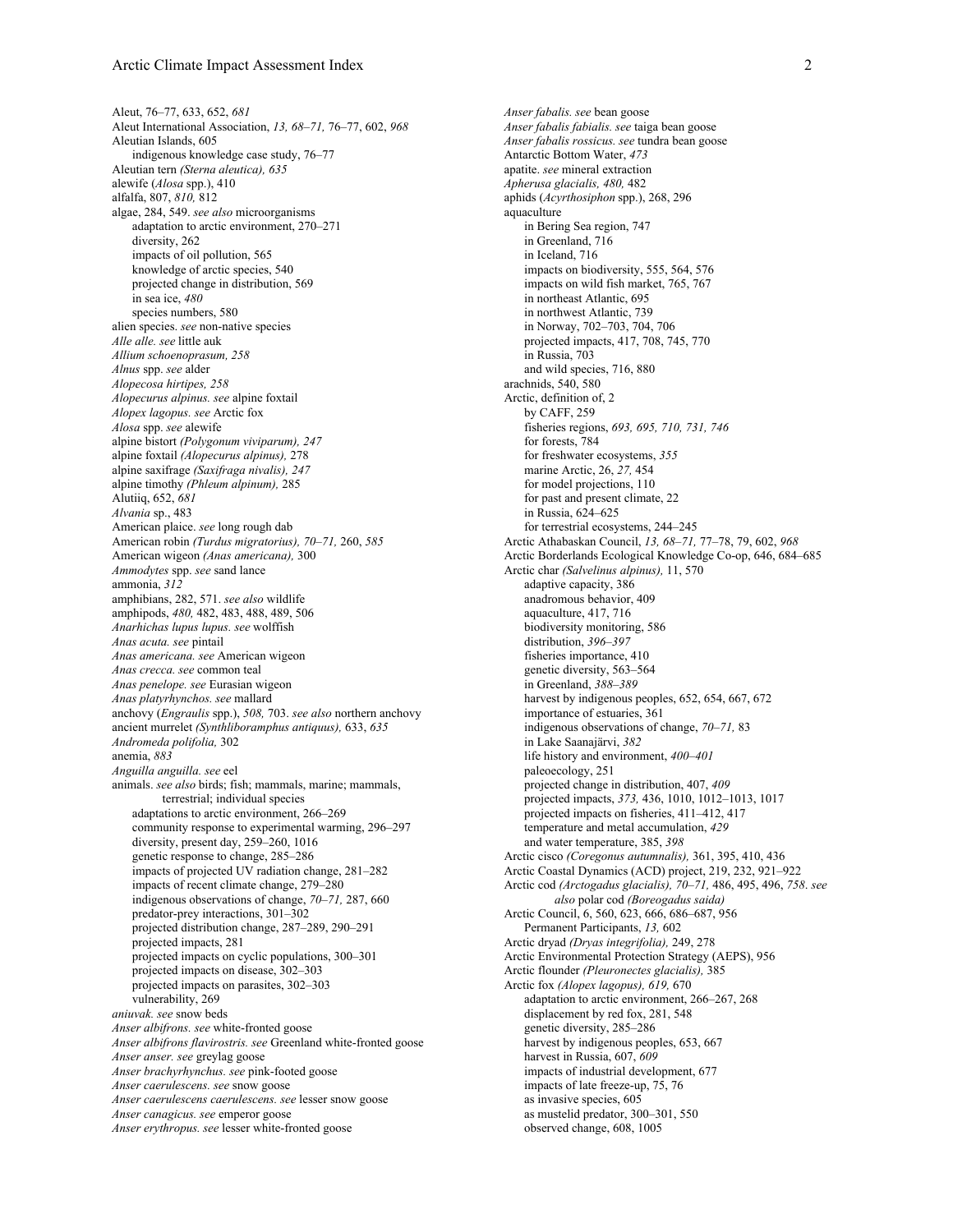projected impacts, 882, 1006 as seabird predator, 489, 576, 605 and UV radiation, 268 Arctic grayling *(Thymallus arcticus), 373, 378,* 388, 395, 402, 403, 407, *414,* 436, 652 Arctic hare *(Lepus arcticus), 71,* 266–267, 302, 654, 667 arctic haze, 106, 143, 162–163, 429–430 Arctic lands, area, 245–246 Arctic lemming, *258* Arctic loon *(Gavia arctica),* 363, 633, *635* Arctic Mediterranean, 454, 461, 478 Arctic Monitoring and Assessment Programme (AMAP), 6, 652, 952, 959 Arctic National Wildlife Refuge (ANWR), 604, 621 Arctic Ocean. *see also* marine Arctic area of, 26 boundary, 26 and carbon sequestration, 34 carbon storage, 1014 change in "freshwater" storage, 45 circulation, 27–30 climate model representation, 106–107 described, 10 "freshwater" defined, 27 freshwater inflows, 27–29 influence of temperate latitudes, 27–29 observed change, 44–45, 923–924 physical characteristics, 29–30 productivity, *493* projected impacts, 187–188, 188, 208, 506, 1008 thresholds of change, 473–475 variability of temperature and salinity, 467 Arctic Ocean Model Intercomparison Project (AOMIP), *109,* 135 Arctic Oscillation (AO), 10, 23, 24–25, 1018. *see also* North Atlantic Oscillation and air temperature, 25, 39 attribution of change, 25 and Bering Sea fish, *502, 503* and contaminant transport, 890–891 and cyclone activity, 25 impacts on ocean temperature, 572 and ocean circulation, 467 projected change, 119, 127, 143, 470, 472–473 and sea ice, 44, 192, 457–458, 471 and stratospheric ozone, 143 and ungulates, 974 and winter precipitation, 279 Arctic poppy *(Papaver polare),* 556 Arctic redpoll *(Carduelis hornemanni),* 267 indigenous observations of change, *71* Arctic Regional Climate Model Intercomparison Project (ARCMIP), *109,* 130, 131 arctic residents. *see also* indigenous peoples adaptation to climate change, 609, 613 demographics, 13–14, 866, *867,* 868 economic impacts, *1000,* 1002 ecosystem impacts, 247 impacts on ecosystems, 252, 545 impacts on habitats, 554–555, 566–567 multiple stresses, 946–949, 1000 projected impacts, 15, 188, 195, 1000–1001, 1007, 1008–1009, 1010–1011, 1013–1014 research recommendations, 1019 societal conditions and trends, 959 20th-century immigration, 13 Arctic skua. *see* parasitic jaeger Arctic sorrel *(Oxyria digyna),* 271, 272 Arctic tern *(Sterna paradisaea), 71,* 489, 627, 629, *630,* 631, 633, *635,* 653 Arctic warbler *(Phylloscopus borealis), 258* Arctic willow *(Salix arctica), 247, 258,* 278, 294–295 *Arctocetraria nigricascens, 258*

*Arctogadus glacialis. see* Arctic cod *Arctophila fulva, 258 Arenaria interpres. see* ruddy turnstone arrowtooth flounder *(Atheresthes stomias),* 487, 495, *502,* 503, *503,* 748, 755, 756, *758 Artemisia* spp., *293 Arthrobacter,* 260–261, *283* arthropods, 552, 557 Arviat, Nunavut, Canada, *68, 70* ascidians, 756 *Asio flammeus. see* short-eared owl aspen *(Populus tremuloides),* 551–552, 792, 823, 833, 834, 836, 845 aspen leaf miner *(Phyllocnistis populiella),* 834 *Asplanchna priodonta,* 422 assessment, science, 7–8 Asteraceae, *293* Athapaskans, 652, 655–656, *681 Atheresthes stomias. see* arrowtooth flounder Atka mackerel *(Pleurogrammus monoptergius), 758,* 760, 767 Atlantic cod *(Gadus morhua),* 486 aquaculture, 745 around Iceland and Greenland, 710 in central North Atlantic, 711–712 commercial fishery, 698–699, 704–707, *714,* 715, 722–723, 736–737, 742–744, 765 distribution, 484 economic importance, 741 export value, 704 historic fisheries, 695, 696–697, 710, 712–713, 732, 733 impacts of past climate variability, 501, 700, 716–717, *718–719,* 736–737, *866* impacts of temperature, 495, 700 impacts of UV radiation, 513, 515 in northwest Atlantic, 732–733 overharvesting, 561, 700, 736–737 past distribution change, *500* as predator of crab, 739 as predator of shrimp, 719, 738 as prey, 696 productivity, *484* projected change in distribution, 545 projected impacts, 507, *508,* 700, 708, 721, 728, 740, 741, 1006–1007, 1013 and seal predation, 739 temperature and migration, 496 Atlantic halibut *(Hippoglossus hippoglossus),* 652, 703, 716 Atlantic herring *(Clupea harengus),* 484–485 in Central North Atlantic, 711 commercial fishery, 697–698, 705, 714, 722, 734 distribution, 484 export value, 704 historic fisheries, 696–697, 714 impacts of past climate variability, 500, *500,* 501, 700, 717–718, 738 impacts of temperature, 495 impacts of UV radiation, 514 in northeast Atlantic, 696 in northwest Atlantic, 732 Norwegian spring-spawning, *485,* 496, 501, *698,* 707 overharvesting, 561, 700 as prey, 486, 488, 489, 572 projected change in distribution, 545 projected impacts, 507–508, 700, 708, 720, 741, 1006–1007 Atlantic meridional overturning circulation. *see* thermohaline circulation Atlantic puffin *(Fratercula arctica),* 489, 556, 572, 627, 629, *630* Atlantic salmon *(Salmo salar),* 11, 359 aquaculture, 417, 576, 702–703, 767 fisheries regulation, 417 harvest by indigenous peoples, 652 importance of estuaries, 361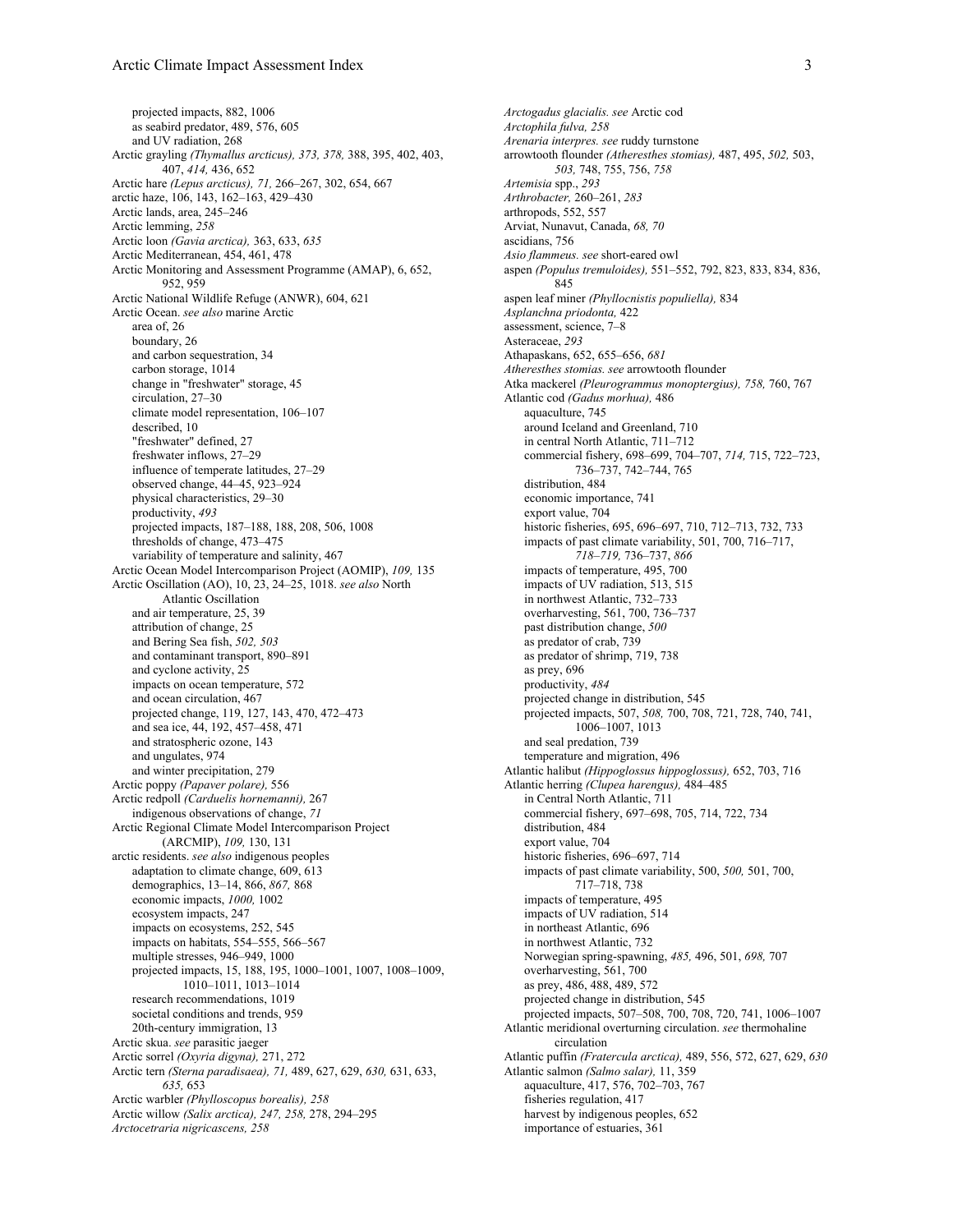life history, 544 in northwest Atlantic, 732 past distribution change, *500* projected impacts, *408–409,* 1012 projected range extensions, 407, 410 and water temperature, 411, 496 Atlantic saury *(Scomberesox saurus), 500* atmosphere-ocean general circulation model (AOGCM), 102–109. *see also* climate models; climate models, ACIAdesignated atmospheric components of, 105–106 climate drift, 105 coupling, 104–105 cryosphere component, 107–108 ensemble simulations, 143–144 flux corrections, 105 grid size, 105 improving projections, 140–144 initialization, 104–105 land-surface component, 107 model resolution, 106 ocean components, 106–107 "pole problem," 106–107 transient response experiments, 104 uncertainties in projections, *120* and vulnerability assessments, 958–959 atmospheric circulation, 23–26 and ozone levels, 154, 157 and pollutant transport, 954 atmospheric general circulation model (AGCM), *102–103* Atmospheric Model Intercomparison Project (AMIP), *108* atmospheric pressure, 24–26 attribution, 42 observational data for model evaluation, 116, *117* observed trends, 23, 42 observed trends compared to models, 42 projected change, 127, *128,* 134–135 attribution of cause of climate change, 3, 105, 909, 991 aufeis, 208, 358 auks, *504,* 626, 627, 653. *see also* great auk; little auk *Aulacomnium turgidum, 258* autumnal moth *(Epirrita autumnata),* 268, 280, 281, 299, 300, 549–550, 557–558, 834 avalanches, 200, 869, 917, 918–919 avian influenza, 881, *882 Aythya affinis. see* lesser scaup *Aythya collaris. see* ring-necked duck *Aythya marila. see* greater scaup *(Aythya marila) Aythya valisineria. see* canvasback duck *Azotobacter,* 260

### B

*Bacillus,* 260, 283 Back Basin, *227* bacteria, 260, 303, 312–313, *479,* 481–482, 540, 544. *see also* microorganisms Baffin Bay, 476–477, *493* Baker Lake indigenous knowledge case study, 82–84 indigenous observations of change, *69, 71* water level, 83–84 *Balaena mysticetus. see* bowhead whale *Balaenoptera acutorostrata. see* minke whale *Balaenoptera borealis. see* sei whale *Balaenoptera musculus. see* blue whale *Balaenoptera physalus. see* fin whale *Balanus balanoides,* 483 *Balanus balanus,* 483 balsam poplar *(Populus balsamifera),* 252, 836 Baltin, *653* bar-tailed godwit *(Limosa lapponica), 258* Barents Sea

commercial fisheries, 695–709 ecosystem description, 696 factors affecting ecosystem, *490,* 544 "Loophole," 695 nutrient levels, *491* past climate variability and fish, 501 productivity, 481, 483, 491, 492–493 projected impacts, *122,* 475–476, 505–506, 1005 projected impacts on fish distribution, *508* variability of temperature and salinity, 467–468 Barents Sea Impact Study (BASIS), 947 bark beetles, 834. *see also* spruce bark beetle; spruce engraver beetle barley, 807–809, *810,* 811, 852 barnacle goose *(Branta leucopsis), 288, 574, 575,* 617, *630,* 1005 barnacles, 483 Barrow, Alaska, *68* basking shark *(Cetorhinus maximus), 500* beach ice, 921 bean goose *(Anser fabalis),* 363, 616. *see also* taiga bean goose; tundra bean goose beans, dry, *810,* 811 bear (*Ursus* spp.), 301, 549, *609, 881,* 953. *see also* individual species bearded seal *(Erignathus barbatus),* 488, 624 in Bering Sea, 752 harvest by indigenous peoples, 652, 667 harvest of, 622, *625,* 627, 628, 632 projected impacts, *504,* 510, 1011 Beaufort Gyre, 44, 458, 467, 471, 473, *474,* 475 Beaufort Sea, 476–477, *493,* 506 beaver *(Castor canadensis),* 363, 654, 879, 880, *881,* 897 beech *(Fagus sylvatica),* 568, 571 beetles, *256,* 549, 552, 553, 1016 *Beijerinckia indica,* 260 beluga whale *(Delphinapterus leucas),* 489 in Bering Sea, 752 harvest by indigenous peoples, 652, 654, 669, 753 harvest management in Canada, 612, 627 harvest of, 622–623, *625,* 629, 633 historic change, 663 importance of sea ice, 659 indigenous observations of change, *70* migration, 546 overharvesting, 487 projected impacts, *380, 504,* 510–511, 759, 1013 tracking, *631* Bering land bridge, 252 Bering Sea. *see also* marine Arctic climate regime shifts, 753–754, 1018 commercial fisheries, 746–770 "Donut hole," 747, 750, 765 ecosystem description, 747 factors affecting ecosystem, 544 high-seas fishing moratorium, 694 nutrient levels, *491* observed ecosystem change, 659, 1009–1010 "oscillating control hypothesis," 755 past climate variability and fish, 501–504 productivity, 493, 754–755 projected impacts, 476–477, 757–761, 1010 variability of temperature and salinity, 469 Bering Shelf, 480–481, 483, 491–493, 506–507 Bering Strait, 28, *69, 71* Beringia, 259, 328, 332, *584,* 997, *998,* 1016. *see also* Region 3 berries, 796, 797 *Berryteuthis magister magister. see* commander squid *Betula exilis. see* dwarf birch *Betula nana. see* dwarf birch *Betula papyrifera. see* paper birch *Betula pendula. see* silver birch *Betula pubescens* ssp. *czerepanovii. see* mountain birch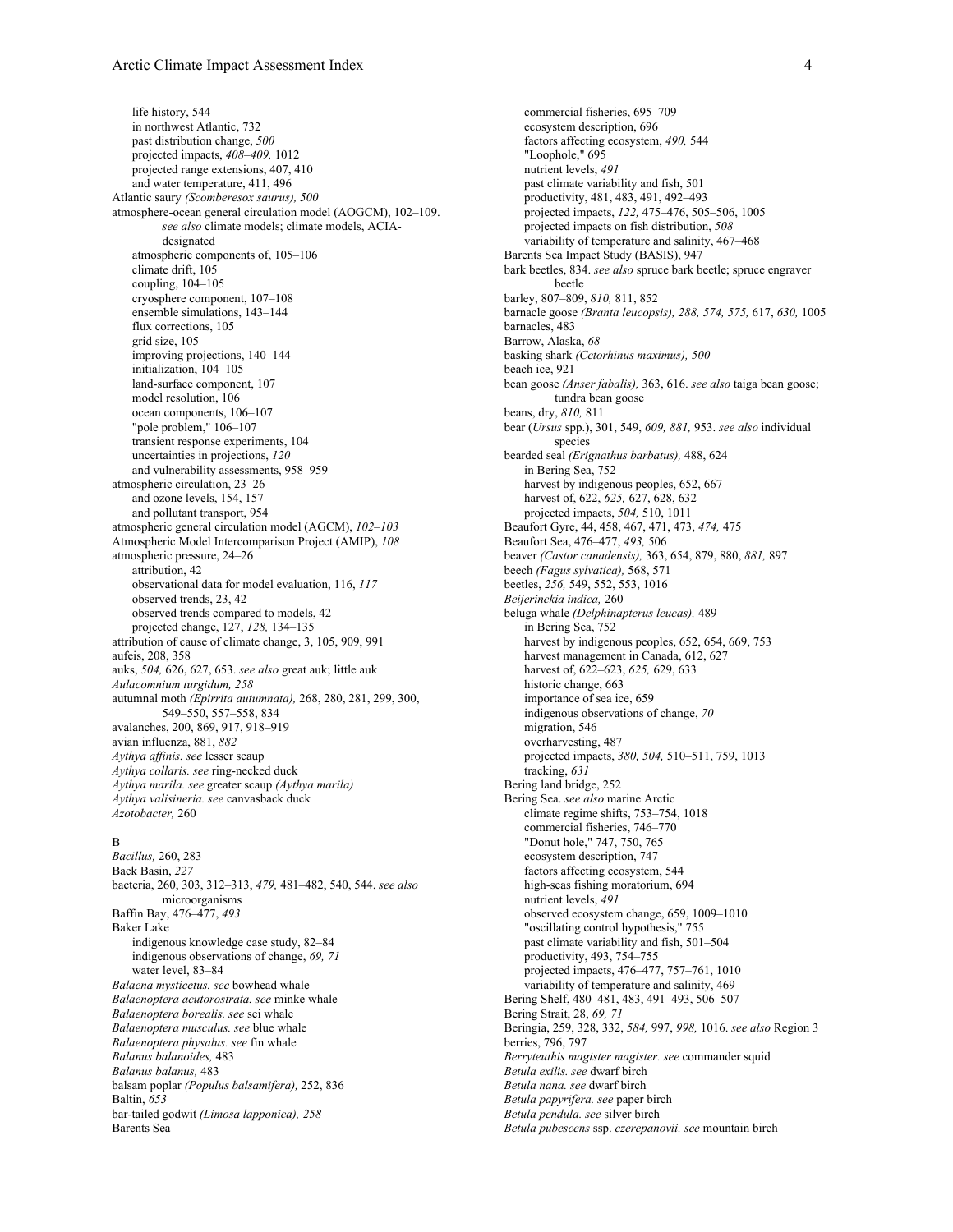*Betula* spp. *see* birch Beverly-Qamanirjuaq Caribou Management Board, 612–613, 637, 960 bilberry. *see* blueberry biodiversity, 11, 543, 1015–1018 of animals, 259–260 definition, 541 in Finland, 795, 1016 of freshwater ecosystems, 358, *998* genetic diversity and adaptation, 583 and genetic variability, *582* human impacts on, 560–567 of human-modified areas, 554–555 in Icelandic forests, 799 impacts of change in UV radiation, 424, *425* impacts of land and water management, 562–564 impacts on biogeochemistry, 310–311 importance to indigenous peoples, 540 indicators, 585, 588–589 influence of seasonal change, 543 of lakes, 362–363 latitudinal gradients, 256–260, 605, 606, 1016 of lichens, 273 of microorganisms, 260–262 monitoring change in, 579, 585–589 paleoecological change, *584* of plants, 255–259 pollution impacts, 564–566 projected impacts, 263, *326,* 328–329, 384–386, 418, 435–436, 567–579, *588–589,* 997, *998,* 1012 projected impacts on genetic diversity, 572–574 in Region 1, 1005 research and monitoring recommendations, 580–589 of rivers, 359 sensitivity to climate change, 247 of soils, 540 of Svalbard, 1016 of terrestrial ecosystems, 246, 255–263 of tundra and polar desert ecosystems, 548–549 of wetlands, 364 biodiversity conservation approaches, 541, 558, 559–560, 579–591, 602–605 freshwater ecosystems, 547 genetic diversity, 572–574 and indigenous knowledge, 558–559 marine key issues, 546 modeling change, *568,* 569 projected impacts, 541 and protected areas, 605 research and monitoring recommendations, 580–589 species conservation, 556–558 strategic issues, 541–542 biological diversity. *see* biodiversity birch (*Betula* spp.), 262, *293,* 551, 784. *see also* individual species defoliation by autumnal moth, 299, 300 impacts of UV radiation, 852 indigenous observations of change, 685 past distribution, 368–369 projected change in distribution, 584 regeneration, 836 birds. *see also* seabirds; waders; wildlife; individual species cavity-nesting insectivorous, 797 change in nesting timing, 571 and contaminants, 600 diversity, 259–260, 1016 diversity and latitude, *258* diversity and temperature, *256* endangered status, 558 harvest of, 247 importance to indigenous peoples, 599 indigenous observations of change, *70–71,* 86, 89, 668, 993 number of species, 556, 580

observed change in distribution, 287 overharvesting, 601 projected change in distribution, 287, 290–291 projected impacts, 660 and UV radiation, 268 warming and disease, 880 birds, aquatic. *see also* birds, migratory; waders and avian influenza, 881, *882* breeding and resource availability, 418 and contaminant transport, 431 diversity, 259 harvest by indigenous peoples, 654 harvest in Russia, *609* and introduced predators, 605 observed habitat change, 897 potential decoupling of environmental cues, 437 predation pressure and climate change, 301 projected habitat loss, 288–289 projected impacts, 417–419, 436, 604, 659, 660 protected areas, 602 birds, migratory, 247, 252 and avian influenza, *882* and boreal forests, 785–786 breeding areas, 1005, 1006 and disease transmission, 881 diversity, 259 impacts of human activities, 564 management and conservation needs, 599 and multiple stresses, 290–291 observed change in arrival timing, 571 projected impacts, 267, 574–575, 1017 threats to, 581 and West Nile virus, 880 and wetland drainage, 562 wildlife management challenges, 601–602 bison *(Bison bison),* 80, *881* bivalves, 483 black bear *(Ursus americanus), 619* black-bellied plover *(Pluvialis squatarola), 258,* 361 black brent. *see* Brent goose *(Branta bernicla)* black cottonwood *(Populus trichocarpa),* 800 black-footed albatross *(Phoebastria nigripes), 635* black guillemot *(Cepphus grylle), 480,* 489, 627, 629–630, *635* black-headed gull *(Larus ridibundus),* 626, 629–630, *630* black-legged kittiwake *(Rissa tridactyla),* 489, 629–631, 633, *635,* 1009–1010 black scoter *(Melanitta nigra),* 86, *630* black spruce *(Picea mariana), 370* in Alaska, 826–828 albedo, 789 in Canada, 792, 826–828, 850–851 carbon dioxide fertilization, 845 carbon storage, 843 observed change, 832 projected impacts, 828 regeneration and temperature, 851 regeneration and wildfire, 836 temperature response, 826–828 and wildfires, 838, 840 black-tailed godwit *(Limosa limosa),* 287 blackfishes (*Dallia* spp.), *397* blue-green algae. *see* cyanobacteria blue mussel *(Mytilus edulis),* 483, *504,* 716, 739 blue tit *(Parus caeruleus),* 1006 blue whale *(Balaenoptera musculus),* 489 blue whiting *(Micromesistius poutassou), 508,* 700, 714–715 blueberry *(Vaccinium myrtillus),* 273, 275, 276, *276,* 277, 278, 568, 571, 654, 792 bluefin tuna *(Thunnus thynnus), 500, 508,* 732, 740 bluegill *(Lepomis macrochirus), 398* bluntnose sixgill shark *(Notidanus griseus), 500* bog bilberry. *see* bog whortleberry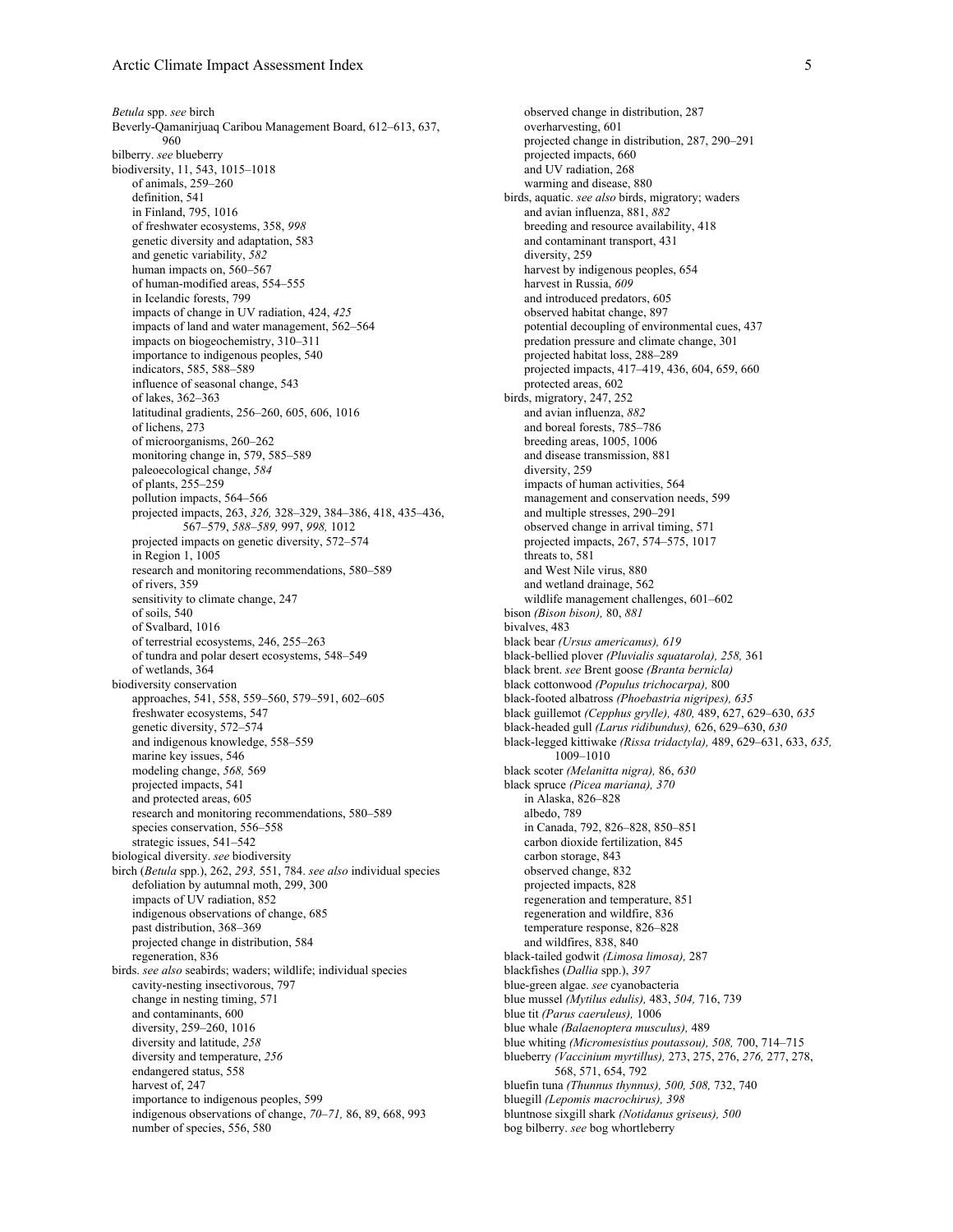bog blueberry. *see* bog whortleberry bog whortleberry *(Vaccinium uliginosum),* 271, 276, 277, 571 *Bombus* spp. *see* bumblebees Bonn Convention. *see* Convention on the Conservation of Migratory Species of Wild Animals Boreal Ecosystem-Atmosphere Study (BOREAS), 789, 826, 828, 845 boreal forest ecosystems albedo, 785 arctic importance, 786–787 and beaver, 879 biodiversity, 790 biodiversity conservation, 551–554, 789 and carbon dioxide fertilization, 845–846 carbon storage, *305,* 785, 791, 841, 844–845 characteristics, 292 climate projections, 802–806 climate projections, approach, 801–802 climate variability, 788–789, 803–804 climatic features, 787–788 defined, 784 disease, 805 distribution, *787* disturbance and carbon cycle, 841–842 global importance, 784–786 growth response and climate, 820–830 impacts of pollution, 565, 566 impacts of UV radiation, 851–853 influence on climate, 789 insect disturbances, 576, 792, 794, 804, 805, 830–835 land tenure and management, 789–801 latitudinal gradients of growth response, 821–824 management and adaptation, 805–806 management and carbon balance, 785 multiple stresses on, 797 and nitrogen availability, 845–846 observed change, 1009 projected change in distribution, *321, 326,* 327–328, 569–570, 999, 1005–1006, 1007–1008, 1012 projected impacts, 551–554, *570,* 789, 792–794, 797, 802–806, 821, 822–824, 831, 845–846, 1009 rate of migration, 321 research recommendations, 854 role in freshwater discharge, 786 surprise responses, 804–806 and wildfires, 553, 835–841 boreal woodlands. *see* tundra-taiga ecotone *Bosmina longirostris,* 422 bottlenose dolphin *(Tursiops truncatus),* 629 botulism, 867, 880 boundary layer, atmospheric, 106 bowhead whale *(Balaena mysticetus),* 489, 623–624 in Bering Sea, 752 harvest by indigenous peoples, 652, 663, 672, 674, 753, 956 harvest of, 627, 633 historic harvesting, 699, 701, 753 impacts of past climate variability, 504 overharvesting, 487, 560, 1016 projected impacts, *380, 504,* 510–511, 1013 *Branta bernicla. see* Brent goose *Branta bernicla bernicla. see* dark-bellied brent goose *Branta bernicla hrota. see* light-bellied brent goose *Branta canadensis. see* Canada goose *Branta leucopsis. see* barnacle goose *Branta ruficollis. see* red-breasted goose Brassicaceae, *293* Brent goose *(Branta bernicla), 288,* 363, *630* brittle stars, 487, *561* broad whitefish *(Coregonus nasus),* 395, 399, 411, 436 bromine, 154, 155, 170 bronze birch borer *(Agrilus anxius),* 576, 834 brook trout *(Salvelinus fontinalis), 398,* 407, 409, 410, 1012

*Brosme brosme. see* tusk brown bear *(Ursus arctos),* 252, *258,* 545, 1016 in Fennoscandia, 616, 977 harvest by indigenous peoples, 653 indigenous observations of change, *70* in Norway, 616 population monitoring, 620 population status in Alaska, *619* brown lemming *(Lemmus sibiricus), 258* brown trout *(Salmo trutta), 382,* 403, 407, 409, 410, 412, 563, 1012–1013 brucellosis, 880, *881,* 1011 Brünnich's guillemot. *see* thick-billed murre bryophytes, 552, 580, 1016 bryozoans, 483 *Bryum cyclophyllum, 258* buff-breasted sandpiper *(Tryngites subruficollis),* 557 buffalo. *see* bison buildings. *see* infrastructure bull trout *(Salvelinus confluentus),* 402 bumblebees, *258* burbot *(Lota lota), 378, 397,* 412, 563, 654 *Buteo lagopus. see* rough-legged buzzard buttercups (*Ranunculus* spp.), 272. *see also* individual species butterflies, *256,* 287, 571 buzzards, *71,* 304. *see also* rough-legged buzzard

#### $\overline{C}$

cadmium, 952, 954, 964, 979, 982. *see also* heavy metals Cajander larch *(Larix cajanderi),* 815–817 *Calamagrostis lapponica,* 295 calanoid copepods, 711–712, 732, 754–755 *Calanus* spp., 494 impacts of past climate variability, 497, *498* impacts of UV radiation, 513, 515, *516* as indicators of climate change, 482 as prey, 507, 511, 512, 721 projected impacts, *504,* 506 *Calcarius lapponicus. see* Lapland longspur *Calidris acuminata. see* sharp-tailed sandpiper *Calidris alba. see* sanderling *Calidris alpina. see* dunlin *Calidris canutus. see* red knot *Calidris ferruginea. see* curlew sandpiper *Calidris fuscicollis. see* white-rumped sandpiper *Calidris maritima. see* purple sandpiper *Calidris mauri. see* western sandpiper *Calidris melanotos. see* pectoral sandpiper *Calidris minuta. see* little stint *Calidris ruficollis. see* red-necked stint *Calidris tenuirostris. see* great knot *Calliopidae* sp., 483 *Callorhinus ursinus. see* northern fur seal *Calluna vulgaris,* 275 Canada. *see also* individual provinces forest area, *784* forest tenure and management, 791–793 observed change in glaciers and ice sheets, 204–205 projected impacts on boreal forest, 792–793 protected areas, *604* sanitation systems, 884 wildfire regimes and management, 837–838 wildlife management, 610–615, 626–628 Canada goose *(Branta canadensis), 70–71, 288,* 363, 574, 662 Canadian Archipelago, 476–477 Canadian Climate Impacts and Adaptation Research Network (CCIARN), 79 cancer, 880 *Cancer magister. see* Dungeness crab *Canis lupus. see* wolf canola, 807, *810,* 852 canvasback duck *(Aythya valisineria),* 363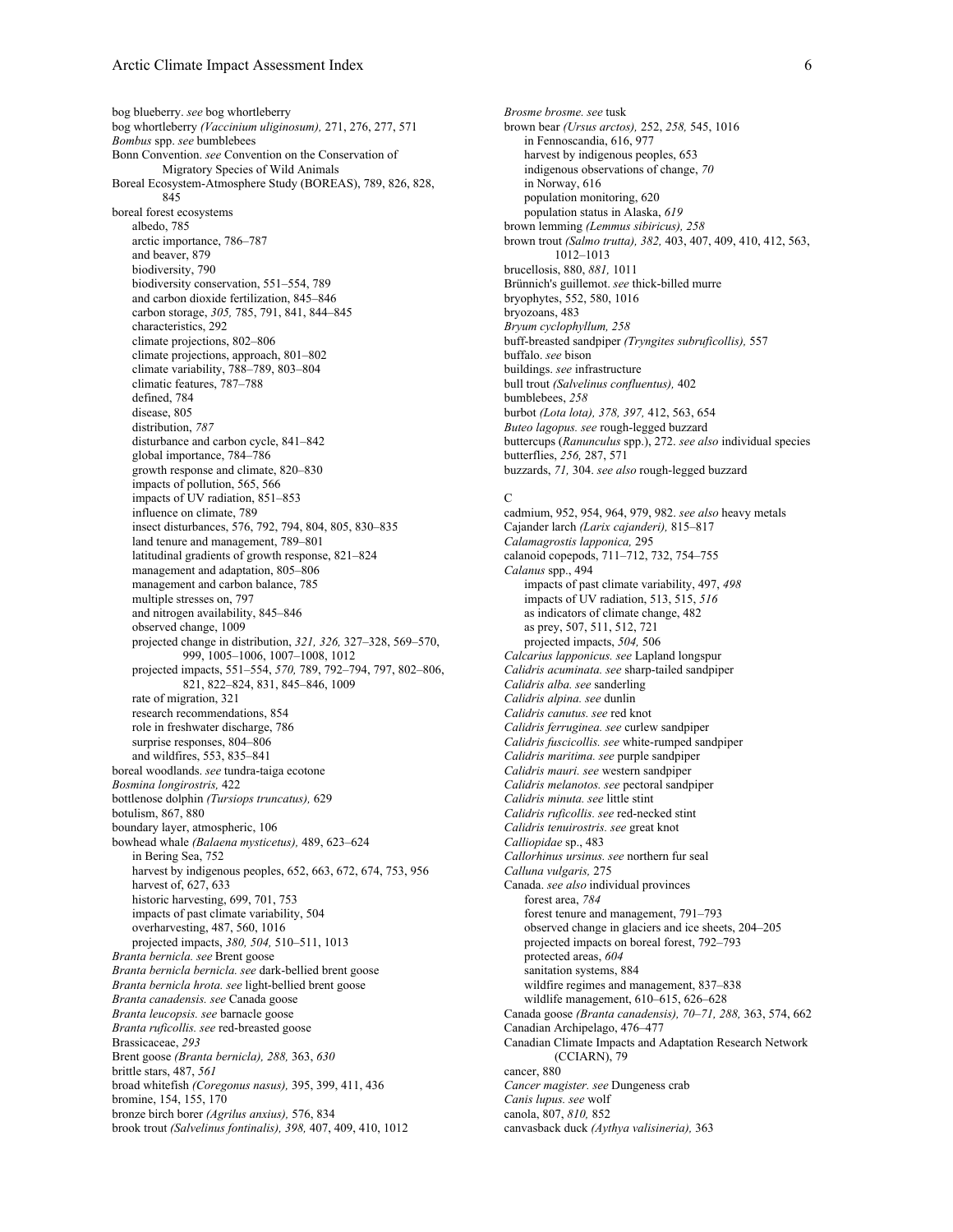capacity building and co-management of wildlife, 613 and human health, 893 for indigenous peoples, 686–687 capelin *(Mallotus villosus),* 484 in Bering Sea, 747–748 in Central North Atlantic, 711–712 commercial fisheries, 697, 704, 707, 714, 734, 737–738, 748, 761 distribution, *484* food requirement, *484* harvest by indigenous peoples, 652 impacts of past climate variability, 500, 501, 503, 717–719, 737–738, 739, 755, 766 impacts of temperature, 495, 496 migrations, *711* in northeast Atlantic, 696 in northwest Atlantic, 732 overharvesting, 624 past distribution change, *500* as prey, 486, 488, 489, 504, 512, 696 productivity, *479, 484* projected change in distribution, 545 projected impacts, *504,* 507–508, 720–721, 740–741, *758,* 759, 768, 1007, 1013 capercaillie. *see* wood grouse *Carabus truncaticollis, 258* carbon balance approaches, 315–316 and arctic biodiversity, 541 Arctic Ocean storage, 34 of arctic wetlands, 364–365, 434–435 and boreal forests, 785–786 carbon dioxide contribution, 317–318 and ecosystems, 34 and growing season timing, *274* impacts of recent climate change, 315–318 marine Arctic, 519–520 marine Arctic uncertainties, 521 marine ecosystems, *479* methane contribution, 317–318 and nutrient cycles, 846 and peatlands, 32 and permafrost degradation, 319, 391–393, 434–435 projected impacts, 309–310, 316–318, 321–324, *325,* 327–328, 547, *998, 1004,* 1006, 1012 role of lichens, 563 and sea ice extent, *505* storage in terrestrial ecosystems, *305* and UV radiation, 310 and vegetation change, 999 and wildfires, 841–842, 843 carbon cycle alkalinity pump, 518 biological pump, 518 and boreal forests, 841–846 oceanic role, 515–519 physical pump, 515–518 and terrestrial ecosystems, 305–311 carbon dioxide  $(CO<sub>2</sub>)$ and boreal forests, 785 contribution to carbon balance, 317–318 fertilization effect, 568, 813, 845–846 and ozone chemistry, 155 and permafrost degradation, *459* plant response, *265,* 275–276, 299 soil sources and sinks, *312* and stratospheric temperature, 155 carbon dioxide emissions impacts of permafrost degradation, 391–393 impacts of projected change in coastal permafrost, 219 impacts of projected change in lakes, 393

recent change in terrestrial ecosystems, 316–317 soil processes affecting, *313* from terrestrial ecosystems, 308–309 from wildfires, 842 and winter respiration by microorganisms, 269–270 carbon monoxide, *312, 313* carbon storage, 1014 in boreal forest, 550, 785, 791, 830, 841 in Icelandic forests, 800 and land use change, 844–845 in Norwegian forests, 798 in peatlands, 841 projected change, *323,* 851, 1015 and soil temperature, 820–821 in tundra, 34, 550 and vegetation type, 842–844 and wildfires, 835 *Cardamine pratensis, 258* cardiovascular disease, 866, 869, 872, 880, *883,* 894–895, 897, *1000 Carduelis chloris. see* greenfinch *Carduelis hornemanni. see* Arctic redpoll *Carex aquatilis,* 285 *Carex bigelowii,* 273, 285, 294, *582 Carex bigelowii/arctisiberica,* 257, *258 Carex chordorrhiza, 258 Carex duriuscula, 258 Carex ensifolia, 582 Carex lugens, 582 Carex* spp., 285, 311, 317, 386 *Carex stans,* 257, *258,* 285, 294, *582 Carex subspathacea,* 300 caribou *(Rangifer tarandus). see also* International Porcupine Caribou Board; reindeer/caribou barren-ground, *969* Bathurst herd, 611 Beverly herd, 611, 620 Bluenose herd, 611 and brucellosis, 880, *881* early Holocene range, 51 Grant's caribou, *969* harvest and late freeze-up, 75 harvest by indigenous peoples, 654, 667, 669, 672, 674, 675, 680–685 harvest management in Canada, 612 historic range, 680–681 impacts of freeze-thaw events, 660 impacts of ice layers, 675 impacts of late freeze-up, 75 impacts of oil and gas development, *621* impacts of projected change in sea ice, 659 importance to tourism, 600 indigenous observations of change, *70–71,* 73, 81, 280, *585,* 611, 615, 651, 660, 661, 677, 684–685, *993* management arrangements, 637, 644–648 management arrangements and indigenous subsistence activities, 664–665 migration cues, 67 multiple stresses on, 610 observed change in distribution, 287, 681 observed change on Banks Island, 666–667 paleoecology, 250 Peary caribou, 570, 613, 614–615, 675, *969,* 1012 and permafrost degradation, 883 population monitoring, 620 population status in Alaska, *619* populations in Canada, 611 Porcupine herd, *618,* 620, 654, 681–685 Porcupine herd management, 644–648 projected impacts, 615, 645, 660, 684, *883,* 1010, 1011, 1012 Qamanirjuaq herd, 611, 620 and spread of Giardia, 880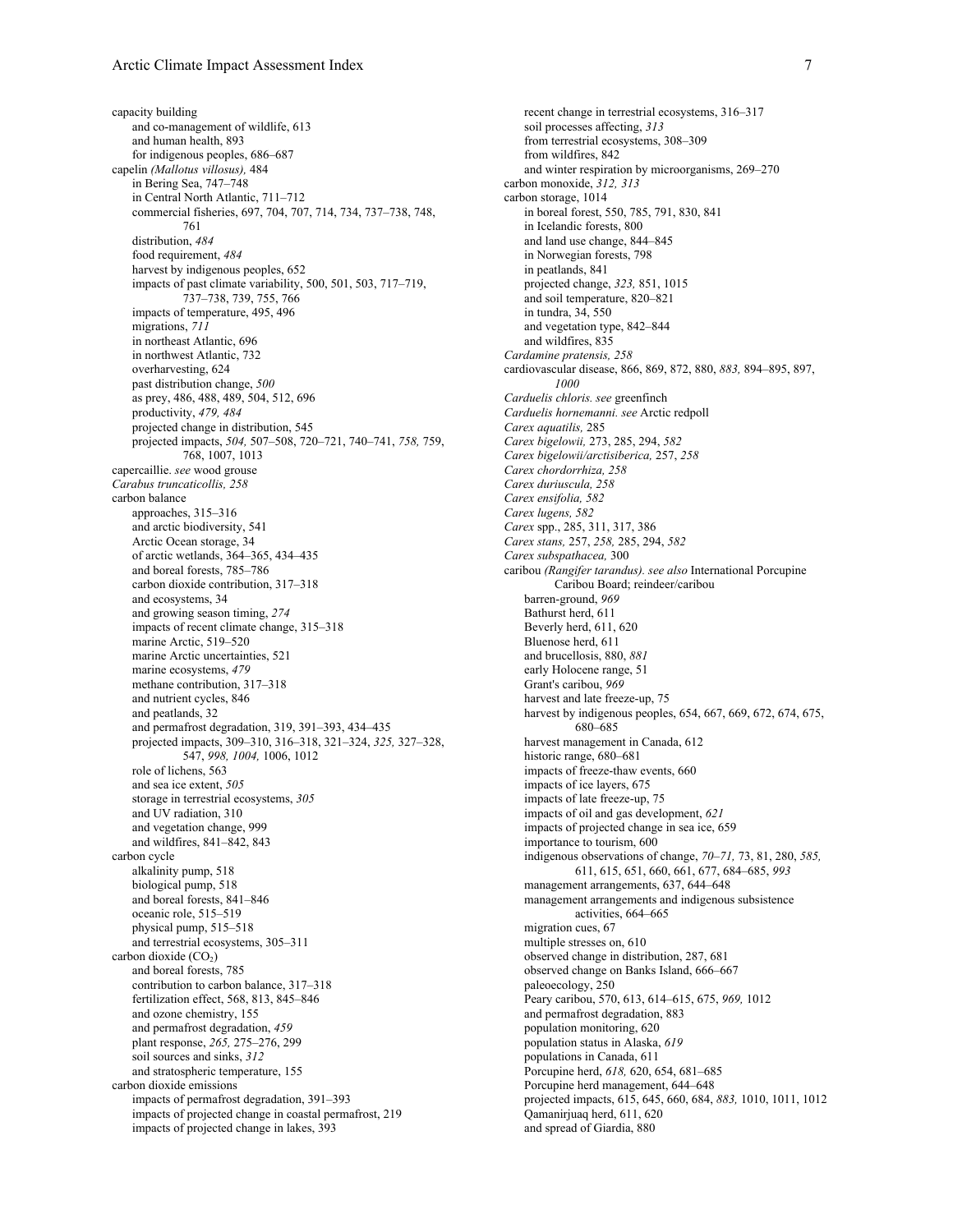subspecies distribution, *681* threats from hunting, 613–614 Western Arctic herd, 611, 618–620 woodland, *969* carp bream *(Abramis brama),* 406–407 carrots, 808 Caryophyllaceae, *293* Caspian seal, *625* Cassin's auklet, *635 Cassiope* spp., 262, *293 Cassiope tetragona, 247,* 257, *258,* 272, 273, 289, 302 *Castor canadensis. see* beaver cataract, 877, 878, *899,* 953, 1001 caterpillars, 268, 282 *Catharacta skua. see* great skua cephalopods, 488, 489, 511, *758*. *see also* squid *Cepphus columba. see* pigeon guillemot *Cepphus grylle. see* black guillemot *Cerastium beeringianum, 247 Cerastium regelii, 258* cerebral vascular disease, 872 *Ceriodaphnia quadrangula,* 422 *Cervus elaphus. see* red deer *Cervus nippon. see* Sika deer *Cetorhinus maximus. see* basking shark *Cetraria islandica, 258,* 276 *Cetrariella delisei, 258 Chaetozone setosa,* 483 char (*Salvelinus* spp.), *71,* 83, 395, *397,* 1010. *see also* individual species *Charadrius semipalmatus. see* semipalmated plover chemical transport models, 106 Chernobyl, 565, 979 *Chiloxanthus pilosus, 258* chinook salmon *(Oncorhynchus tshawytscha),* 654, 752, 760 *Chionoecetes bairdi. see* Tanner crab *Chionoecetes opilio. see* snow crab Chipewyan, 680 chironomids, 364, 365–366, 564 *Chlamys islandica. see* Iceland scallop chlorinated dioxins and furans, 565 chlorine, 154–156, 170 chlorofluorocarbons (CFCs), 154, 155, 994 chlorophyll-a, 515, 520 *Chone paucibranchiata,* 483 *Choristoneura fumiferana. see* eastern spruce budworm; spruce budworm *Chrosomus eos. see* northern redbelly dace *Chrysaora melamaster,* 497 chrysophytes, 481 *Chrysosplenium alternifolium, 258* Chukchi peoples, 626, 652, 968 Chukchi Sea, 381, 476–477, 481, 483, 491, 492–493 Chukotka, Russia, *609, 610,* 625, 1016 chum salmon *(Oncorhynchus keta), 71,* 75, 752, 760 ciliates, *480,* 481–482 *Cinclidium arcticum, 258* Circumpolar Active Layer Monitoring Program (CALM), 216, 319, 676, 910 Circumpolar Biodiversity Monitoring Program, 585, 588–589 Circumpolar Protected Area Network (CPAN), 541, 559, 587, 589–590, 603 cisco (*Coregonus* spp.), 654. *see also* whitefish; individual species *Cladina* spp., *258,* 270 Cladocera, 365–366 *Cladonia* spp., *247,* 270, 276 clams, 74–75, 483, 487, *504 Clangula hyemalis. see* long-tailed duck *Clethrionomys rufocanus. see* grey-sided vole *Clethrionomys* spp., 549 *Climacium dendroides, 258* climate, past, 788–789. *see also* paleoclimate

in Alaska and Canada, 818–819 impacts on fish stocks, 699–700, 716–719, 736–737, 753–757 climate, present-day, 10, 22–32, 244–245, 356–357 climate data observational for model evaluation, 110–112 reanalyses, 110–112 climate models. *see also* atmosphere-ocean general circulation model; general circulation model; regional climate models criteria for ACIA selection, 108–109 described, 102–109 equilibrium response experiments, 104 hierarchy of, *102–103* intercomparison projects, 108, *108–109* research recommendations, 1019 selection for ACIA, 108–109 uncertainties related to, 331–332 climate models, ACIA-designated, 8, 103 atmospheric pressure projections, 127, *128* and CMIP, 128–129 evapotranspiration projections, 187–188 features of, *110* geocryological hazard projections, 927–928 ocean projections, *476* permafrost zone projections, 211–215 precipitation projections, 126–127, 128–129, 187–188, 918, 994 projections, use in assessment, 118–119, *122* scenarios, use for agriculture projections, 809–810 scenarios, use for forest projections, 800–806 scenarios of future climate, 119–129 scenarios of future vegetation, 570 sea ice projections, 192–194, *195, 471, 472,* 924–926 simulation of observed air temperature, 114, *115* simulation of observed climate, 109–119 simulation of observed cloudiness, 116–118 simulation of observed precipitation, 115–116 simulation of observed sea-ice extent, 118 simulation of observed sea-level pressure, 116, *117* simulation of observed snow cover, 118 simulation of observed solar radiation, *117,* 118 snow cover projections, 199–200, *201,* 918 temperature projections, 121–125, 128–129, 913–914, 918, 994 climate observations history, 34–35 limitations of, 22, 31, 35, 39 station density, 34–35 Climate of the 20th Century project, *108–109* climate scenarios ACIA climate baseline, 8, 112–113 ACIA model projections, 119–129, 373–376 ACIA time slices, 8 analogue, 8, 101 defined, 7, 101 improving, 140–144 selection of, 7–8, 102–103 synthetic, 101 types of, 7–8 uncertainties in model projections, *120* climate variability and biodiversity, 384–385 in boreal forest region, 788–789 and caribou migration routes, *610* in climate model projections, 803–804 and glacier mass balance, 206 impacts on Arctic char, *400* impacts on Atlantic cod, *718* impacts on fish, 412, *414,* 494, 497, 500, *503,* 507 impacts on fisheries, 412, *416,* 417, 767 impacts on indigenous peoples, 665, 668, 669, 676, 685, 963, 1001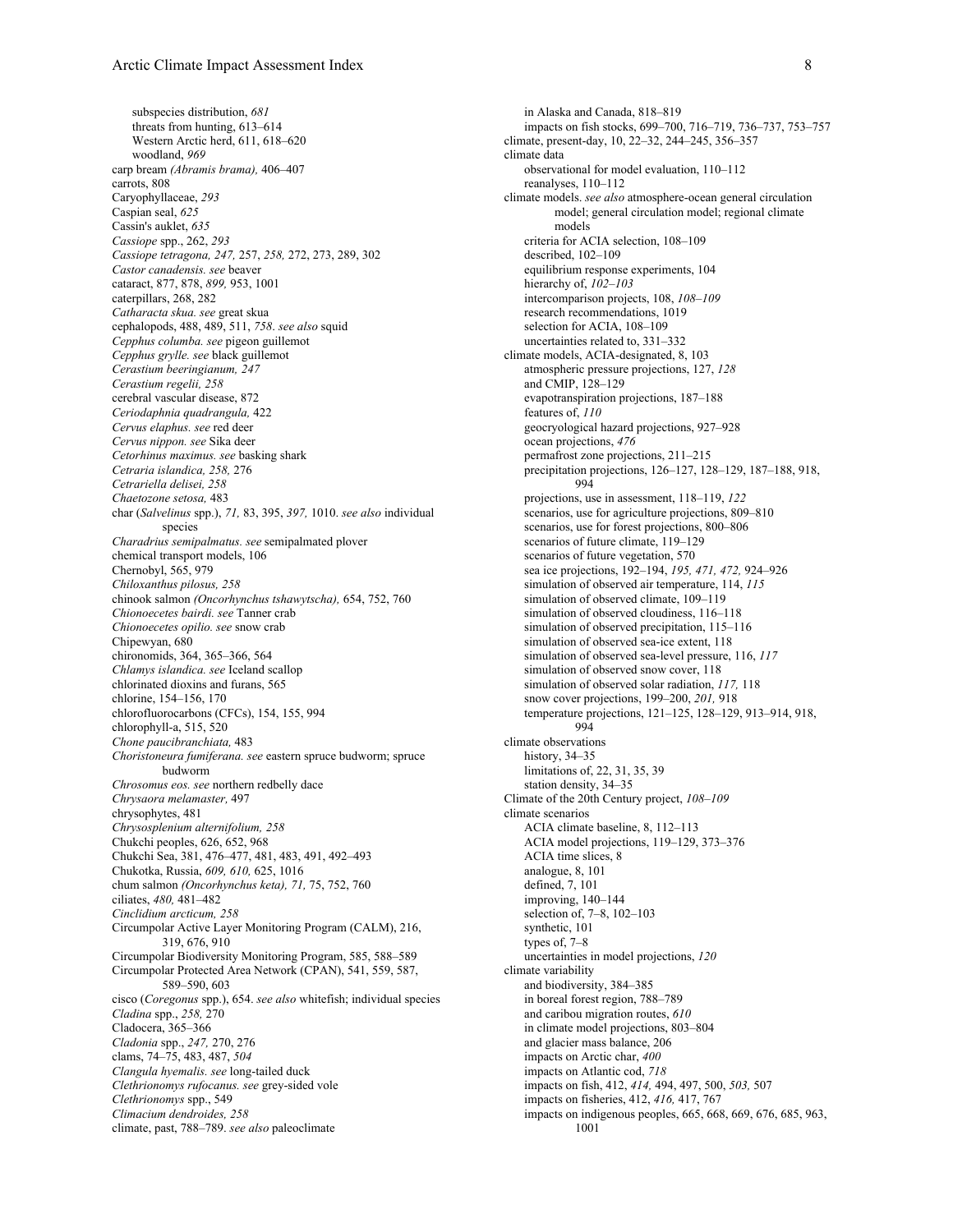impacts on marine ecosystems, 659, 740 impacts on reindeer, *967* impacts on reindeer husbandry, 970, 974–976 impacts on ungulates, 676 indigenous observations of change, 74, 81, 82–83, 85–90, 88, 94, 660, 685 and model projections, 100, 103–105, *109,* 112, 119, *120,* 124, 134, 140, 143–144 modes of, 24–26 and ozone depletion, 156–157, 995 paleoclimatic, 46–54, 819 and reindeer husbandry, 658 20th century, 34–46 climate warming. *see* temperature, air *Clostridium,* 260 cloudberry *(Rubus chamaemorus),* 88, 271–272, 288, 654 clouds climate model representation, 106 and DMS, 143 feedback, 994 impacts of projected change in sea ice, 195 impacts on plants, 277–278 and marine ecosystems, 520 observational data for model evaluation, 116–118 projected change, 127, *470* and UV radiation, 153, 162, 166–167, 174, 278, 995, *996* clover, 807, *810* Clovis hunters, 252–253 *Clupea harengus. see* Atlantic herring *Clupea pallasi. see* Pacific herring Clyde River, Nunavut, Canada, 664 impacts case study, 671–675 indigenous knowledge case study, 82–84 indigenous observations of change, *69, 70* co-management. *see* wildlife management coal fish. *see* saithe coal mining. *see* mineral extraction coastal communities and change in fish stocks, 561 economic importance of fisheries, 763–764 and erosion, 921, 940, 1010–1011 erosion protection, 923 impacts of observed change, 660 multiple stresses on, 771 observed change, 661–662 and permafrost degradation, 897 projected impacts, 195, 208, 219, 235–236, 659, 767, *1004,* 1014 vulnerability to sea-level rise, *231* coastal erosion, 659 and carbon balance, 518–519 contributing factors, 233–234, 920–921 and late freeze-up, 75 at Nelson Lagoon, Alaska, 77 observed change, 897, 921–922, 963, *999,* 1010–1011 and permafrost degradation, 217, 219 projected impacts, 235–236, 922–923, 927, 952, *999, 1004,* 1009, 1013 responses to, *93* and sea ice, 76–77, 232–233 and sea-level rise, *231* at Shishmaref, Alaska, *888–889* St. George Island, 77 in Tuktoyaktuk, Canada, 940 at Varandei oil storage facility, Russia, 940 and wetlands, *998* coastal management, 559, 601 coastal stability. *see* coastal erosion cod. *see also* Arctic cod; Atlantic cod; Greenland cod; Pacific cod; Pacific tomcod; polar cod aquaculture, 703, 708, 716, 765 food requirement, *484*

historic change, 663–664 impacts of past climate variability, 500 impacts of UV radiation, *516* marine biomass, *479* marine productivity, *479* projected impacts, *504,* 508, 770–771, 1010 *Coelodonta antiquitatis. see* woolly rhinoceros coho salmon *(Oncorhynchus kisutch),* 654, 752, 760 cold halocline, 30, 45 cold urticaria, 873 cold waves, 119 collared lemming *(Dicrostonyx groenlandicus),* 249, 251, 266–267, 301 collembolans, 260, 268, 296, 540, 580, 1016 diversity of, 549, 1016 colored dissolved organic matter, *370, 373,* 419–425, 420, *421* Commander Islands, 605, 626 commander squid *(Berryteuthis magister magister),* 761 commercial activities projected impacts, 200 common dace *(Leuciscus leuciscus baicalensis),* 406 common eider *(Somateria mollissima),* 363, 489, 573, 617, 626, 627, *630,* 633, *635,* 653 common frog *(Rana temporaria),* 422 common guillemot. *see* common murre common loon *(Gavia immer), 630,* 633, *635* common merganser *(Mergus merganser),* 629 common murre *(Uria aalge),* 489, 572, 623, 629, *630,* 633, *635,* 1009 common snipe *(Gallinago gallinago),* 287 common teal *(Anas crecca), 258* common tern *(Sterna hirundo), 630* Conservation of Arctic Flora and Fauna (CAFF), 6, 541, 559–560, 600, 623. *see also* Circumpolar Biodiversity Monitoring Program; Circumpolar Protected Area Network (CPAN) contaminants. *see also* heavy metals; persistent organic pollutants; specific chemical species in arctic food chains, 600, 640, 867, 964 and biodiversity, 1016 human health impacts, 890–892, 953–954 impacts on biodiversity, 564–566 impacts on boreal forests, 795, 797, 798, 1017–1018 impacts on indigenous peoples, 678 impacts on reindeer, 657 impacts on wildlife, 615, 620 and increased precipitation, 545 in marine food chain, 624 in marine wildlife, 602 monitoring needs, 640 projected impacts, 412, *415,* 427–433, 436–437, 566, 947, 954–955, 1011 research recommendations, 982 in traditional foods, 654, 657 transport pathways, 890–892 and UV radiation, 424 Convention on Biological Diversity, 541, 558–559, 572, 582, 590, *604,* 956 Convention on the Conservation of Migratory Species of Wild Animals, 564, 574, *630* copepods, *480,* 481–483, 489, 493–494, 512, 513, 700, *758* coping capacity, 981, 1014 constraints on, 976–980 of fisheries, 708–709, 729–730, 745 of indigenous peoples, 665 of reindeer husbandry, 974–976 coping mechanisms definition, 955 coping strategies, 1020 and human health, 900 for indigenous peoples, 666, 955–957 in Sachs Harbour, NWT, 668–670, 963 and vulnerability analysis, 957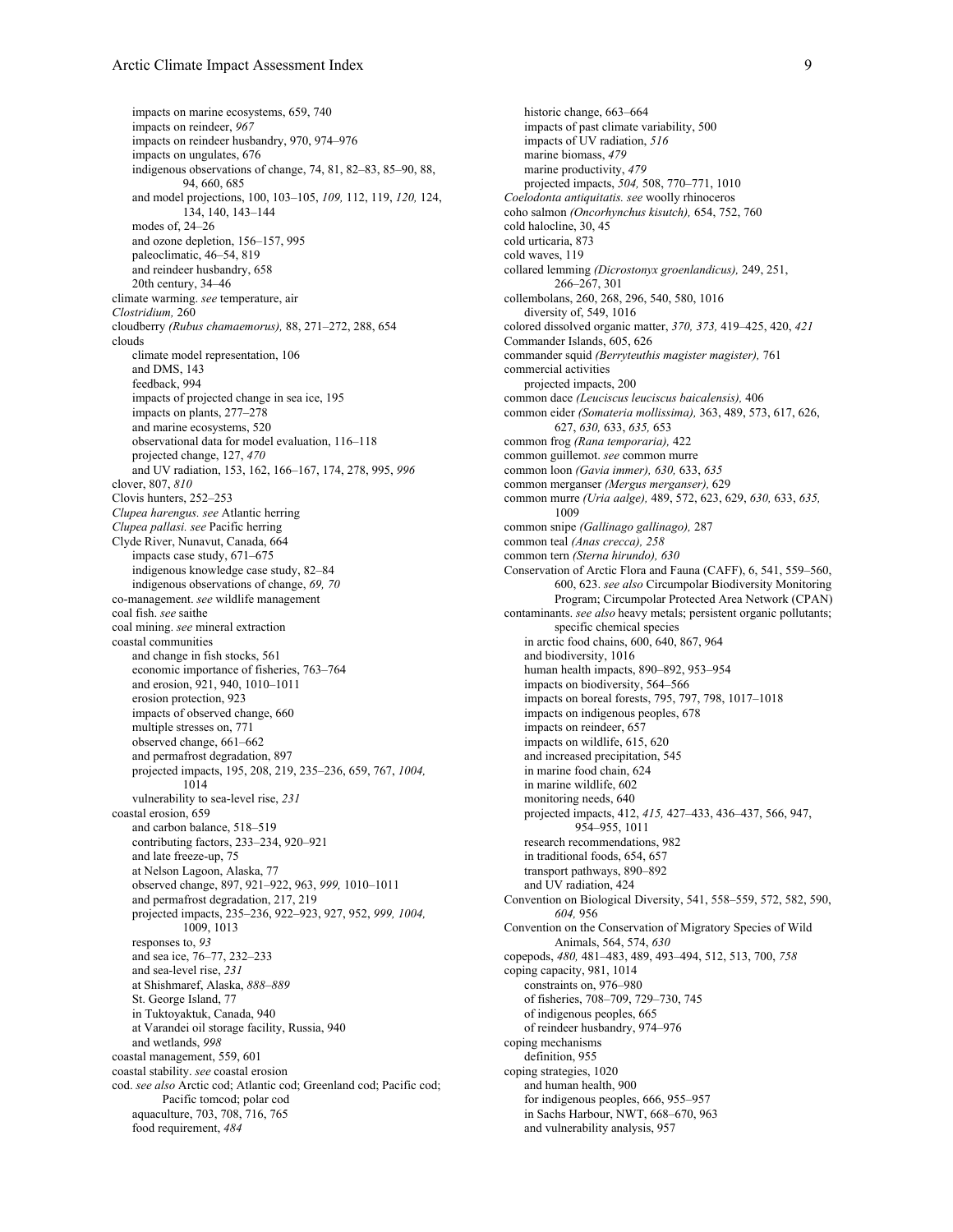copper. *see* mineral extraction coral reefs, 561, 564 *Corallorrhiza* spp., *258 Coregonus. see* whitefish *Coregonus albula. see* vendace *Coregonus artedi. see* lake cisco *Coregonus autumnalis. see* Arctic cisco *Coregonus clupeaformis. see* lake whitefish *(Coregonus clupeaformis) Coregonus nasus. see* broad whitefish *Coregonus pidschian. see* Siberian whitefish *Coregonus sardinella. see* least cisco cormorant (*Phalacrocorax* spp.), 627, 633. *see also* double-crested cormorant; great cormorant; Pallas's cormorant; pelagic cormorant; red-faced cormorant corneal damage, *996 Cortusa matthioli, 258 Corvus corax. see* raven *Cotesia* sp., 550 cottongrass (*Eriophorum* spp.), 257, *258,* 262, 273, 275, 278, *293,* 311, 317, 549 *Cottus cognatus. see* slimy sculpin *Couesius plumbeus. see* lake chub cougar *(Puma concolor),* 78 Coupled Model Intercomparison Project (CMIP), *108,* 119, 128–129, 193 crabs. *see also* Dungeness crab; king crab; red king crab; snow crab; Tanner crab in Bering Sea, 746 commercial fishery, 742, 762, 763, 764, 766 historic harvesting, 762 impacts of past climate variability, *503,* 756–757, 766 management regimes, 765 predation by Atlantic cod, 739 projected impacts, *504,* 760–761, 768 cranberry (*Oxycoccux* spp.), 654 Cree, 662, 680, *681* creep, 909, 914, 916 creeping alkaligrass *(Puccinellia phryganodes),* 300 creeping juniper *(Juniperus communis),* 799 crested auklet *(Aethia cristatella),* 633, *635* crossbills (*Loxia* spp.), 267 crowberry *(Empetrum nigrum),* 273 crows, *71* crustaceans, 483, 488, *504,* 512, 513, 540, 580, 754. *see also* barnacles; copepods; *Daphnia;* krill; shrimp cryosphere, 22, 184. *see also* glaciers and ice sheets; ice, river and lake; permafrost; sea ice; snow cryoturbation, 210, 215 *Cryptococcus laurentii,* 262 cryptogams, 256 cryptophytes, 481 cryptosporidium, 880, *881,* 884 cultural diversity. *see* arctic residents; indigenous peoples cultures. *see* arctic residents; indigenous peoples curlew sandpiper *(Calidris ferruginea), 258, 288,* 290 *Curtonotus alpinus, 258* cyanobacteria, 262, 271, 275, 284, 481. *see also* microorganisms *Cyclops scutifer,* 422 *Cygnus columbianus. see* tundra swan Cyperaceae, *293 Cystophora cristata. see* hooded seal

## D

*Dactylina madreporiformis, 258 Dactylina ramulosa, 258* Dahurian larch, 292 Dall sheep *(Ovis canadensis dalli),* 654 *Dallia* spp. *see* blackfishes Dall's porpoise *(Phocoenoides dalli),* 489, 752, 759, 765 dams. *see* impoundment dandelion *(Taraxacum officinale),* 605

Dansgaard-Oeschger events, 49–50 *Daphnia* spp., 387, *388,* 422, 425, 514, 564 dark-bellied brent goose *(Branta bernicla bernicla), 574* dark-leaved willow *(Salix myrsinifolia),* 853 DDT. *see* persistent organic pollutants deepwater prawn *(Pandalopsis dispar),* 483 deepwater shrimp. *see* northern shrimp deforestation, 1017–1018 and carbon dioxide emissions, 844 impacts on indigenous peoples, 678 impacts on reindeer pastures, 657 by reindeer overgrazing, 680 and tundra, 247, 320, 1005 and wind speed, 324 *Delphinapterus leucas. see* beluga whale deltas, 1016. *see also* estuaries ecosystems of, 360–361 impacts of sea-level rise, 235 projected impacts, 360, 379–381, 418, 434 Denali National Park, 567 *Dendroctonus rufipennis. see* spruce bark beetle *Dendrolimus sibiricus. see* Siberian silkworm Dene, 599, 652, 664, 680, *681* observations of change, 1014 subsistence activities, 653 Dene Nation indigenous knowledge case study, 78–82 vulnerability, 962 Denendeh, 78–82. *see also* Dene Nation Denendeh Environmental Working Group, 78–82, 962 dental cavities, *883* diabetes, 866, 880, *883,* 895, *897, 1000* diamond mining. *see* mineral extraction diatoms, 365–366, 481, 506 *Dicentrachus labrax. see* sea bass *Dicranoweisia crispula, 258 Dicrostonyx groenlandicus. see* collared lemming *Dicrostonyx* spp. *see* lemmings *Dicrostonyx torquatus. see* Arctic lemming dimethyl sulfide (DMS), 143, *312* dinoflagellates, 481 *Dioryctria reniculelloides. see* spruce coneworm disease. *see also* human health and emigration of new species, 386, 395, 419, 436 in human populations, 866–869 impacts on biodiversity, *588* projected impacts, 413, *415,* 417, 419, 436, 879–881, 999, *1004* and sanitation infrastructure, 886–888 and traditional foods, 867 and UV radiation, 878 zoonotic, 880–881 dissolved inorganic carbon (DIC), 515, 518 dissolved organic carbon (DOC) and carbon cycle, 518 impacts of change in, 390–391, 393, 420, 434 projected change in, 377–379, 420, 423 and UV radiation exposure, 515, *516,* 520 dissolved oxygen (DO), 379 diurnal temperature range, 119 Dogrib, 680 Dolgans, 599 Dolly Varden *(Salvelinus malma),* 75 anadromous behavior, 409 importance of estuaries, 361 importance of groundwater, 402 projected impacts, 385, 410, 411 thermal preferences, 395 double-crested cormorant, *635* dovekie. *see* little auk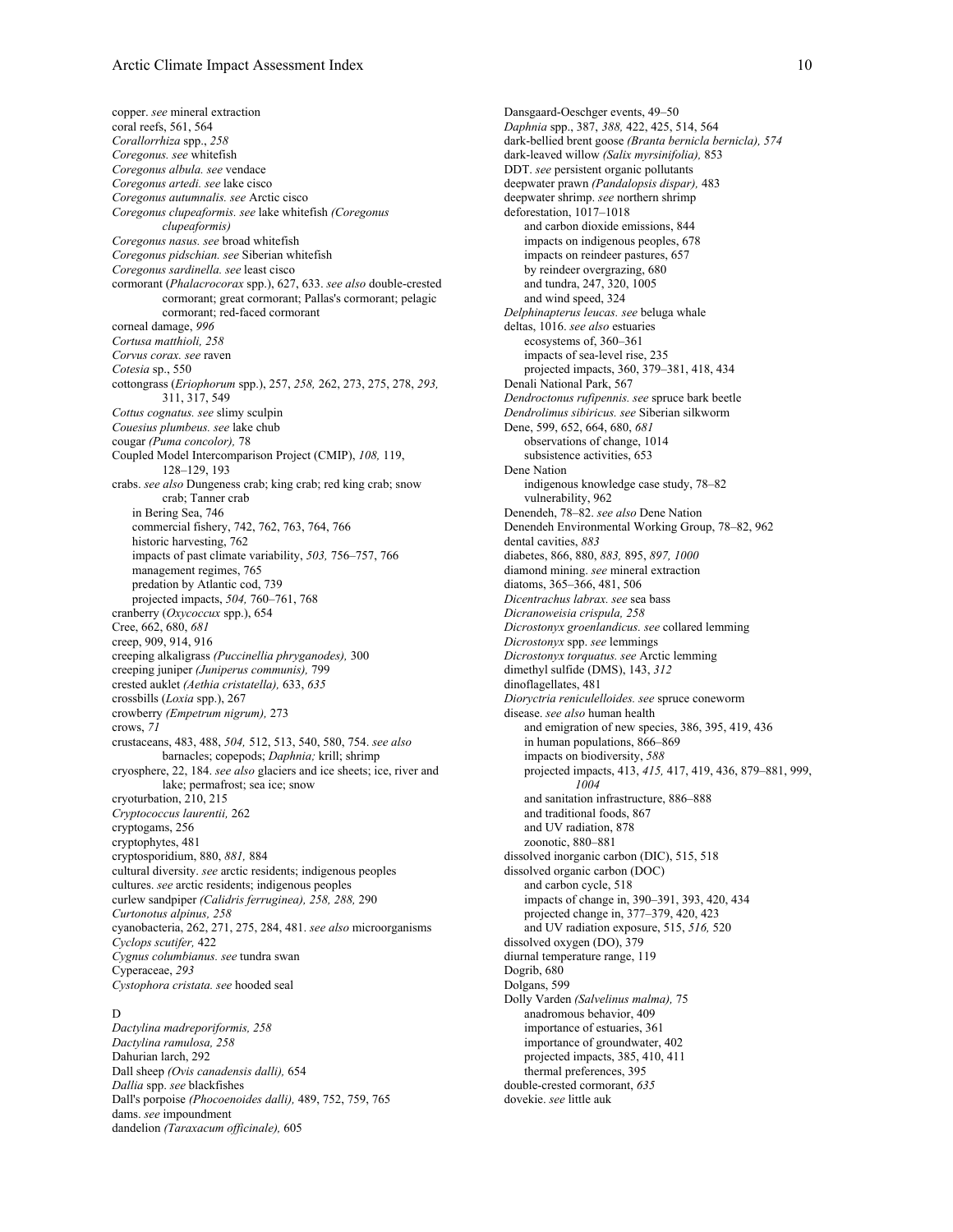downscaling of model-projected arctic change, 137–140 and regional climate modeling, 137 research recommendations, 982 statistical methods, *103,* 136–137 for vulnerability assessments, 958–959 downy birch *(Betula pubescens),* 557–558, 562, *563,* 795, 799–800 *Draba* spp., *258, 293 Dreissena polymorpha. see* zebra mussel *Drepanocladus intermedius, 258* drought adaptations of microorganisms, 270 and agriculture, 812 and arctic animals, 281, 296 and arctic plants, 272, 302 and boreal ecosystems, 552, 783, 826, 829, *1001* and eastern spruce budworm, 833 and human health, 881, 885 and migratory birds, 290 paleoclimatic, *466* projected change, 869, 999 and sensible heat flux, 318 and spruce bark beetle, 832–833 and wildfires, 679, 835 *Dryas integrifolia. see* Arctic dryad *Dryas octopetala/punctata. see* mountain avens *Dryas* spp., 262, *293,* 294–295, 549 duck plague, 880 ducks, 358, 436, 490, 616–617, 654, 659, *668*. *see also* individual species duckweed (*Lemna* spp.), 89, 363 Dungeness crab *(Cancer magister),* 483 dunlin *(Calidris alpina),* 251, *258, 288,* 361 *Dupontia* spp., *247, 258, 311* dwarf birch *(Betula exilis),* 257, *258* dwarf birch *(Betula nana), 247,* 257, *258,* 273, 274, 295, 299, 799 dwarf Siberian pine *(Pinus pumila), 293* dwarf willow *(Salix herbacea), 265*

## E

earthworms, 580 East Siberian Sea, *493,* 506, 518 eastern spruce budworm *(Choristoneura fumiferana),* 833–834 echinococcus, 880, *881,* 1011 echiuran worms, 487 economic impacts, 4, 1013. *see also* agriculture; arctic residents; fisheries; forestry; indigenous peoples; mineral extraction; natural resources; oil and gas development; recreation; resource development; tourism of projected change in fisheries, 416–417 research recommendations, 1019 ecosystems. *see also* boreal forest ecosystems; freshwater ecosystems; marine ecosystems; polar desert ecosystems; terrestrial ecosystems; tundra ecosystems; wildlife management conservation, 543–560, 602–605, 651 decomposition in, 540–541 fragmentation and protected areas, 577–578 habitat groupings, 543–544 impacts of UV radiation, 995 multiple stresses, 605 novel, 550, 569, 570, 571, 789, 822–823, 851, *998,* 1017 photosynthesis in, 540–541 processes within, 540–541 projected impacts, 4, 215, 606 ecosystems, terrestrial. *see also* boreal forest ecosystems; freshwater ecosystems; polar desert ecosystems; tundra ecosystems approach for assessment, 248–249 biogeochemical cycling, 305–311 carbon balance, 315–318 disturbances, 245, 247

energy balance, 314 global links, 247 human impacts on, 253 impacts of experimental manipulation, 295–298 impacts of poaching, 679 importance to humans, 247 latitudinal variation, 292–295 prehistoric human impacts, 252 projected impacts, 253–254, *998* surprise responses, 249 trophic interactions, 298–303 water balance, 314 eel *(Anguilla anguilla),* 410, 544 eider, 617. *see also* common eider; king eider; spectacled eider; Steller's eider harvest of, 626, 627, 629, 631, 633, 634–635 impacts of sea level rise, 636 indigenous observations of, 77 management agreements, 623 overharvesting, 631 El Niño-Southern Oscillation (ENSO), 3 and caribou behavior, 287 and fish recruitment, *503* impacts on aquaculture, 703 impacts on walleye pollock, 756 and infectious diseases, 879–880 and lake water temperature, *429* and sea ice variability, 469 and sea otter populations, 632–633 and wildfires, 836–837 *Eleginus gracilis. see* saffron cod Elim, Alaska, *68 Emberiza pusilla. see* little bunting emerald shiner *(Notropis atherinoides), 398,* 405 *Emiliana huxleyi,* 481. *see also* phytoplankton emissions scenario, 119–121, 958, 993–994 A2, described, 8 A2, temperature projections using, 119 A2 and B2 compared, 806 ACIA rationale, 120 B2, described, 8 B2, temperature projections using, 119 defined, 7 IPCC IS92 scenarios, 119–121 IPCC Special Report on Emissions Scenarios, 7–8, 109, *109,* 119–121 selection of, 7–8 emperor goose *(Anser canagicus), 288,* 289 *Empetrum hermaphroditum. see* mountain crowberry *Empetrum nigrum. see* crowberry *Empetrum* spp., *293, 294* enchytraeid worms, 540, 580 endangered species bowhead whale, 753 definitions, 581–582 Eskimo curlew, 363 monitoring, 587 Red Lists, 541, *585,* 624 spectacled eider, 363 Steller sea lion, 753 Steller's eider, 363 and undisturbed forests, 790, 795, 797 energy balance of boreal forest, 789 of terrestrial ecosystems, 314, 318–319 and vegetation distribution, 324 energy budget, surface impacts of projected change in snow cover, 200 importance of mosses, 273 importance of sea-ice albedo, 190 energy consumption projected change in heating requirements, 936, *937*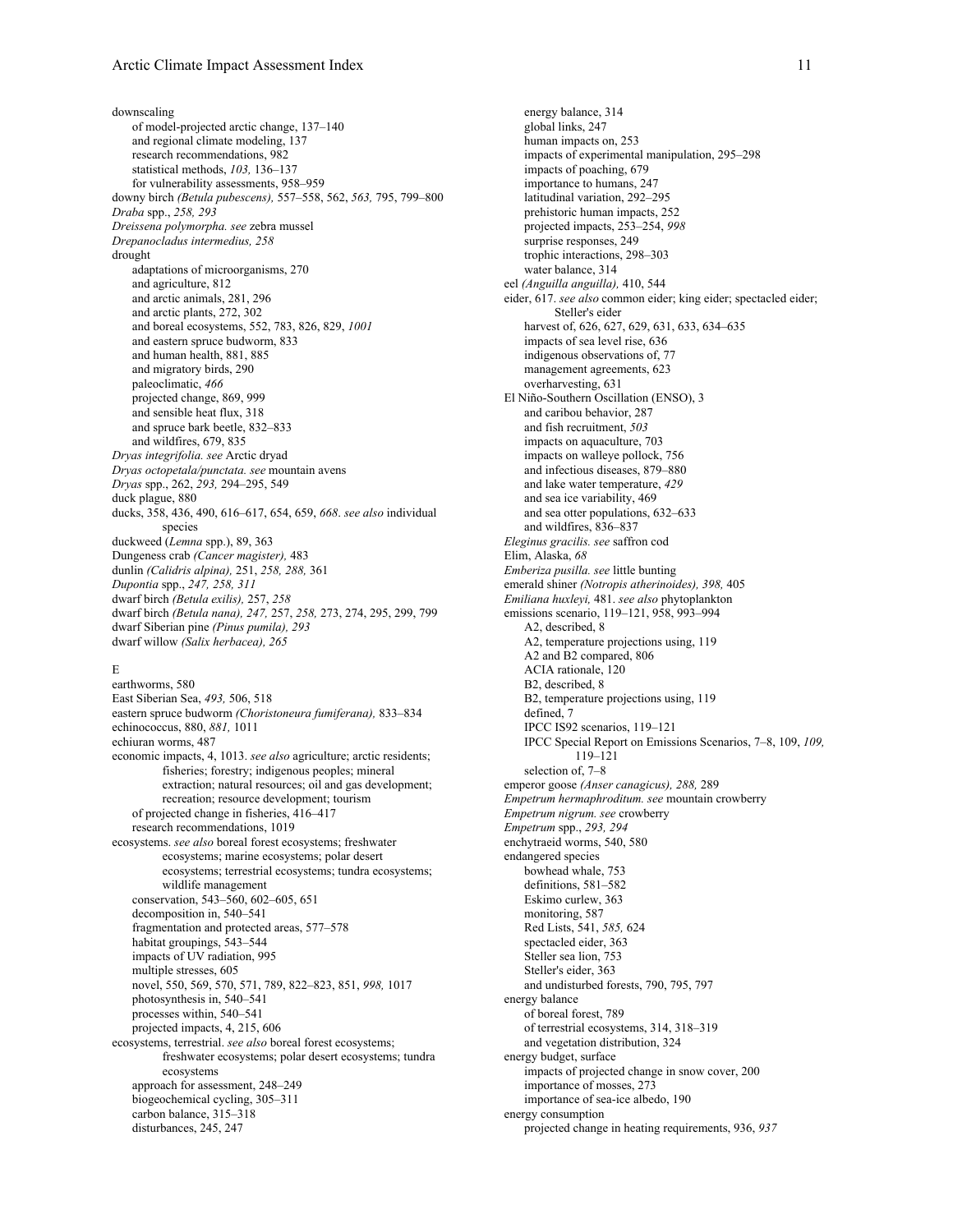Enets people, 679 engineering. *see* infrastructure *Engraulis mordax. see* northern anchovy *Enhydra lutris. see* sea otter epiphytic organisms, *480 Epirrita autumnata. see* autumnal moth epishelf lake, 381 equilibrium response, 104 *Equisetum* spp. *see* horsetail *Eremophila alpestris. see* shore lark *Erignathus barbatus. see* bearded seal *Eriophorum* spp. *see* cottongrass *Eritrichium nanum,* 249 ermine *(Mustela erminea),* 247, *258,* 259, 301, 607 erosion. *see also* coastal erosion impacts of permafrost change, 659, 913 and infrastructure, 923 and landslides, 917–918 projected change, 917 and sanitation infrastructure, 888 and water supply, 886 *Eschrichtius robustus. see* grey whale Eskimo curlew *(Numenius borealis),* 363 *Esox lucius. see* northern pike estuaries, 544 ecosystems of, 360–361 nutrient limitation in, 491 projected impacts, 235, 379–381, 385, 418, 547, 923 timing of spring phytoplankton bloom, 492 ethics of climate change, 4, 64 *Eubalaena glacialis. see* right whale *Eubalaena japonica. see* North Pacific right whale *Eucalanus bungii,* 482 eulachon *(Thaleichthys pacificus),* 503, 755 *Eumetopias jubatus. see* Steller sea lion *Euphausia pacifica,* 482 euphausiids. *see* krill *Euphrasia frigida,* 263 Eurasian oystercatcher *(Haematopus ostralegus), 630* Eurasian wigeon *(Anas penelope), 258* European aspen *(Populus tremula),* 799 European eel. *see* eel European perch *(Perca fluviatilis),* 405, 406 European pine sawfly *(Neodiprion sertifer),* 835, 1007 European shag *(Phalacrocorax aristotelis),* 629–630, *630* European storm petrel *(Hydrobates pelagicus), 630* European whitefish *(Coregonus lavaretus),* 395, *397,* 411, 412, 563, 576 *Eurynorhynchus pygmaeus. see* spoon-billed sandpiper evaporation measurement limitations, 185 present-day, 245 projected change, 126–127, 133–134 evapotranspiration measurement limitations, 31 projected change, 812 for projecting agriculture impacts, 810 and vegetation change, 324 Even peoples, 652 Evenk peoples, 652 Evenkiya, Russia, *609* exclusive economic zone (EEZ), 694 *Exobasidium,* 302 exotic species. *see* non-native species extreme events, 1018. *see also* drought; floods; storms and human health, 869–870, 881 impacts on aquaculture, 708 impacts on ecosystems, 999 impacts on freshwater fisheries, 413, 415, *416* indicators for, *899* modeling, 143–144 projections of, 144

in vulnerability analysis, 959 and water supply, 885–886 Exxon Valdez, 565 Eyak people, 656 eye irritations, *63*

#### F

*Fagus sylvatica. see* beech *Falco peregrinus. see* peregrine falcon *Falco rusticolus. see* gyrfalcon falcon, *71*. *see also* gyrfalcon; peregrine falcon Faroe Islands, *868, 869* fast ice. *see* land-fast ice feedbacks, 7, 23, 990, 994, *998,* 999, 1015 albedo-temperature, 3, 196, 252, 315 and ecosystem processes, 315, 321–324, 550 ecosystems and greenhouse gases, 11 freshwater flux and thermohaline circulation, 315 and glacial cycles, 47 greenhouse gas emissions and vegetation change, 315 ice-albedo, 33, 190 methane hydrates, 315, 519 and ocean carbon processes, 518 permafrost thawing, *459,* 520 and rapid temperature change, 50 salinity, 478 sea ice-albedo, *459, 474,* 476–477, 1005 soil carbon, 785 thermohaline, *459* vegetation-albedo, 785, 844 wildfire and carbon emissions, 842 wildfire and vegetation distribution, 840 Fennoscandia forest tenure and management, 794–801 projected climate change, 971–972 reindeer husbandry, 965 and Scots pine growth, 829–830 wildfire regimes and management, 839–840 wildlife management, 616–617, 628–631 ferns, 580 fieldfare *(Turdus pilaris), 258,* 260 fin whale *(Balaenoptera physalus),* 489, 615, 629, 652, 715, 732, 736, 753, 965 Finland agriculture, 808 demographics, *868–869* forest area, *784* forest tenure and management, 795–796 indigenous observations of change, *69, 71* projected impacts, 584, 795 protected areas, 541 Finnmark, Norway vulnerability case study, 962, 965–980 fire. *see* wildfires firn, 31, 784 firs (*Abies* spp.), 551. *see also* Siberian fir First Nation Council of Yukon Indians, *645* fish. *see also* fisheries; freshwater ecosystems; marine ecosystems; individual species indigenous observations of change, *70–71,* 993 as source of Vitamin D, 877 warming and disease, 880 fish, anadromous, 544, 547. *see also* fish, diadromous; salmonids; individual species definition of, 356 indigenous harvesting, 747 mercury concentrations in, 433 and nutrient/energy transfer, 361 observed change, 1010 projected impacts, 360–361, 402–403, 437, 998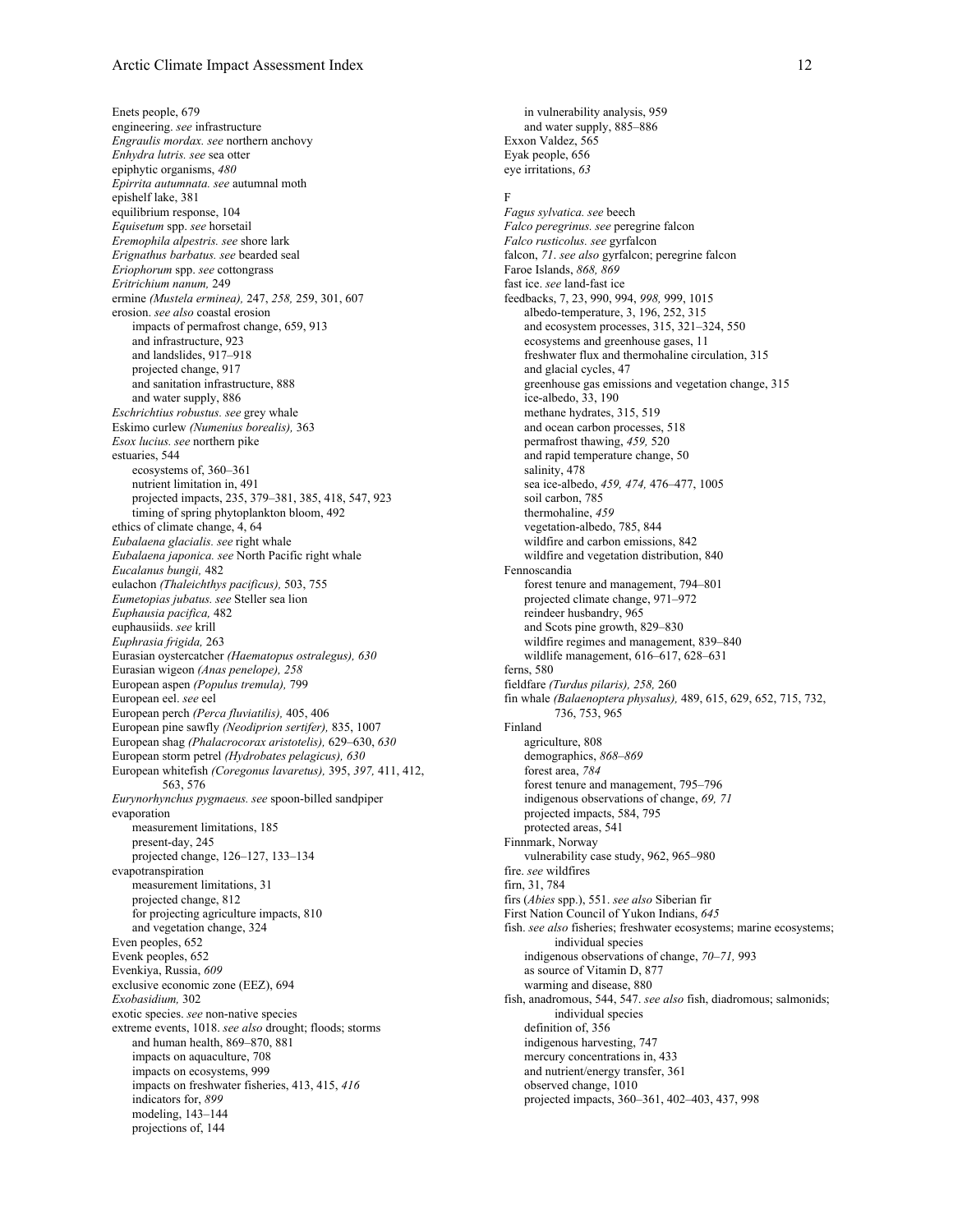fish, catadromous, 544 definition of, 356 projected impacts, 410 fish, demersal. *see* groundfish fish, diadromous definition of, 356 projected impacts, 393–406, 408–410, 436 species, number of arctic, *396–397* thermal preferences, 394–399 fish, freshwater adaptation to current climate, 357 biodiversity, 547, 1016 inventory needs, 580 mercury concentrations in, 405, 433 migratory timing change, impacts on fisheries, 413–414 projected impacts, 393–408, 402–403, 412–413, 436, 437, 547, *570,* 998 projected range shifts, *588* species, number of arctic, 11, *396–397* thermal preferences, 394–399 threats to migratory species, 581 fish, marine, 484–487 adaptation to arctic environment, 557 and benthos, 483 distribution and migration, 496 diversity, 1017 and human health, 897 impacts of climate factors, 494–496 impacts of oil pollution, 565 impacts of past climate variability, 499–504, 699–700, 716–719, 736–739, 753–757 impacts of UV radiation, 514 inventory needs, 580 number of species, 484 and ocean currents, 710–711 and ocean temperature, 520 projected change in distribution, 569, *588,* 694, 761 projected change in migration, 694 projected impacts, *504,* 507–508, 544–545, *570,* 719–721, 739–741, 744–745, 757–761 reproductive cycle and temperature, 495 temperature impacts on distribution, 496 threats to migratory species, 581 fish farming. *see* aquaculture fisheries impacts of changing sea ice on harvests, 195 impacts of projected change on indigenous peoples, 663–664 impacts of UV radiation, 953, *999* and individual transferable quotas, 665 projected impacts, *999* fisheries, commercial, 990 Alaska plaice, 751 arrowtooth flounder, 748 Atlantic cod, 698–699, 707, 712–713, *714,* 715, 722–723, 733, 736–737, 742–744 Atlantic herring, 696–698, 707, 714, 734 in Barents and Norwegian Seas, 695–709 in the Bering Sea, 1009 blue whiting, 714–715 and boreal forests, 794 capelin, 714, 734, 737–738, 748 cod, 500, 696–697 coping capacity, 709, 729–730, 768 crab, 742 economic and social impacts on, 706–709, 721–725, 725–729, 744–745, 766–768 economic and social importance, 16, 700–704, 741–744, 761–766 employment, 703–704 exclusive economic zones, 694 and fish distribution, 496 flatfish, *748,* 751

in Greenland, 709–731, 964–965 Greenland halibut, 697, 713, *714,* 715, 733–734, 737, 748–749 haddock, 698 humpy shrimp, 749 in Iceland, 709–731 impacts of past climate variability, 756 impacts on arctic residents, 1000 impacts on biodiversity, 555, 561, 564 impacts on indigenous communities, 657 impacts on indigenous harvesting, 559 impacts on marine mammals, 633 invertebrates, *748* the "Loophole," 496 management and indigenous subsistence activities, 665 management regimes, 694–695, 704–706, 707–708, 729, 742, 746–747, 763, 765–766, 766–767, 770–771 markets, 704, 764–765 multiple stresses on, 706–707 Newfoundland and Labrador, 731–746 in North Pacific and Bering Sea, 746–770 in Northeast Atlantic, 695–709 northern flathead sole, 751 northern shrimp, 697, 713, *714,* 715, 722–723, 734–735, 738–739, 749 Pacific cod, 750–751 Pacific herring, *748* Pacific salmon, *748,* 752 pandalid shrimp, 749 polar cod, 697, 748 productivity of, 4 projected impacts, 739–741, 757–761, 770–771, *1001,* 1002, *1004,* 1005, 1006–1007, 1010, 1013, 1017 red king crab, 749 redfish, 698, *714,* 715 in Region 1, 1006 research recommendations, 771–772 rock sole, 751 role in mixed economies, 656 roundfish, *748* shrimp, 742 snow crab, 735, 749 Tanner crab, 749 uncertainties in projections of change, 693–694 walleye pollock, *748,* 749–750 yellowfin sole, 751, 756 fisheries, freshwater and anadromous impacts on biodiversity, 555 and indigenous peoples, 558–559 projected impacts, 410–416, 436 projected impacts on specific fishery sectors, 416–417 value of, 411, 416–417 Fisheries Joint Management Committee, 670 flagellates, green, 481 Flakaliden experiment, 820–821 flatfish. *see also* individual species in Central North Atlantic, 711 commercial fisheries, *748,* 751 impacts of past climate variability, 503, 756, 766 projected change in distribution, 545 projected impacts, *504,* 507–508, *758,* 759, 760–761, 768 flathead sole *(Hippoglossoides elassodon),* 487, *502, 503* flaw leads, 457 flies, 540 floods factors affecting, 917 impacts of projected change in freshwater runoff, 229 impacts of projected change in river and lake ice, 223 impacts of projected precipitation change, 188 impacts of sea-level rise, 235–236 impacts of temperature change, 23, 32 and infrastructure, 917 projected impacts, 917, 923, *997, 998,* 1008, 1009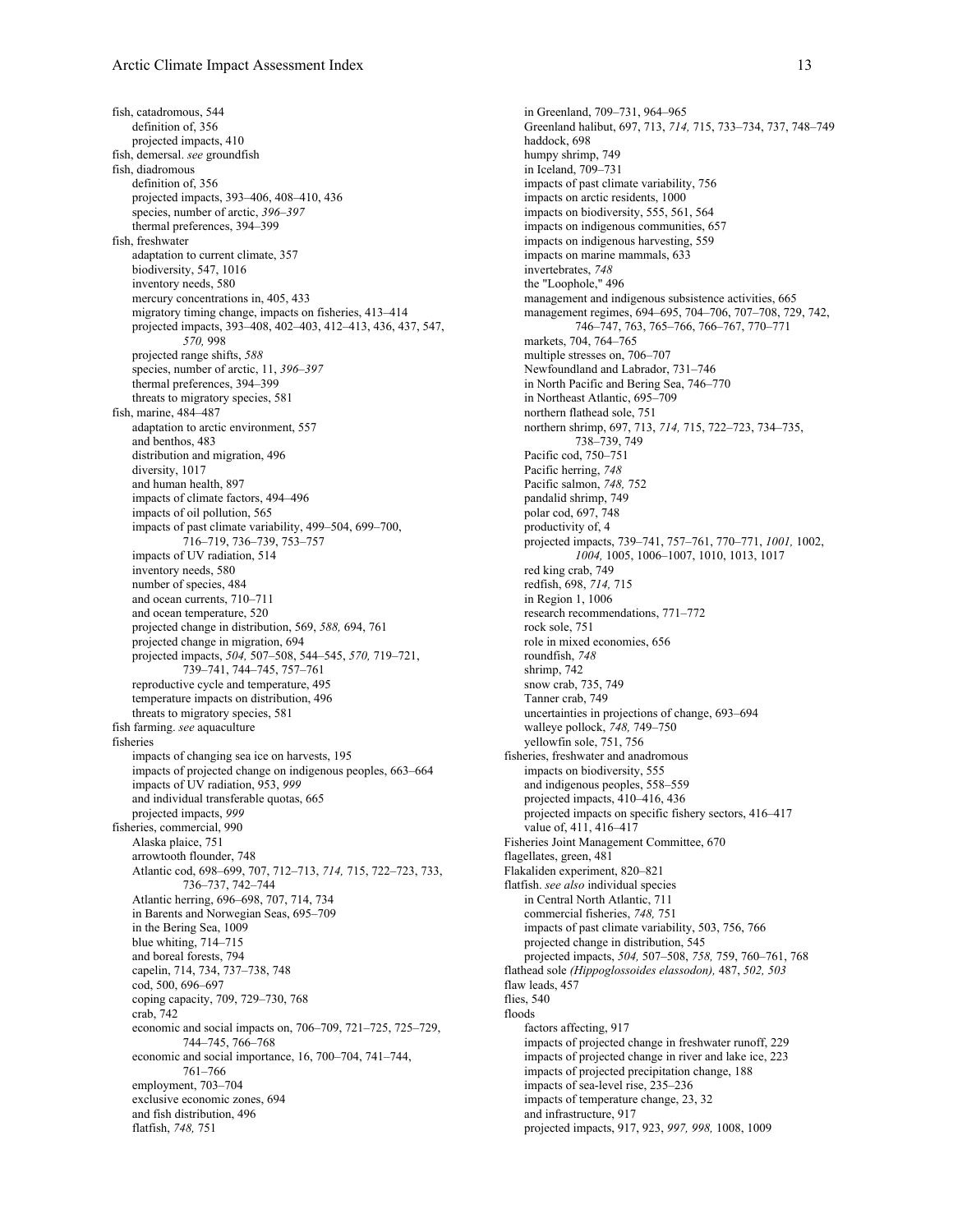and rain-on-snow events, 43 vulnerability analysis, 957 flounder *(Pleuronectes ferrugineus),* 652 *Folsomia* spp., 260, 281, 282, 549 food chains, 540 food webs, 540 forest fires. *see* wildfires forest tent caterpillar, 833–834 forest tundra. *see* tundra-taiga ecotone forestry in Alaska, 793–794 and biodiversity, 552–554, 560–561 in Canada, 791–793 and carbon storage, 785–786 economic importance, 786 and energy production, 796, 797, 799 in Finland, 795–796 in Iceland, 800 impacts on biodiversity, 562–564 impacts on habitat, 616 impacts on indigenous peoples, 679–680, 685 impacts on reindeer overgrazing, 601 in Norway, 798–799 projected impacts, 791, *1001,* 1002–1003, 1007, 1008, 1010 and protected areas, *604* role in mixed economies, 656 in Russia, 790–791 in Sweden, 796–797 forests, 247, 563, *784*. *see also* boreal forest ecosystems; deforestation; forestry; treeline fork-tailed storm petrel, *635 Formitopsis rosea, 582* Fort Chipewyan, Alberta, 654 Fort Smith, NWT, 654 fourhorn sculpin *(Myoxocephalus quadricornis),* 385 fox, 880, *881,* 953. *see also* Arctic fox; red fox Foxe Basin. *see* marine Arctic Franz Josef Land, 206 *Fratercula arctica. see* Atlantic puffin *Fratercula cirrhata. see* tufted puffin *Fratercula corniculata. see* horned puffin freeze-thaw events and ecosystem diversity, 293 impacts on animals, 142, 269, 279, 296, 301 impacts on arctic species, 557 impacts on aspen, 833 impacts on caribou, 660 impacts on soil microorganisms, 297 impacts on tundra vole, *280* indigenous observations of change, 660 projected increase in, 200, 282 freezing rain impacts on caribou, 279, 615, 661, 670, *883* impacts on Collembola, 281 impacts on contaminant transport, 430 impacts on seabirds, 512 impacts on snow geese, 280 indigenous observations of, 77 projected change, 200, 668, 952 freshwater discharge. *see also* Arctic Ocean; river discharge background, 223-225 impacts of projected change, 228–229 measurement limitations, 225 observed trends, 225–227, *228* projected change, 227–228, *229* research recommendations, 229–230 role of boreal forests, 786 and thermohaline circulation, 477 freshwater ecosystems and acidification, 565 adaptability to rapid climate change, 433 barriers to species movement, 568

biodiversity, 547 biodiversity conservation, 546–548 biodiversity monitoring, 586 carbon storage, 1014 characteristics, 1017 and chlorinated dioxins and furans, *565* and contaminants, 427–433, 565 described, 11–12 historic change in, 365–372 impacts of industrial development, 677 impacts of non-native species, 576 impacts of projected change in freshwater runoff, 229 impacts of projected change in glaciers and ice sheets, 208 impacts of projected change in river and lake ice, 223 impacts of recent climate change, 371–372 impacts of UV radiation, 419–427, 947, *996* and mercury, 432–433, *565* and PCBs, *565* and persistent organic pollutants, 427–432 projected impacts, 32, 372–438, 384–386, 433–437, 547–548, 997–998, *998,* 1012–1013 projected impacts on carbon dynamics, 391–393 projected impacts on fish, 393–410 projected impacts on food webs, 386–388 projected impacts on hydro-ecology, 373–384 projected impacts on production, 388–391, 434–436 projecting impacts, 372–438 protected areas, 577 research recommendations, 437–438 structure and function of, 358–365 and toxaphene, *565* uncertainty in impacts projection, 354–356 water budgets, 357–358 freshwater hydrology, 31–32 freshwater shrimp *(Gammarus lacustris), 382* fritillary butterfly, 586 frogs (*Rana* spp.), 282, 422 frost days, 119 frost heave, 909, 914–916, 930 frost jacking, 909 frostbite, 871–872 *Fucus* spp., 483 *Fulmaris glacialis. see* northern fulmar fungi, 260–261, 298, 303, 540, 552, 571, 580, 797. *see also* microorganisms

## G

*Gadus macrocephalus. see* Pacific cod *Gadus morhua. see* Atlantic cod *Gadus ogac. see* Greenland cod *Galium densiflorum, 258 Gallinago gallinago. see* common snipe Gambell, Alaska, *69 Gammarus lacustris. see* freshwater shrimp *Gammarus oceanicus,* 483 *Gammarus setosus,* 483 *Gammarus wilkitzkii, 480,* 482 *Gasterosteus aculeatus. see* threespine stickleback gastroenteritis, 884 gastropods, 483 *Gavia adamsii. see* yellow-billed loon *Gavia arctica. see* Arctic loon *Gavia immer. see* common loon *Gavia pacifica. see* Pacific loon *Gavia stellata. see* red-throated loon geese, 358, 490. *see also* individual species adaptive capacity, 291 arctic-breeding species, 259 biodiversity monitoring, 586 habitat requirements, 268 harvest by indigenous peoples, 654 indigenous observations of change, 89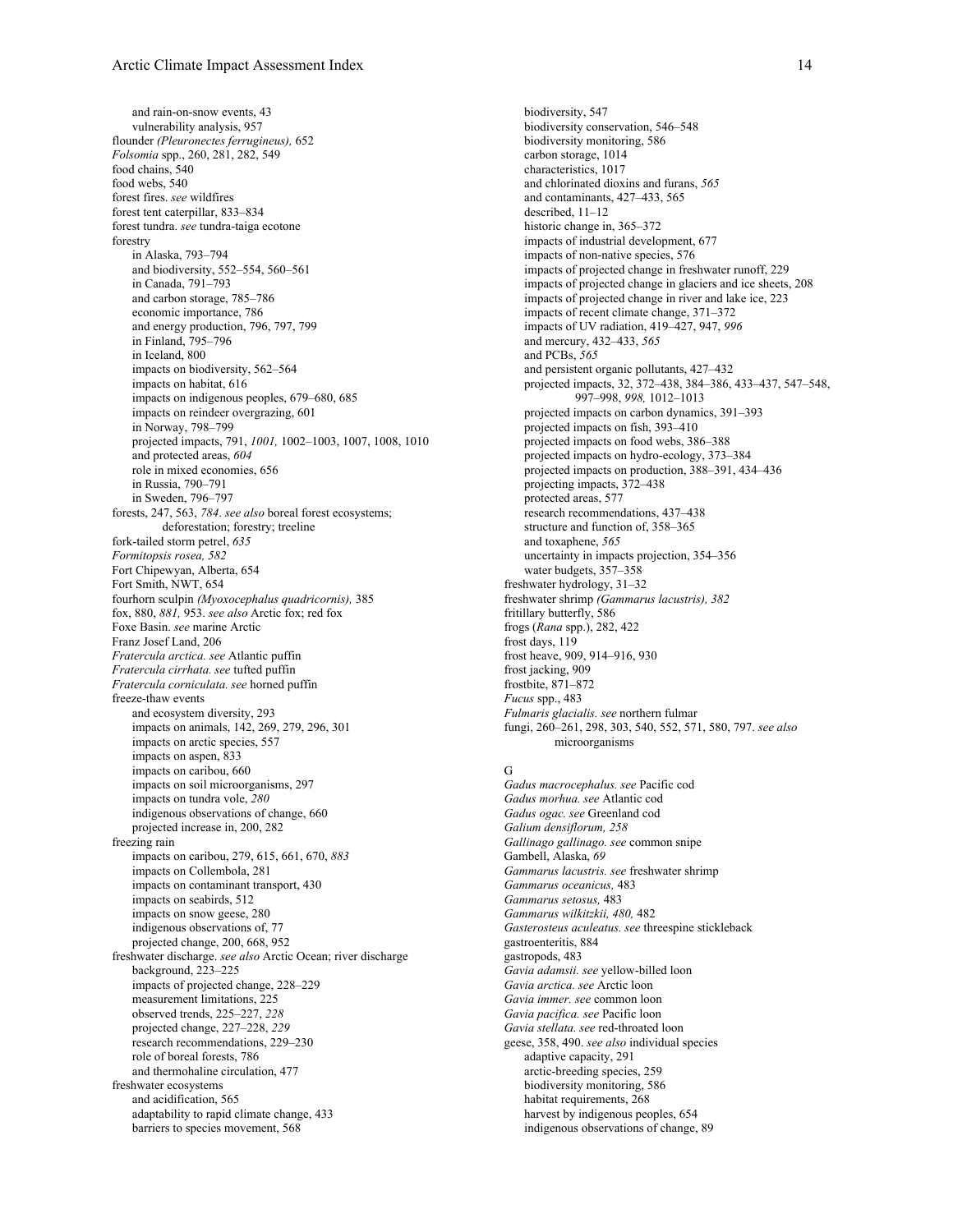migration routes, *574* overharvesting, 560 projected impacts, 436, 574–575 and snow duration, 280 general circulation model (GCM), *102–103*. *see also* climate models *Gentiana nivalis. see* snow gentian geography, 10 marine Arctic, 26 geometrid moths, 268, 281. *see also* autumnal moth; winter moth *Geum,* 278 giant deer *(Megaloceros giganteus),* 250 Giardia, 879, 880, *881,* 884, 897 glacial cycles, 47–50, 543. *see also* climate, past glacier buttercup *(Ranunculus glacialis),* 278 glaciers and ice sheets. *see also* Greenland Ice Sheet area by region, *202* background, 201–203 and contaminants, 954 dynamics and biodiversity, 550–551 equilibrium line defined, 31, 203 extent at last glacial maximum, 249 impacts of projected change, 208 impacts of temperature change on, 3 mass balance, 203 melting and landslides, 918 melting and thermohaline circulation, 999–1000 observed change, 53, *997,* 1009 observed change by region, 204–207 and precipitation, 31 projected impacts, 3, 119, 207–208, 659, *997,* 1010 research recommendations, 208–209 and sea level rise, 994, 997 sensitivity to temperature change, 203 and temperature, 31 volume and sea-level equivalent, 201 as water source, 547 glaucous gull *(Larus hyperboreus),* 361, 489, 566, 624, 629–630, *635* glaucous willow *(Salix glauca),* 278 glaucous-winged gull *(Larus glaucescens),* 626, *635* global climate, links to, 4–5, 12, 32–34, 55, *459,* 541 marine Arctic, *473,* 519–520 sea ice, 23, 30 thermohaline circulation, 32–33, 54 global economy. *see also* economic impacts; fisheries; forestry; indigenous peoples; mineral extraction; oil and gas development arctic contribution, 5, 16, 934, 937, 990, 1002, 1008 and emissions scenarios, 8, 119–120, 332, 958, 993–994 impacts on Arctic communities, 650–651, 771 impacts on Arctic fisheries, 708 impacts on Arctic residents, 948, 950 impacts on indigenous peoples, *91,* 657–658, 664–665, 685, 955, 961, 1001, 1014 impacts on the Arctic, 636 Global Terrestrial Network for Permafrost (GTN-P), *209,* 211, 216, 910 Global Terrestrial Observing System (GTOS), 587 global warming. *see* temperature, air global warming potential (GWP), 318 *Globicephala melaena. see* pilot whale *Glyptocephalus cynoglossus. see* witch Gmelin larch *(Larix gmelinii),* 815–816, 822–824 gold. *see* mineral extraction goldeye *(Hiodon alosoides), 396* government role in addressing climate change, 78, 79, *91,* 92, 640, 665, 686–687, 900 grains, cereal, 809, 812 grazing, 562–563. *see also* Iceland; reindeer; reindeer husbandry great auk *(Pinguinus impennis),* 12, 487, 560, 601, 1016

Great Bear Lake, 381 great black-backed gull *(Larus marinus),* 629–631 great cormorant *(Phalacrocorax carbo),* 629–630 great knot *(Calidris tenuirostris), 288* great northern diver. *see* common loon Great Salinity Anomaly, 45, 468, 717 great skua *(Catharacta skua),* 288, *630* Great Slave Lake, 381 greater scaup *(Aythya marila),* 363 greater shearwater *(Puffinus gravis),* 732 greenfinch *(Carduelis chloris),* 1006 greenhouse gases. *see* carbon dioxide; methane; nitrous oxide; trace gases Greenland commercial fisheries, 709–731, 866 demographics, *868–869* economic importance of fisheries, 722–723, 724–725 fisheries development, 663–664 forest tenure and management, 799–801 human health, 894–895 impacts of past climate change, *866* impacts on fisheries, 727–729 marine ecosystem description, 710–711 Norse settlement, 250, 562, *584* sanitation systems, 884 settlement, 799–800 social change, 865–866 vulnerability case study, 962–963, 964–965 Greenland cod *(Gadus ogac),* 484, 486, *500* Greenland halibut *(Reinhardtius hippoglossoides),* 486–487 in Bering Sea, 748–749 in Central North Atlantic, 711–712 commercial fishery, 697, 713, *714,* 715, 737, 748–749, 964 distribution, 484 harvest by indigenous peoples, 652 historic fisheries, 733–734 impacts of past climate variability, 503, 737, 756 in northeast Atlantic, 696 in northwest Atlantic, 732 past distribution change, *500* as prey, 488 projected change in distribution, 545 projected impacts, *504,* 507–508, 740–741, *758,* 759, 965, 1007, 1013 temperature and distribution, 496 Greenland Home Rule, 665, 724, 956, 964 Greenland Ice Sheet, 201–202 area, *202* freshwater storage, 31 impacts of projected change, 208 observed change, 205–206, 1012 prehistoric size, 46, 48 projected change, 207, *997, 1004,* 1012, 1018 research recommendations, 208–209 and sea-level rise, *203,* 231 sensitivity to temperature change, *203* simulation of observed change, 131–132 Greenland right whale. *see* bowhead whale Greenland Sea, *493* Greenland shark *(Somniosus macrocephalus),* 486 Greenland turbot. *see* Greenland halibut Greenland white-fronted goose *(Anser albifrons flavirostris), 574* grey phalarope. *see* red phalarope grey seal *(Halichoerus grypus),* 488, *504,* 510, 622, 626–627, 628, 699, 715 grey-sided vole *(Clethrionomys rufocanus),* 280, 301 grey whale *(Eschrichtius robustus),* 489, *504,* 510, 511, 624, 633, 652, 753 greylag goose *(Anser anser), 574,* 617, *630* grizzly bear. *see* brown bear ground squirrel *(Spermophilus parryii),* 267, 653, 654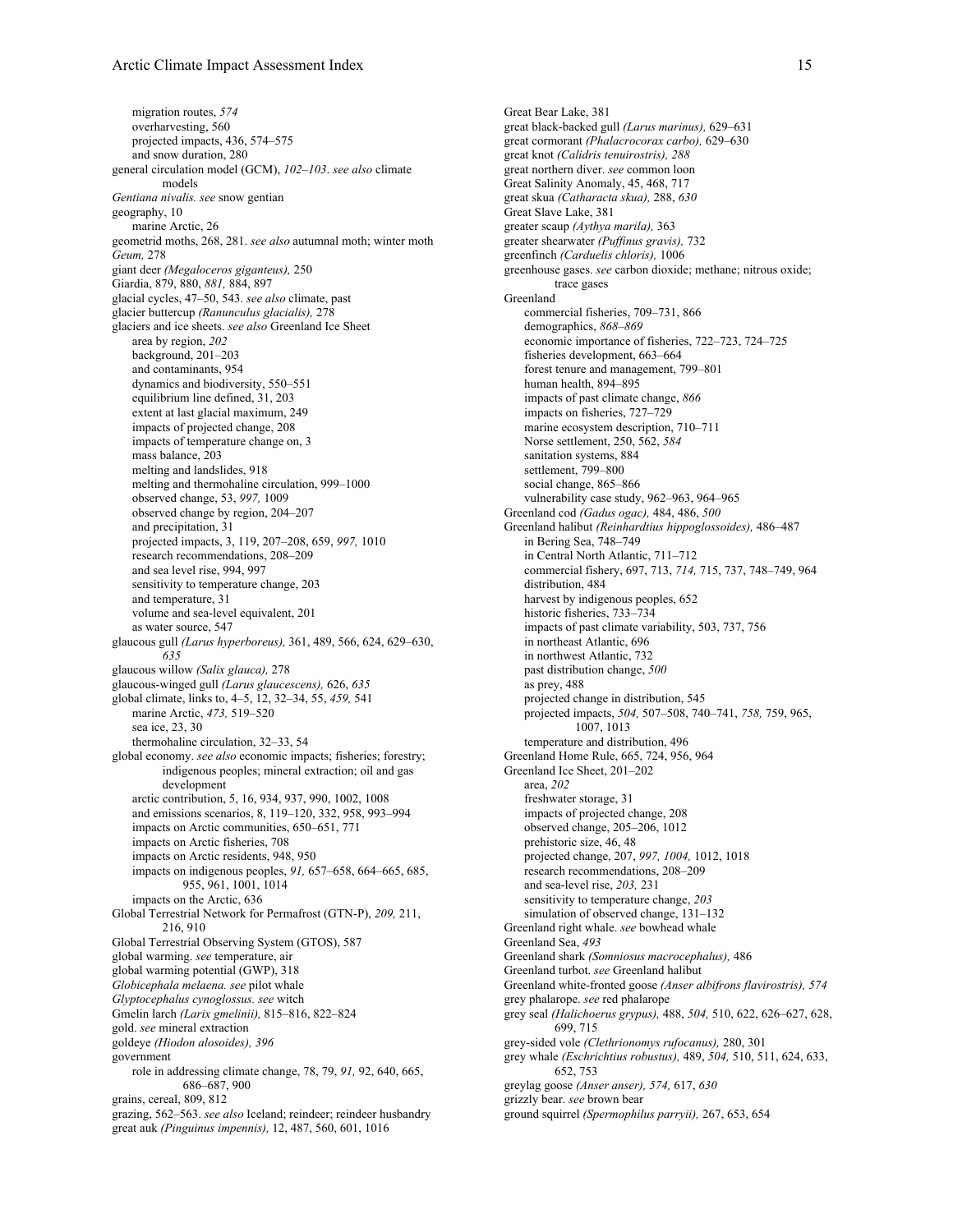groundfish in Bering Sea, 746 collapse of Newfoundland/Labrador fishery, 741–744 commercial fisheries, 710, 747, 762–764 fisheries and Steller sea lions, 747 historic harvesting, 712–713, 761–762 impacts of past climate variability, 503, 733, 739, 756 management regimes, 665, 699 management under changing climate, 720, 766–767 monitoring, 502 past changes in abundance, 737 predators, 741 projected impacts, 739, 740, 746, 759, 768, 1013 species, 487 groundwater, 547 and avalanches, 919 contribution to freshwater discharge, 225 extraction and sea level, 231 and frost heave, 916 and human health, 885 impacts of permafrost change, 45, 377 impacts of projected change on fish, 402 impacts of projected change on freshwater ecosystems, *998* and landslides, 917–918 and methane emissions, 317 systems, types of, 357–358 grouse, 616–617, 654. *see also* hazel grouse; willow grouse; wood grouse growing degree-days, 801 for agriculture projections, 809–812 crop requirements, 810 impact of change on wetland vegetation, 392 observed change, 1009 projected change, 391, 811–812 growing season length and timing, 245 in boreal forests, 794 and carbon balance, *274* and contaminant transport, 890 impacts of projected change on carbon cycling, 391–392 impacts of projected change on plants, 274 impacts on agriculture, 807–809 impacts on carbon balance, 317 observed change, 274 projected change, 391 *Grus americana. see* whooping crane guillemot, *392,* 561, 626. *see also* black guillemot; pigeon guillemot; thick-billed murre gulls, 358, 627–628, 629, 633, 634–635, 636. *see also* individual species *Gulo gulo. see* wolverine Gwich'in, 81, *645,* 680, *681* observations of change, 660, 1014 Gwich'in Council International, *13, 68–71,* 602, *968 Gymnocephalus cernuus. see* ruffe *Gynaephora groenlandica,* 557 gypsy moth *(Lymantria dispar),* 834 gyrfalcon *(Falco rusticolus),* 267, 556

## H

habitat availability and reproductive success, 418 classification and inventory needs, 582–583 defined, 543–544 fragmentation, 605, *609,* 616 impacts of fragmentation on biodiversity, 559, 566–567, *588,* 1016 loss and reindeer husbandry, 976–977 monitoring, 587 projected change in extent, 570–571 habitat protection. *see* protected areas; wildlife management haddock *(Melanogrammus aeglefinus),* 495, *500, 508,* 696, 698, 704, 711, 712, 717, 740–741

*Haematopus ostralegus. see* Eurasian oystercatcher hairy lousewort *(Pedicularis hirsuta), 258* hairy willow *(Salix lanata),* 799 halibut, 663, 708, 712, 765. *see also* Atlantic halibut; Greenland halibut; Pacific halibut *Halichoerus grypus. see* grey seal *Haliotis rufuscens. see* abalone halocline, 460 halogens, 154–156, 170, *312*. *see also* bromine; chlorine harbour porpoise *(Phocoena phocoena),* 489, 629 harbour seal *(Phoca vitulina),* 488 in Bering Sea, 752 commercial harvest, 715 harvest, 699 harvest by indigenous peoples, 652 harvest of, 622, 628, 632 population trends, 633 projected impacts, *504,* 510, 759 hares (*Lepus* spp.), *71,* 268, 281, 300. *see also* individual species harp seal, 488 as cod predator, 737, 739, 741 commercial harvest, 699, 715, 735–736 diet, *480* harvest by indigenous peoples, 652, 675 harvest of, 622–623, 625, 626, 628 historic change, 663 impacts of capelin overharvesting, 624 impacts of past climate variability, 501, 739 in Northeast Atlantic, 696 in northwest Atlantic, 732 projected impacts, *504,* 510, 740–741 *Harpinia* sp., 483 harvest regulation. *see* wildlife management hay, 808–809 hazel grouse *(Tetrastes bonasia),* 607 heating costs, *1004,* 1007, 1013 heavy metals, 877–878, 947, 952, 982. *see also* cadmium; lead; mercury analyses, 959 and human health, 890–892, 953–954, 964 impacts on biodiversity, 565 in marine ecosystems, 624 in reindeer meat, 979–980 in traditional foods, 657 Heinrich events, 49–50 *Helictotrichon krylovii, 258 Hemilepidotus jordani. see* yellow Irish lord Hemiptera, 553 hepatitis, 884, 887 herring (*Clupea* spp.). *see also* individual species projected impacts, *504,* 508, 660 herring gull *(Larus argentatus),* 624, 629–631, *630, 635 Heterocope* spp., 387 heterotrophic flagellates, 481–482 hexachlorocyclohexanes, 891, 892, 952, 953, 964 *Hiatella arctica,* 483 *Hiodon alosoides. see* goldeye *Hippoglossoides elassodon. see* flathead sole *Hippoglossoides platessoides. see* long rough dab *Hippoglossoides robustus. see* northern flathead sole *Hippoglossus hippoglossus. see* Atlantic halibut *Hippoglossus stenolepis. see* Pacific halibut HIRHAM regional climate model. *see* regional climate models hooded seal *(Cystophora cristata),* 488 as cod predator, 737, 739 commercial harvest, 699, *735,* 736 food sources, 486 harvest by indigenous peoples, 652 harvest of, 622–623, 625, 626, 628 in northwest Atlantic, 732 projected impacts, *504,* 510 *Hormathia nodosa,* 483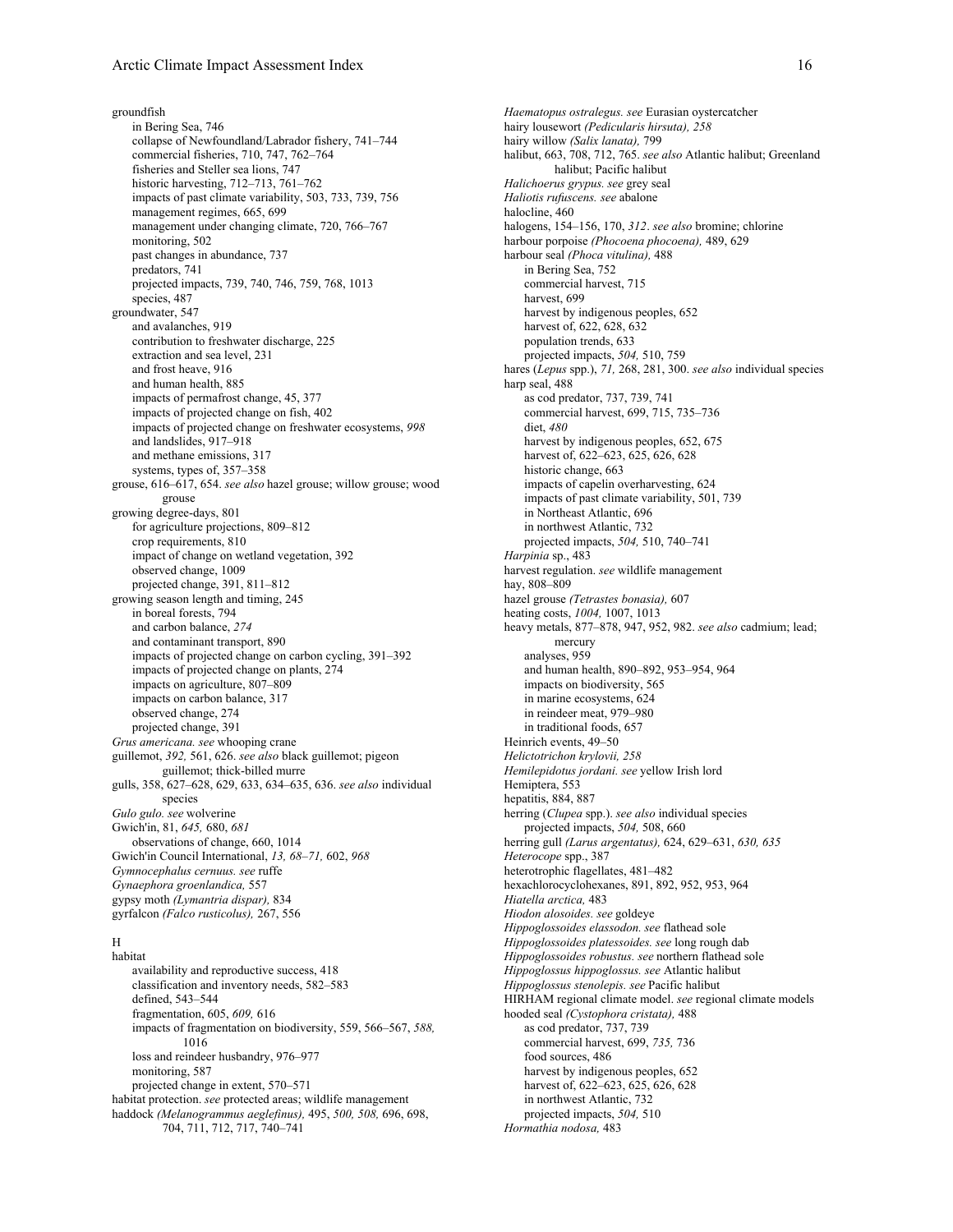horned puffin *(Fratercula corniculata),* 626, 633, *635* horse mackerel *(Trachurus trachurus), 500* horsetail (*Equisetum* spp.), 363 house mouse *(Mus musculus),* 605 Hudson Bay, Canada. *see also* marine Arctic indigenous observations of change, *68, 70,* 661–662 productivity, *493* projected change, 476–477 variability of temperature and salinity, 469 Hudson Strait, Canada, *68, 70,* 469. *see also* marine Arctic human health and adaptation to climate change, 898–900 alcohol abuse, 896 causes of death, 868–869 and contaminants, 600, 615, 867, 890–892, 953–954, 964 data for vulnerability assessments, 959 data on, 864 definition, 865, 893 and extreme events, 869–870 and heat waves, 870 and housing infrastructure, 888–889 impacts of biodiversity change, 559 impacts of UV radiation, 953 importance of traditional foods, 653–654, 879, 956–957 indicators, 898–900 indigenous observations of change, 651 and industrial development, 608, 864 infant mortality, 868 life expectancy, 867–868 links to biodiversity, 579 multiple stresses, 874, 877–878, 893–895, 896–897, 947 projected impacts, *1000,* 1001–1002, *1004,* 1009, 1011, 1014 projected impacts (direct), 869–878 projected impacts (indirect), 878–892 research recommendations, 875, 877, 878, 897, 900–902, 982 and sanitation infrastructure, 884, 886–888 sexual abuse, 896 social, cultural, and mental health, 892–898 and socio-cultural conditions, 865–868 suicide, 896 and temperature, 870–874 and UV radiation, 874–878, *996* and water supply infrastructure, 884–886 humpback whale *(Megaptera novaeangliae),* 489, 629, *715,* 732, 736, 753 humpy shrimp *(Pandalus goniurus),* 749 hunting adaptation options, 948 in Finnish forests, 796 impacts on biodiversity, 560–561 impacts on wildlife, 610, 613–615 in Norwegian forests, 798 projected impacts, 558, 617, 622–623, 632, 634–636, 660, *1001* in Swedish forests, 797 technological change, 952 hunting, commercial of marine mammals, 622–623 in Russia, 606–610 hunting, sport and boreal forests, 794 economic benefits, 600, 626, 667, 674–675, 682 of marine mammals, 622 of polar bear, 657 of seabirds, 622 *Hydrobates pelagicus. see* European storm petrel *Hydrodamalis gigas. see* Steller sea cow hydroelectric generation and habitat loss, 977 impacts of mild winter days, 23 impacts on indigenous peoples, 678 impacts on reindeer overgrazing, 601

impacts on Saami, 657 impacts on wildlife, 600 impacts on wildlife habitat, 616 projected impacts, 32, 188, 208, 223, *1001,* 1008 and protected areas, *604* and wildlife management, 638–639 hydrogen, molecular, *312* hydrogen sulfide, 544 hydroids, 580 hydroxyl radical, 155, 156, 317 *Hylocomium splendens,* 257, *258, 265,* 273, 275, 276, 277, 285, 289–290, 571 *Hypogastrura tullbergi,* 281, 556 *Hypogastrura viatica,* 282 *Hypomesus olidus. see* pond smelt I ice, river and lake background, 220–221 and freshwater ecosystems, *998* impacts of projected change, 223 impacts of projected change on freshwater ecosystems, 997–998 impacts of projected change on indigenous subsistence activities, 668, 678, 683–684 impacts of projected change on infrastructure, 927 impacts of projected change on underwater UV, 419–420 indigenous observations of change, 685, *993* observed change, 31, 1009 observed change in breakup timing, 220–221 observed change in freeze-up timing, 221–222 projected change, 222, 923, 1012 research recommendations, 223 and UV radiation, *996* ice grass *(Phippsia algida), 258,* 549 ice jams, 23, 32, 221, 360, 380, 418–419, 885, 923 ice sheets. *see* glaciers and ice sheets Iceland agricultural impacts on, 799–800 agriculture, 809 commercial fisheries, 709–731 demographics, *868–869* economic importance of fisheries, 721–722, 723–724 forest area, *784* forest tenure and management, 799–801 historic deforestation, 799–800 invasive species, 605 marine ecosystem description, 710–711 observed change in glaciers and ice sheets, 206 observed temperatures, 803 overgrazing impacts, 555, 562 projected impacts on fisheries, 725–727 projected impacts on forests, 800 projected temperature change, 803 reforestation, 800–801 settlement, 250, 799–800 Iceland scallop *(Chlamys islandica),* 483 Iceland Sea, *493*. *see also* marine Arctic *Icelus spiniger. see* thorny sculpin icings. *see* aufeis ide *(Leuciscus idus),* 406 Igloolik, Nunavut, Canada indigenous knowledge case study, 82–84 indigenous observations of change, *68 Illex illecebrosus. see* squid immunosuppression, 874–875, *996* impacts assessment approaches, 8–10 impetigo, 884 impoundment, 359, 933 inconnu *(Stenodus leucichthys),* 654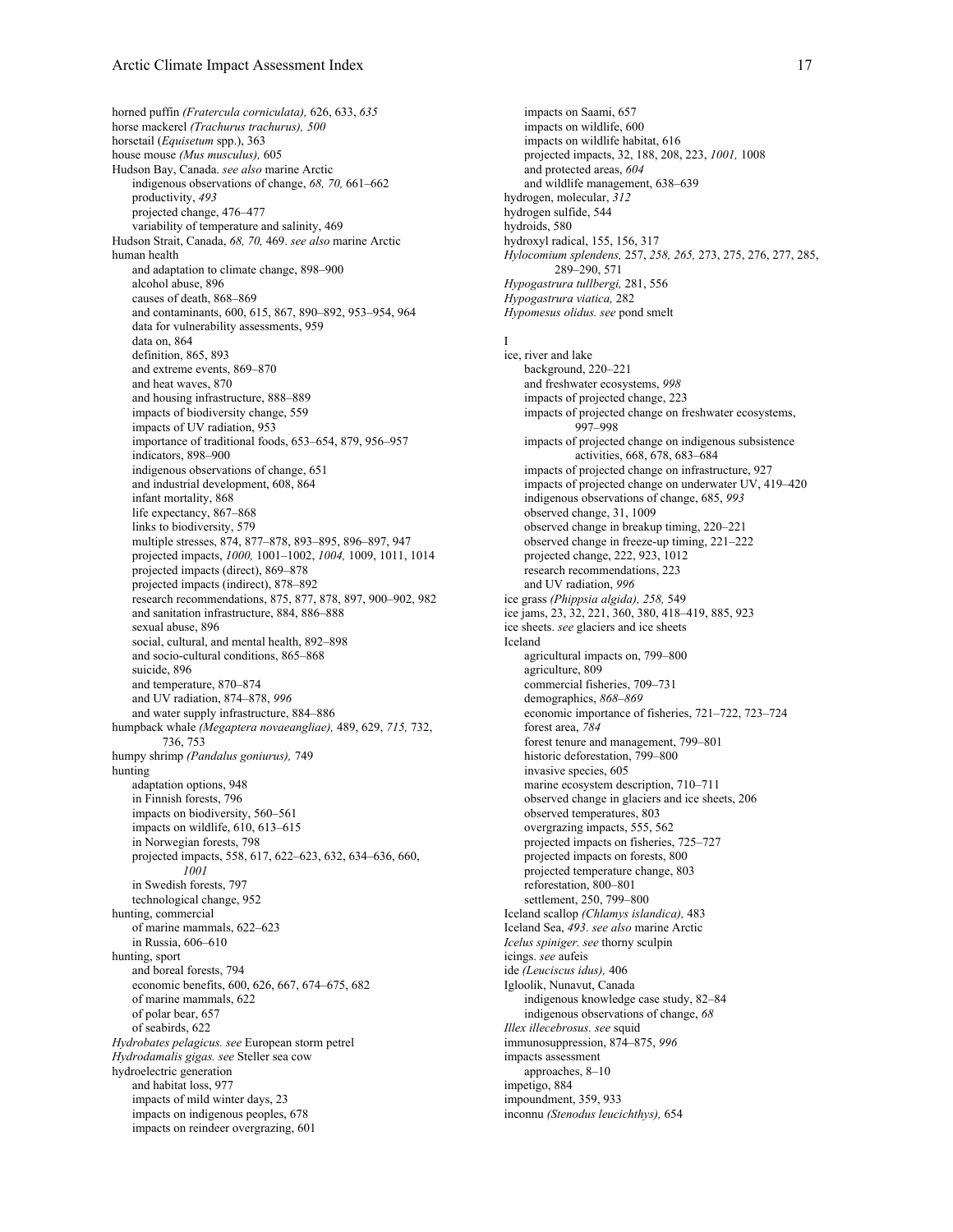indigenous knowledge and observations, 62–66, 646, 658 academic engagement with, 64–65 and adaptation to climate change, 92–93, 559, 669, 683–684, 955 of biodiversity change, *585* and biodiversity conservation, 558–559, 589 of caribou, 960–961 case studies, 72–90 of change in caribou numbers, 611 of change in freshwater systems, 382 of changing availability of traditional foods, 651 of climate change, 66–90, 992–993 and co-management, 612, 613 "co-production of knowledge," 980 defined, 9–10 development of, 65 and environmental impact assessment, 65 erosion of, 66, 90–91 of freeze-thaw events and caribou, 279 of frost sensitivity in plants, 276 in Hudson Bay, 661–662 ice predictability, change in, 80 in impact studies, 947 importance to survival, 64, 65 and intellectual property, 65, 81 of landslides and subsidence, 377 links to scientific knowledge, 72, 77, 94 of muskrat abundance, 386, 419 of "new" species of fish, 386 participatory research, 959–961, 962, 963, 982 of past climate change, 655–656 of past climate change and polar bears, 674 of past climate change and ringed seals, 674 and place names, *66* projected impacts, 416–417, 670 and reducing uncertainty, 333 of reindeer/caribou, 267 research recommendations, 901 and resource management, 65 sea ice predictability, change in, *68,* 76, 632, *667, 668,* 669 of spring snowmelt change, 376 and subsistence activities, 654 and technological change, 868 of terrestrial ecosystems, 248 and uncertainty, 329 use of, 9–10, 65–66 of vegetation change, 271–272 in vulnerability assessment, 948–949, 951–952, 957–961, 959–961, 980 weather predictability, change in, *68–69,* 74, 78, 80, 81, 82–83, 84, 86, 87, 89, 94, 660, 662, *667,* 667–668, 669, 670, 869–870, *883,* 895, 963, 965, *993,* 1013–1014 and wildlife management, 634, 637, *638* indigenous peoples, 13–15, 62–64. *see also* specific peoples acculturative stress, 893–896 adaptation, 993, 1001 adaptation options, *91,* 95, 662–666, 685 adaptation to environmental variability, 62 adaptive strategies, 651, 955–957, 963 barriers to adaptation, 663–665 coping strategies, 955–957 cultural identity and wildlife, 654–655, 685 dependence on ecosystems, 4, 540 economic impacts, 674–675 fisheries, impacts on, 411–417 and forest management, 792 harvest and diet summary, 652–654 health status, 865–869, 870 historic adaptations, 662-663 human rights and climate change, 64 impacts of past climate change, *67* impacts of projected change in biodiversity, 558–559

impacts of projected change in freshwater runoff, 229 impacts of projected change in permafrost, 215, 219 impacts of projected change in sea ice, 195 impacts of projected change in sea level, 235–236 impacts of projected change in snow cover, 200 importance of traditional foods, 650–651, *653,* 653–654, 656–657, 682–683, 686, 864–865, 879, *883,* 894–895, 953, 956–957, 1010 land claim agreements, 13–14 mixed economies, 656–657, 672–674, 682–683, 955, 956, 957, 964, 983 multiple stresses on, 64, 650–652, 657–658, 666, 676–678, 678–680, 685, 686, 866–867, 948, 961, 964, 965, 1001, 1014 observed impacts, 1010–1011 as part of food web, 583–584 and permanent settlements, 664, 669, 678, 956, 1014 prehistoric settlement, 13, 62, 64, *67,* 246–247, 252–253, 605–606 projected impacts, 63–64, *68–71,* 74–75, 76–77, 80–81, 82–84, 84–90, 90–93, 94–95, 1000–1001, 1000–1002, *1004,* 1010–1011, 1013–1014, 1017 projected impacts on livelihoods, 660–662 projected impacts on resource harvesting, 651, 658–660 research recommendations, 686–687 resilience, 90–93, 650 role in wildlife management, 600–602, 639–640, 644–648 societal conditions and trends, 952, 955–957, 983 subsistence activities, 15, 246–247, 599, 605, 607, 608–610, *610–611,* 611–612, 614–615, 618, 622, 625–626, 626–628, 628–631, 632–633, 634–636, 650–687, 747, 753, 764, 767, 865, 866, 868, 882–883, 894, 947–948, 952–953, 961–962, 963, 964–965, *1000* (*see also* hunting) traditional food sharing, 654–655, 656 vulnerability, 90–93 vulnerability analysis, 948–949 Indigenous People's Secretariat of the Arctic Council, 602 Indigirka Basin, *227* individual transferable quotas (ITQs), 665 industrial development. *see also* infrastructure; military operations; mineral extraction; oil and gas development; transportation and human health, 864 impacts on ecosystems, 678 impacts on habitats, 554–555, 566–567 impacts on indigenous peoples, 686 impacts on reindeer, 657 impacts on wildlife, *609,* 616, 620–621, *622,* 639 projected impacts, 200, 219 and wildlife management, 638–639 influenza. *see* avian influenza infrastructure definition and discussion, 926 engineering design for changing climate, 937–941 and habitat loss, *977* and human health, 884–890 impacts of projected change in permafrost, 215, 219, 660, 670, 676, 678 impacts of projected change in snow cover, 200 impacts of reduced sea ice, 76–77 impacts of sea-level rise, 235–236 impacts of UV radiation, *996* impacts on biodiversity, 555, 566–567, 567 impacts on ecosystems, 247 indicators, *900* and natural hazards, 917–920 observed damages, 935–936, 1011 on permafrost, 909–917 projected impacts, 889, 926–935, 929–930, 939–940, *1000, 1004,* 1007, 1009, 1010, 1011, 1013 research recommendations, 915, 941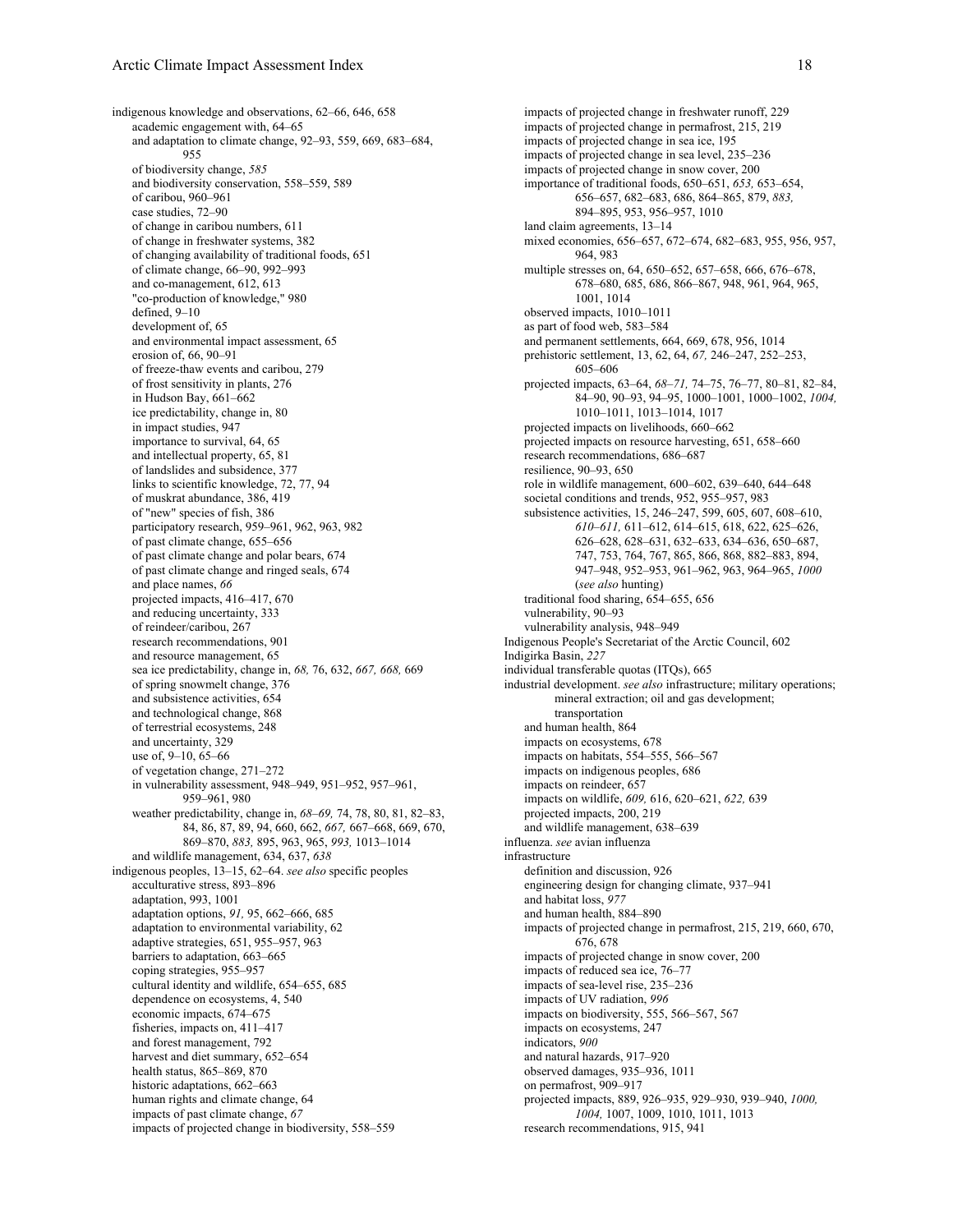risk analysis, 938 sanitation systems, 884, 886–888 water supply, 884–886 Innu, 680, *681* insects adaptation to arctic environment, 267 as bird prey, 552 and boreal forests, 785, 792, 830–835 impacts of projected change on plants, 278 indigenous observations of change, *71,* 78, 80, 86, 89, 287, *667,* 668, 684–685, *993* observed change, 1009 observed change in distribution, 1005 projected impacts, *570,* 999, 1006, 1007, 1008, 1012 role in decomposition, 540 species numbers, 580 wood-feeding, 552 insular vole *(Microtus abbreviatus),* 556–557 Intergovernmental Panel on Climate Change (IPCC), 947 on arctic climate change, 22–23, 31, 31, 37–38, 39, 42, 44 assessments, 6, 35 on climate models, 102, 105 model choice, *109* on precipitation increases, 186–187 projections of future global climate, 119 projections of future impacts, 961 on regional climate models, 132 Special Report on Emissions Scenarios, *109* temperature projections, 120 on thermohaline circulation, *125* on uncertainties in climate scenarios, 102 International Agreement on the Conservation of Polar Bears and their Habitat (IACPB), 623, 628, 632 International Arctic Science Committee (IASC), 6 International Convention for the Regulation of Whaling, 695, 965 International Council for the Exploration of the Sea (ICES), *698,* 699, 705 International North Pacific Fisheries Convention, 746–747 International Porcupine Caribou Board, 604 International Tundra Experiment (ITEX), 272–273, *585,* 586 International Whaling Commission (IWC), 623, 626, 627, 629, 633, 695, 705, 956, 965 introduced species. *see* non-native species Inughuit, 652 Inuit, 599, *602,* 612, 652, *681*. *see also* Inuvialuit adaptation to climate change, 898 adaptation to past climates, 672 and animal rights movement, 657 barriers to adaptation, 664 caribou harvest, 680 demographics, 868 education and health, 892 in Greenland, 866 health issues, 894–895, *896* historic adaptations, 662, 663–664 impacts case study, Nunavut, 671–675 impacts of past climate on, *67* importance of seal hunting, 650 importance of traditional foods, 654, *883* importance of whaling, 651 indigenous knowledge, 960–961 observations of change, 82–84, 271, 279, 287, 615, 660, 661–662, 961, 1014 oral histories, 655 polar bear harvest, 627 projected impacts, *1000* respiratory illness in, 870 vulnerability to climate change, *866* and wildlife conservation, 626 Inuit Circumpolar Conference, *13, 68–71, 602,* 956, *968* Inuit Observations of Climate Change project, 666–671, 960 Inuit Qauijimajatuqangit. *see* indigenous knowledge

Inuktitut, *671* Inupiaq, 599, *647,* 674, *681* and caribou co-management, *652* caribou harvest, 680 and government policy, 664 indigenous knowledge case study, 73–76 and wildlife management, 632 Inupiat. *see* Inupiaq Inuvialuit, 652, *681* adaptation options, 666 adaptation strategies, 668–670 adaptation to observed change, *93* caribou harvest, 680 impacts case study, Sachs Harbour, 666–671 indigenous knowledge, 662 Inuit Observations of Climate Change project, 666–671 observations of change, *585,* 661, 961 subsistence production, *653* vulnerability case study, 963 Inuvialuit Final Agreement, *91,* 92, 613, 627, 665–666, 670 Inuvialuit Game Council, 632, *645,* 666 Inuvialuit-Inupiat Beluga Commission, 637 invasive species, 555, 564, 575–577, 600. *see also* non-native species in Canada, 610 definition, 605 indigenous observations of change, 80, 89 monitoring, 587 and transportation corridors, 605 and wildlife management, 605 invertebrates adaptations to cold, 556 diversity and latitude, *258* impacts of oil pollution, 565 monitoring recommendations, *587* projected change in distribution, 569 species numbers, 580 *Ips typographus. see* spruce engraver beetle Iqaluit, Nunavut, Canada indigenous knowledge case study, 82–84 indigenous observations of change, *68, 70* Irish elk. *see* giant deer island biogeography, 577–578 isopods, 483 isoprene, *313* ivory gull *(Pagophila eburnea)* projected impacts, *504,* 512, 520, *999* and sea ice, *480,* 489, 490 status, *630*

### J

jack pine budworm, 834 jaegers. *see* skuas James Bay, Canada, *68, 70,* 662 James Bay and Northern Quebec Agreement, 627, 665 *Janira maculosa,* 483 jellyfish, 521, *758 Juniperus communis. see* creeping juniper

# K

Kalaallit, 652 Kallavesi Lake, Finland, 221 Kangiqtugaapik. *see* Clyde River Kara Sea, *493,* 506 Keewatin, *653* kelp, 480, 481 Khanty-Mansiysky Okrug, Russia, *609* killer whale *(Orcinus orca),* 489, *625,* 629, 633, 713 king crab *(Paralithodes camtschaticus),* 704, *758* king eider *(Somateria spectabilis),* 363, 573, *630,* 633, *635,* 653 Kitikmeot Region, Canada, *69, 71,* 660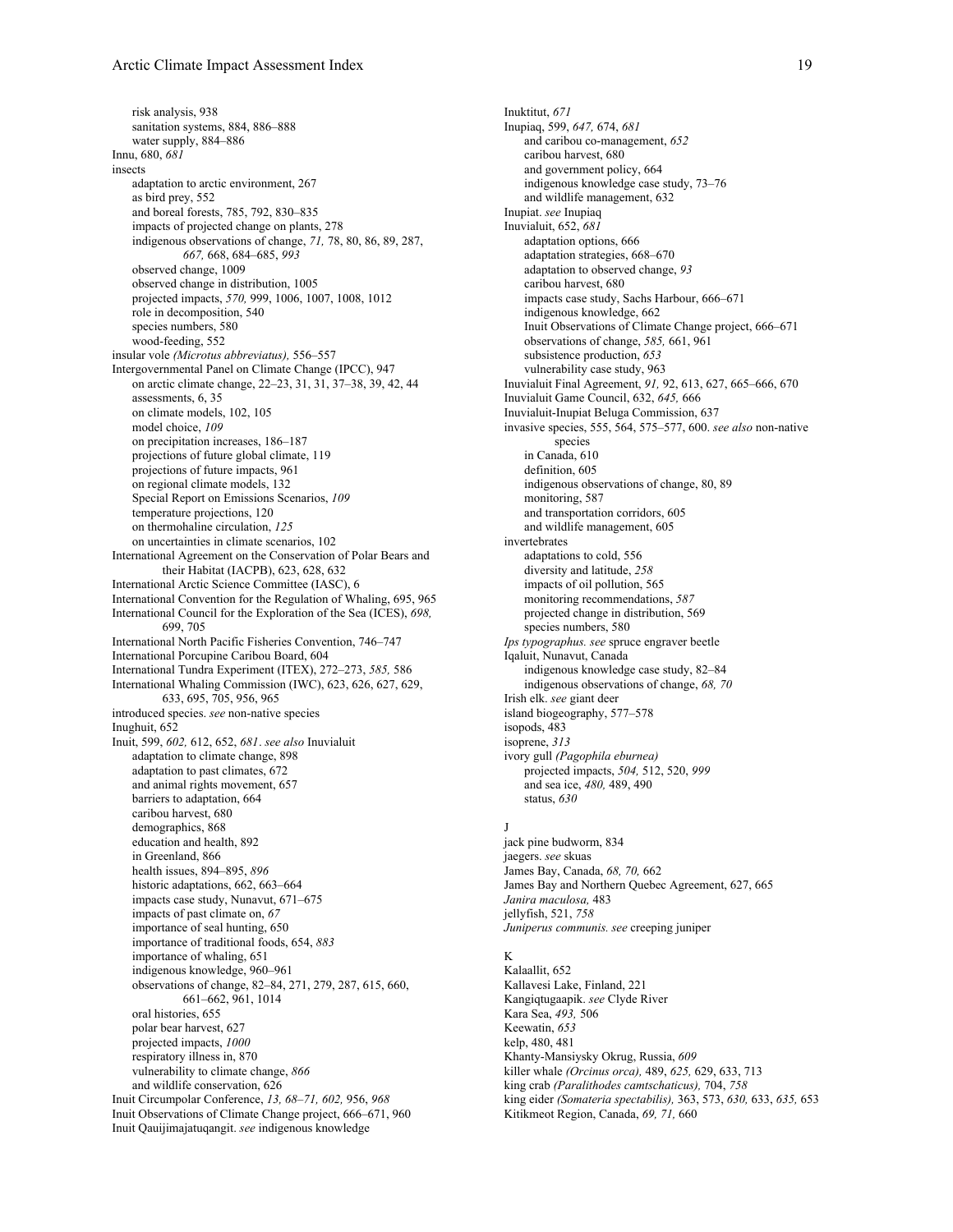kittiwake (*Rissa* spp.), *71,* 624, 631, 653. *see also* individual species Kittlitz's murrelet, *635* Kivalina, 660 *Kobresia* spp., 262, *293 Koenigia islandica,* 263 Kola Peninsula, Russia, 604, *609,* 965. *see also* Lovozero, Russia Kola Saami Reindeer Breeding Project, 666 Kolyma Basin, *227* Kolyma River, *229,* 246 Koryak Autonomous Okrug, 559, 679 Kotzebue, Alaska indigenous knowledge case study, 73–76 indigenous observations of change, *69* Koyukon, 680 krill, 482, 711–712 in Bering Sea, 754 as prey, 486, 488, 489, 511 projected impacts, *758* Kyoto Protocol, 119, 786, 791

### $L$

Labrador. *see* Newfoundland and Labrador Labrador Sea, 476–477, *493*. *see also* marine Arctic Labrador tea (*Ledum* spp.), 654 *Lagenorhynchus acutus. see* white-sided dolphin *Lagenorhynchus albirostris. see* white-beaked dolphin *Lagopus lagopus. see* willow grouse *Lagopus mutus. see* ptarmigan *Lagopus mutus hyperboreus. see* Svalbard ptarmigan *Lagotis minor, 258* lake chub *(Couesius plumbeus),* 405 lake cisco *(Coregonus artedi), 398,* 403 Lake Saanajärvi, Finland, 382–383 lake trout *(Salvelinus namaycush),* 564 distribution 395 harvest by indigenous peoples, 652, 654, 667 indigenous observations of change, 83 projected impacts, *373, 378,* 387, 403, 405, 407, *414,* 435, 437, 1013 projected impacts on fisheries, 412 and water temperature, *398* lake whitefish *(Coregonus clupeaformis)* distribution, *397* projected impacts, 403, 408 projected impacts on fisheries, 411 thermal preferences, 395, *398,* 405 lakes area, 546 and contaminants, 427–432, 437, 891 food web interactions, 564 freshwater ecosystems, 361–363 indigenous observations of change, 88–90, 685 inundation from sea-level rise, 383 observed change in ice cover duration, *997* perched, 31 primary production, impacts on, 388–391, 435 projected change in carbon balance, 323–324, 393 projected change in ice cover duration, *570,* 659, 997 projected impacts, 381–384, 383, 412, 424, 434–435, 435, 437, *998,* 1012 and UV radiation, 424, 425–427, 435 *Laminaria* spp., 481 *Lamna ditropis. see* salmon shark lamprey (Petromyzontidae), *396,* 408, 576 Lancaster Sound, 483 land claims, 601, 612, 618, 627, 665. *see also* specific agreements land-fast ice, 30–31, 457. *see also* sea ice importance of, 31 observed trends, 44 projected change, 472 thickness measurements, 190

land use and biodiversity, 1016 change and carbon storage, 844–845 impacts of change on biodiversity, *588* land use management, 621, *622* and biodiversity, 562–564 and wildlife management, 601, 602 landslides, 914 factors affecting slope stability, 917–918 impacts of projected change in permafrost, 215, 913 and infrastructure, 917 projected impacts, 917, 919–920, 1009, 1011, 1012 Lapland longspur *(Calcarius lapponicus), 71, 258,* 361 Laptev Sea, *493,* 506, 518 larch (*Larix* spp.), *258,* 262, 551, 784. *see also* individual species past distribution, 369 projected impacts, 824 regeneration and temperature, 850 in Russian boreal forest, 790 treeline change, 847–848 larch sawfly *(Pristiphora erichsonii),* 833–834 *Larix cajanderi. see* Cajander larch *Larix gmelinii. see* Gmelin larch *Larix laricina. see* tamarack *Larix sibirica. see* Siberian larch *Larix sukaczewii. see* Sukachev larch *Larus argentatus. see* herring gull *Larus canus. see* mew gull *Larus fuscus. see* lesser black-backed gull *Larus glaucescens. see* glaucous-winged gull *Larus hyperboreus. see* glaucous gull *Larus marinus. see* great black-backed gull *Larus ridibundus. see* black-headed gull Laysan albatross, *635* Leach's storm petrel *(Oceanodroma leucorhoa), 630* lead mining. *see* mineral extraction lead pollution, 952, 954, 964 least auklet *(Aethia pusilla),* 489–490, 633, *635* least cisco *(Coregonus sardinella)* harvest by indigenous peoples, 667, 669 indigenous observations of change, *71,* 386, *585, 667, 668* least weasel *(Mustela nivalis),* 268, 301 *Ledum* spp. *see* Labrador tea lemmings (*Lemmus* spp. and *Dicrostonyx* spp.). *see also* individual species adaptation to arctic environment, 267–268 genetic variation, 285 observed change in population cycles, 279–280 observed impacts, 279 paleoecology, 249, 251 population cycles, 268 and predation, 302 projected impacts, 281, 300, *998,* 1005, 1006, 1017 role in ecosystems, 549–550 as "super-dominant" species, 260 trophic interactions, 298, 299–302 *Lemmus lemmus. see* Norway lemming *Lemmus sibiricus. see* brown lemming *Lemna* spp. *see* duckweed Lena Basin, 185–187, 187–188, *227,* 228 Lena Delta, *610* Lena River, 222, *229,* 358, 373, 381, 406–407 lentic definition of, 358 *Lepidopsetta bilineata. see* rock sole *Lepomis macrochirus. see* bluegill *Lepus americanus. see* snowshoe hare *Lepus arcticus. see* Arctic hare *Lepus timidus. see* mountain hare lesser black-backed gull *(Larus fuscus),* 629, *630* lesser golden plover *(Pluvialis dominica), 258* lesser scaup *(Aythya affinis),* 418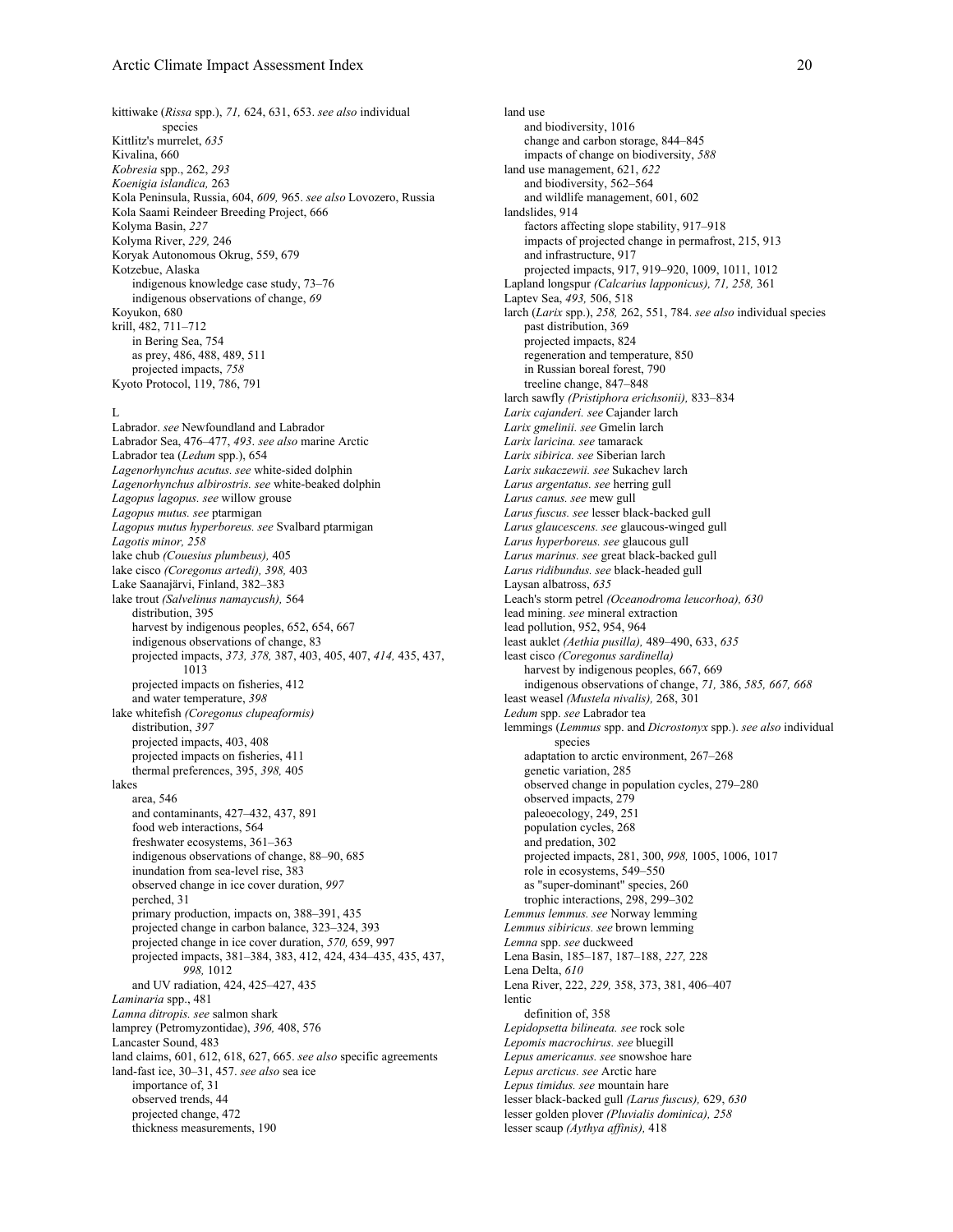lesser snow goose *(Anser caerulescens caerulescens),* 280, 563 lesser white-fronted goose *(Anser erythropus), 288, 574,* 1006 *Leuciscus idus. see* ide *Leuciscus leuciscus baicalensis. see* common dace lichens, 549. *see also* microorganisms adaptations to arctic environment, 269–270 arboreal, 797 canopy, 552 diversity, 1016 genetic response to change, 285 impacts of overgrazing, 563 importance to reindeer/caribou, 660–661, 680 indigenous observations of change, 272 knowledge of arctic species, 540 projected impacts, *967,* 997, *998,* 1006, 1017 species numbers, 580 vulnerability to warming, 273 light-bellied brent goose *(Branta bernicla hrota), 574* lightning and wildfires, 836–839 likelihood terminology (lexicon), 6–7, 993, *994 Limacina helicina,* 482 *Limanda aspera. see* yellowfin sole *Limnodromus scolopaceus. see* long-billed dowitcher *Limosa lapponica. see* bar-tailed godwit *Limosa limosa. see* black-tailed godwit Lincoln Sea, *493* ling *(Molva molva), 500,* 711, 717 lingonberry *(Vaccinium vitis-idaea),* 273, 275, 276, *276,* 277 impacts of UV radiation, 571 indigenous observations of change, 271–272 *Lithodes aequispina,* 483 little auk *(Alle alle),* 489–490, 712 harvest of, 627, 631 in northwest Atlantic, 732 projected impacts, 512, 520 and sea ice, *480* status, *630* little bunting *(Emberiza pusilla), 258* Little Climatic Optimum. *see* paleoclimate Little Diomede, 660 Little Ice Age. *see* paleoclimate little stint *(Calidris minuta), 258, 288 Littorina saxatilis,* 483 liverworts, 540, 580 livestock, 807–809, 977 lodgepole pine *(Pinus contorta),* 800 long-billed dowitcher *(Limnodromus scolopaceus), 288* long rough dab *(Hippoglossoides platessoides),* 484, 487, 732, 737 long-tailed duck *(Clangula hyemalis), 71,* 86, 363, 629–630, *630* long-tailed jaeger *(Stercorarius longicaudus),* 361 *Lophelia pertusa, 561 Lota lota. see* burbot lotic definition of, 358 Lovozero, Russia indigenous knowledge case study, 87–90 indigenous observations of change, 87–90 Lund-Potsdam-Jena model, *323* lupine (*Lupinus* spp.), 605 *Lupinus* spp. *see* lupine Lutz spruce, 831 *Luzula confusa, 247 Lymantria dispar. see* gypsy moth *Lymnaea elodes,* 564 lynx *(Lynx lynx),* 601, *619,* 977

#### M

Mackenzie Basin, 185–187, 187–188, *227, 1000,* 1011 Mackenzie Basin Impact Study, 947, 960 Mackenzie Delta, 80, 547

Mackenzie River and carbon transport, 518 freshwater ecosystems, 358 observed change in freeze-up date, 221 observed change in ice duration, 423 projected impacts, *229,* 373, 375–376, 381 mackerel. *see also* individual species in northwest Atlantic, 732 past distribution change, *500* projected impacts, *508,* 700, 721, 740, 1007 macroalgae biomass, 480 in marine ecosystems, 481 *Maldane sarsi,* 483 mallard *(Anas platyrhynchos),* 287, 669 *Mallotus villosus. see* capelin mammals. *see also* wildlife; individual species diversity, 1016 impacts of change on human health, 879–892 indigenous observations of change, 993 species numbers, 580 mammals, aquatic. *see also* wildlife; individual species projected impacts, 417–419, 436 mammals, marine, 487–490. *see also* wildlife; individual species adaptations to cold, 556–557 and animal rights movement, 965 in Bering Sea, 746 climate impacts on, 496–497 and commercial fisheries, 708 commercial harvest, 705, 752–753 and contaminants, 600, 602 harvest in Fennoscandia, 628–631 harvest in Russia, *609* harvest of, 622–634, 952 and human health, 896–897 impacts of changing sea ice on harvests, 195 impacts of commercial harvesting, 559 impacts of oil and gas development, 624 impacts of past climate variability, 504, 699–700, 716–719 impacts of projected change on subsistence activities, *667* impacts of reduced sea ice, 952 importance to indigenous peoples, 599–600, 622, 632, 634 indigenous harvesting, 747, 1000 indigenous observations of change, 662, *993* inventory needs, 580 management and conservation, 622–636, 639, 695, 747 mercury levels in, 566, 964 observed change, 1009, 1010 overharvesting, 487, 601, 606 projected change in distribution, 546, *588,* 700 projected impacts, *504,* 509–511, 545–546, 604, 658–659, 768, 880, 1010, 1013 research recommendations, 631 threats to migratory species, 581 mammals, terrestrial. *see also* wildlife; individual species adaptations to cold, 556–557 diversity and latitude, *258* indigenous observations of change, 662 number of species, 556 overharvesting, 601, 606 projected impacts, 560, 658–659 mammoth *(Mammuthis primigenius),* 246–247, 250, 252, *584* Mammoth steppe. *see* steppe–tundra *Mammuthis primigenius. see* mammoth marbled murrelet, *635* marine Arctic. *see also* Arctic Ocean circulation, 454–456, *458,* 460–465, 710–711 circulation, importance to ecosystems, 490 circulation, observed change, 467–469 circulation, projected change, 472–473, 476 circulation, uncertainties, 521 circulation and fish distribution, 496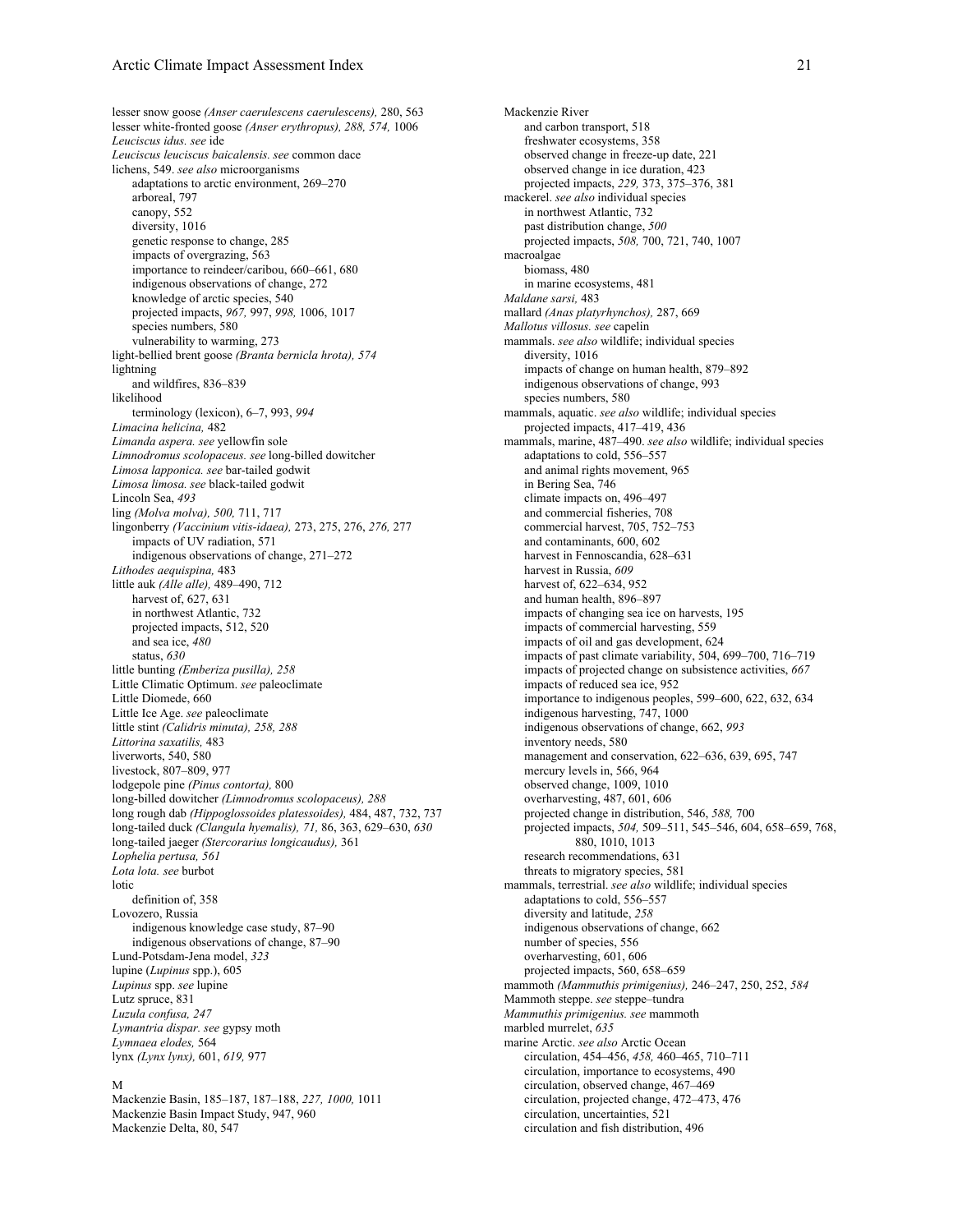circulation and sea ice, 471 circulation and wind, 461 currents, *464* currents and ecosystems, 490 feedbacks to global climate, *459* freshwater budget, 460 freshwater storage, *459* heat balance, *459* links to global climate, 458–465, *459, 473,* 519–520 mixed layer depth, 460–461 ocean fronts, 477, 483, 521 physical characteristics, 454–478 prehistoric change, *466* projected change, 469–478, 473–475, *476* research recommendations, 520–522 stratification, 460 variability, 466–469 water budget, 465 marine ecosystems area, 544 benthos, 482–483 of Bering Sea, 747, 754–755, 755 biodiversity conservation, 544–546 biodiversity monitoring, 586 carbon biomass and productivity, *479* and carbon cycle, 518 characteristics, 1017 climate impacts on, 490–491 and contaminants, 610 described, 12, 479–490 distribution of species, *499* food-web energy transfer, 494 food webs, 479–480 food webs and UV radiation, 514 freshwater impacts on nutrient supply, 544 and human health, 882 ice cover, importance of, 12 of Iceland and Greenland, 710–712 impacts of aquaculture, 564 impacts of ballast water discharge, 576 impacts of overharvesting, 624, 658, 659 impacts of past climate variability, 497–498, 500, 503, 658 impacts of projected change in glaciers and ice sheets, 208 impacts of projected change in permafrost, 219 impacts of projected change in sea ice, 195, 659 impacts of projected change in sea level, 235 impacts of projected precipitation change, 188 impacts of sea ice change, 475 impacts of UV radiation, 947, *996* impacts of UV radiation change, 512–516, 520 limiting nutrients, 491 Newfoundland and Labrador, *731* in Northeast Atlantic, 696 of northwest Atlantic, 732–733 observed change, 659 and ocean temperature, 659 primary production, 479–480, 483, 491–493, 520 primary production and UV radiation, 514–515 productivity, 12 projected impacts, *504,* 504–512, 507, 544–546, 560, 569, 570, 694, *758,* 968–969, *999,* 1008 protected areas, 577 research recommendations, 520–522 in Russian Arctic, 623–624 and salinity, 659 sea ice communities, *480* secondary production, 493–494 sensitivity to climate change, 521 species diversity, 12 trophic levels defined, 479 uncertainties in projecting change, 693–694

marine management and biodiversity, 562–564 and wildlife management, 601 marsh. *see* wetlands marten, *619 Martes zibellina. see* Sable *mattak,* 652, 895 Medieval Warm Period. *see* paleoclimate megafauna extinction hypotheses, *584 Megaloceros giganteus. see* giant deer *Megaptera novaeangliae. see* humpback whale *Melanitta fusca. see* velvet scoter *Melanitta nigra. see* black scoter *Melanogrammus aeglefinus. see* haddock meningitis, 884 *Menyanthes* spp., 317 mercury, 952, 954, 982 in aquatic ecosystems, 432–433, *565* in arctic ecosystems, 566 depletion events (MDEs), 424, 432, 891, 955 global emissions of, 432 in human diets, 964 impacts of change in UV radiation, 424 impacts of climate change on, 432–433 impacts on biodiversity, 565 sources of, 615 and traditional foods, *883* transport pathways, 891 *Mergus merganser. see* common merganser *Mergus serrator. see* red-breasted merganser meridional overturning circulation. *see* thermohaline circulation *Metarhizium,* 270, 283 meteorological stations, *910* methane as bacterial energy source, 544 contribution to carbon balance, 317–318 global warming potential, 318 and hydrogen oxide (hydroxyl) radical, 156, 317 and microorganisms, 260 observed flux change, 1005 and ozone chemistry, 155–156 and permafrost degradation, 319, *459* projected change in fluxes, *998,* 999 as sink for reactive chlorine, 155–156 soil processes affecting, *313* soil sources and sinks, *312* and stratospheric temperature, 155 as water vapor source, 155 methane emissions environmental controls, 312–313 impacts of permafrost degradation, 34, 219, 391–393 impacts of projected change in active-layer depth, 34 impacts of projected change in lakes, 393 from marine methane hydrates, 34 observed change, 1006 oceanic, 519 and plant species composition, 310–311, 317 projected impacts, 1008 and projected vegetation change, 323 recent change in terrestrial ecosystems, 317 and sedges, 294 and soil temperature, 317 from terrestrial ecosystems, 309, 317–318 and UV radiation, 310 from wetlands, 364 methane hydrates, 519, 999, 1014, 1015 marine, impacts of temperature increase, 34 potential for release, 219 in subsea permafrost, 217 terrestrial, 34 *Methylocapsa,* 260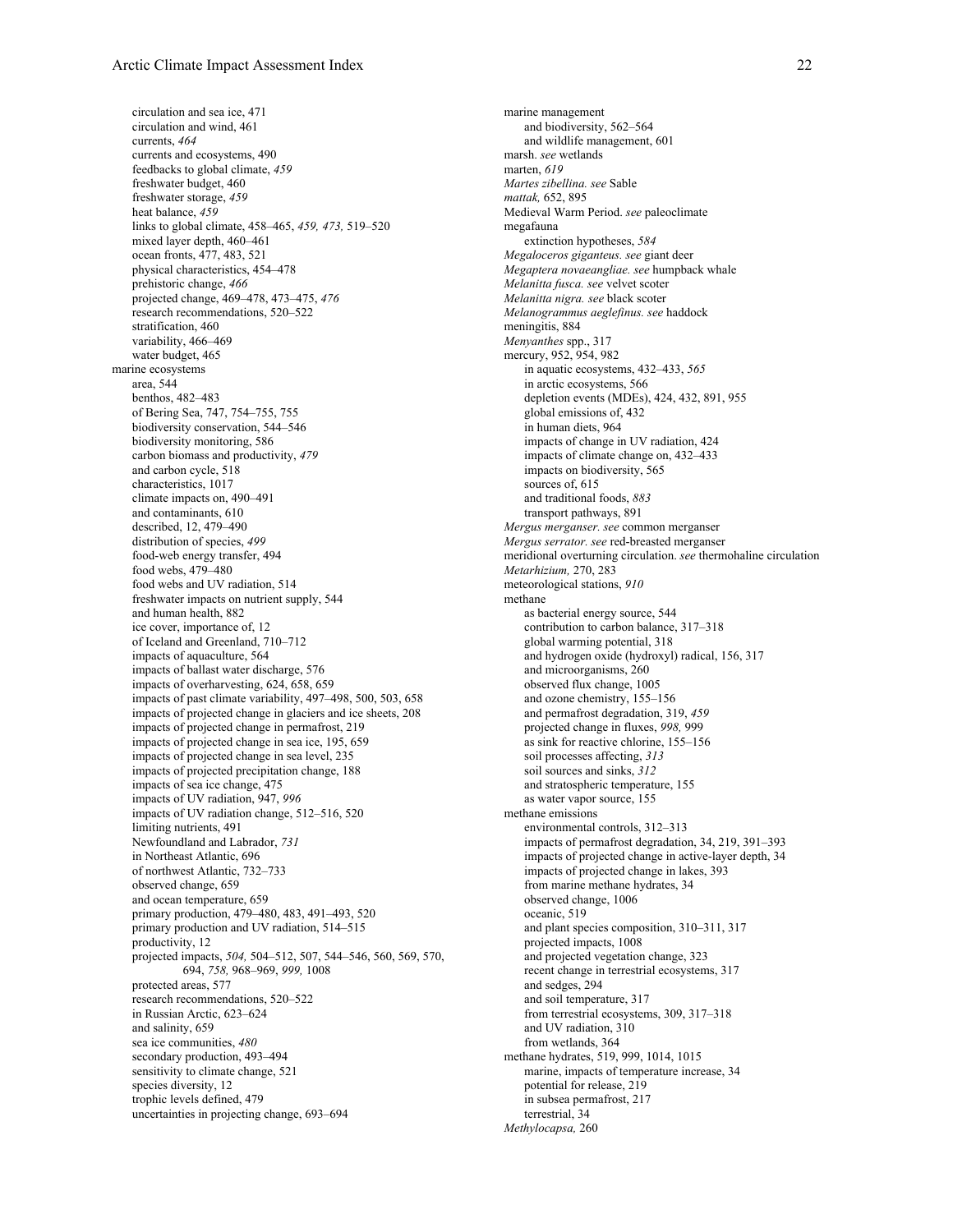*Methylocella,* 260 Metis, *681 Metridia* spp., 482 mew gull *(Larus canus), 630* microalgae, 481 *Microgadus proximus. see* Pacific tomcod microheterotrophs, 481–482. *see also* bacteria *Micromesistius poutassou. see* blue whiting microorganisms. *see also* bacteria adaptations to arctic environment, 269–271 community response to experimental manipulation, 297–298 difficulty studying, 330 diversity, 260–262 genetic response to change, 286 projected change in distribution, 291 projected impacts, 282–284 in sea ice, *480* trophic interactions, 303 and UV radiation, 270 winter respiration, 269–270 *Micropterus dolomieu. see* smallmouth bass *Microtus abbreviatus. see* insular vole *Microtus gregalis. see* narrow-headed vole *Microtus middendorffi. see* Middendorf's vole *Microtus oeconomus. see* tundra vole *Microtus rossiaemeridionalis. see* sibling vole *Microtus* spp. *see* voles Middendorf's vole *(Microtus middendorffi), 258* midge, 1017. *see also* chironomids migratory species, 1015, 1017 impacts of human development, 555 indigenous observations of change, *585,* 685 projected change in routes, 418, *588* projected change in timing, 418 projected impacts, *570,* 658–659, 660 wildlife management challenges, 599, 601–602, 639–640 Milankovitch, 47 military operations impacts of projected change in sea ice, 195 impacts on habitat, 616, 977 impacts on indigenous peoples, 679 mineral extraction, 16, 990 and biodiversity, 566 and ecosystems, 247 impacts of projected change in river and lake ice, 229 impacts of projected change in sea ice, 195 impacts on arctic residents, 1000 impacts on indigenous peoples, 678–680 impacts on reindeer, 657 impacts on wildlife, 600, 601, 602, *609,* 616, *619,* 620–621 projected impacts, 519, 926–927, 937, *1001,* 1002, *1004,* 1008, 1013 and protected areas, 604, *604* role in mixed economies, 656 in Russia, 606 and wildlife management, 638–639 mink *(Mustela vison), 619,* 1005 minke whale *(Balaenoptera acutorostrata),* 489, 615 commercial harvest, 699, 705 harvest by indigenous peoples, 652, 965 harvest of, 622, *628,* 629, 633 historic harvesting, 715 marine biomass, *479* marine productivity, *479* in northeast Atlantic, 696 in northwest Atlantic, 732 population, 736 projected impacts, 510 mire. *see* wetlands mites, 296, 563 adaptation to cold, 557 role in decomposition, 540

species numbers, 580 mitigation, 1020 definition, 951 and human health, 865 models. *see* climate models *Mola mola. see* ocean sunfish mollusks commercially harvested species, 483 role in decomposition, 540 species numbers, 580 *Molva molva. see* ling *Monodon monoceros. see* narwhal Montreal Protocol, 169, 174, 176, 995 moose *(Alces alces),* 301, 897 harvest by indigenous peoples, 652–653, 654 harvest in Fennoscandia, 616–617 harvest in Russia, 607, *609* indigenous observations of change, *70–71,* 73, 80, 87, 879 as invasive species, 605, 610 observed change, 1005 population monitoring, 620 population status in Alaska, *619* projected impacts, 660, 1010, 1011 *Morus bassanus. see* northern gannet mosquito, 364, 1017 indigenous observations of change, *71,* 86, 89 moss campion *(Silene acaulis),* 285, *582* mosses, 549, 552, 797 diversity, 1016 genetic response to change, 285 knowledge of arctic species, 540 projected impacts, 275, 997, *998,* 1006, 1017 species numbers, 580 true mosses, *293* vulnerability to warming, 273 *Motacilla alba. see* white wagtail moths, 552, 571 mountain avens *(Dryas integrifolia),* 257, *258,* 275, 285, *293, 582* mountain birch *(Betula pubescens* ssp. *czerepanovii),* 281, 292, 295, 304, 834, *967,* 1005–1006 mountain crowberry *(Empetrum hermaphroditum),* 276, *276,* 277 mountain hare *(Lepus timidus),* 280, 552 mountain sheep population monitoring, 620 *Mucor hiemalis,* 298 mule deer *(Odocoileus hemionus),* 78 multiple stresses on Arctic ecosystems, 599, 605, 636 on arctic residents, 946–949, 950–952, 1000 on boreal forests, 566, 797 on coastal communities, 771 on ecosystems, 247–248 on fisheries, 706–707, 708 on freshwater ecosystems, *548, 998* and human health, 874, 877–878, 893–895, 896–897 on indigenous peoples, 64, 94–95, 650–652, 657–658, 666, 670, 676–678, 678–680, 685, 686, 866–867, 961, 964, 1001, 1014 on marine ecosystems, 509, 515, *999* on marine mammals, 545 on reindeer husbandry, 970–971, 980 research recommendations, 1019, 1020 on seabirds, 545 vulnerability assessment, 963, 965, 981 on wildlife, 602, 615 *Munna* sp., 483 murres (*Uria* spp.). *see also* individual species harvest of, 626, 633 indigenous observations of change, *71* management plans, 623 overharvesting, 631

*Mus musculus. see* house mouse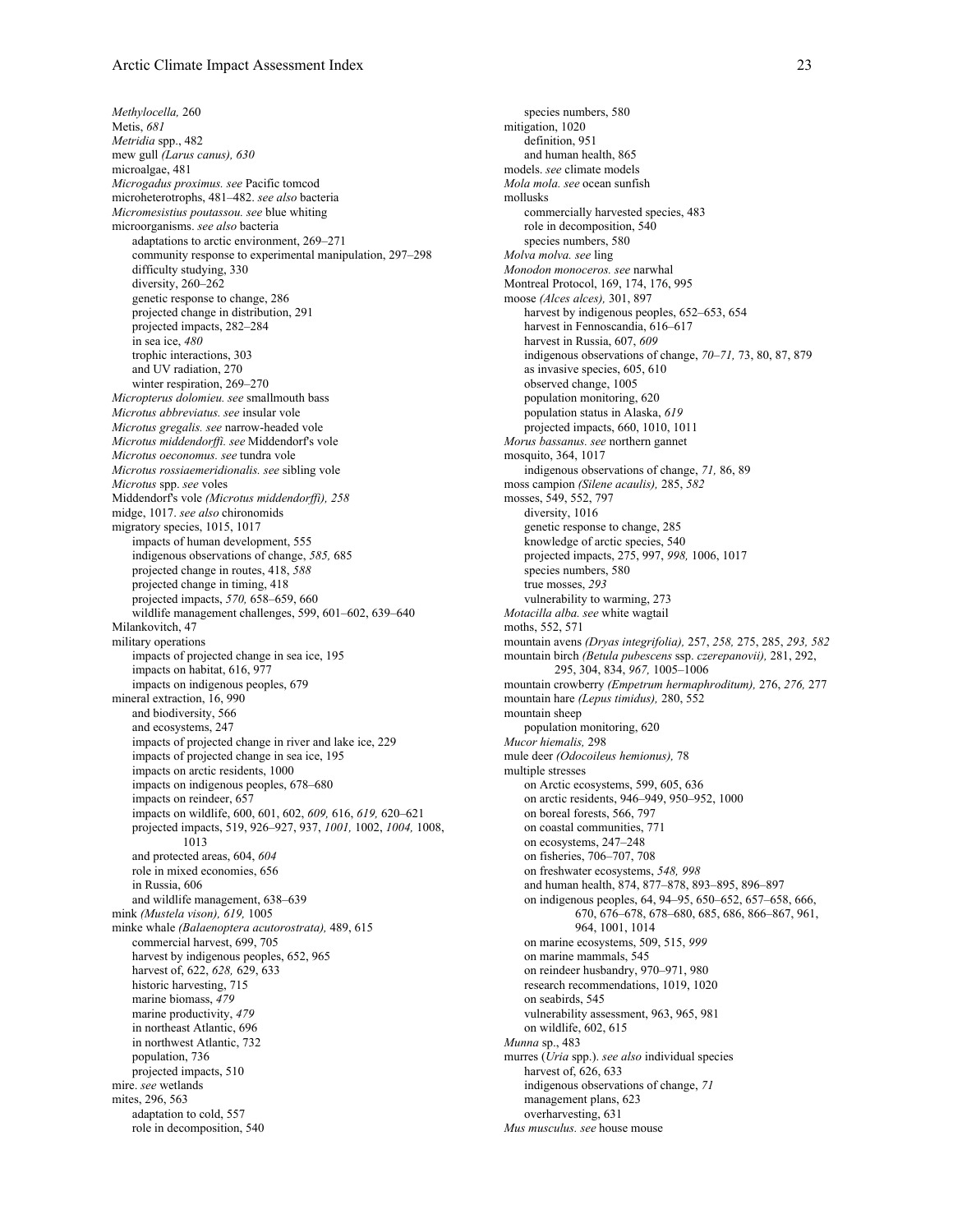musculoskeletal diseases, 873 mushrooms, 792, 796, 797 muskeg, 32 muskox *(Ovibos moschatus),* 252, 570, 1016 adaptation to arctic environment, 267 and caribou, 661 commercial harvest, 667 farming, 808, 813 genetic diversity, *582* harvest by indigenous peoples, 652-653, 667, 669 harvest management in Canada, 612 impacts of ice crusting, 279, 611–612 impacts of observed change, 615 impacts of warming on lungworm, 302 impacts on vegetation, 300 indigenous observations of change, *71,* 271, *585* observed change, 675, 1005 observed change on Banks Island, 666–667 overharvesting in Canada, 611, 670 paleoecology, 250 population cycles, 268 population increase in Yakutia, *609* population monitoring, 620 population status in Alaska, *619* and predation, 301–302 projected impacts, 1012 threats from hunting, 613–614 muskox lungworm, 302 muskrat *(Ondatra zibethicus),* 363 harvest by indigenous peoples, 653, 654 importance of estuaries, 360 projected impacts, 386, 418–419 and tularemia, *881* mussel, 745. *see also* blue mussel *Mustela erminea. see* ermine *Mustela nivalis. see* least weasel *Mustela vison. see* mink mustelids, 300–301 *Mya arenaria. see* clams *Mya truncata. see* clams *Myoxocephalus quadricornis. see* fourhorn sculpin *Mysis relicta. see* opossum shrimp *Mytilus edulis. see* blue mussel

#### N

naleds. *see* aufeis nanoflagellates, 506 narrow-headed vole *(Microtus gregalis), 258* narwhal *(Monodon monoceros),* 489 food sources, 486 harvest by indigenous peoples, 652, 675 harvest management in Canada, 612, 627 harvest of, 629 historic change, 663 importance of sea ice, 659 migration, 546 projected impacts, *504,* 510–511, *999* Naskapi, 680 *natsiq. see* ringed seal natural hazards. *see also* avalanches; floods; landslides and infrastructure, 917–920 model projections, 927–928 natural resources, 15–16. *see also* fisheries; mineral extraction; oil and gas development navigation. *see also* Northern Sea Route; Northwest Passage impacts of projected change in freshwater runoff, 229 impacts of projected change in glaciers and ice sheets, 208 impacts of projected change in precipitation, 195 impacts of projected change in river ice, 223 impacts of projected change in sea ice, 195 projected impacts, 566, *997,* 1008 NCEP/NCAR reanalysis, 111–117

Nelson Lagoon, Alaska indigenous knowledge case study, 76–77 nematodes, 297, 303, *480,* 483, 554 role in decomposition, 540 species numbers, 580 Nenets, 652 impacts case study, 675–678 population, 679 Nenetsky Okrug, Russia, *609 Neodiprion sertifer. see* European pine sawfly net ecosystem production projected change, *326* of terrestrial ecosystems, 306–309 net primary production impacts of experimental treatments, *296* projected change, *321, 326* spatial variability, 306 of terrestrial ecosystems, *306,* 307–309 uncertainty in measuring, 330 *Netsilik,* 672, 674 Newcastle disease, 880 Newfoundland and Labrador, *653,* 731–746, *805* nickel. *see* mineral extraction ninespine stickleback *(Pungitius pungitius),* 385, *397 ningiqtuk,* 671, 672–674 nitric oxide, *313* nitrogen in boreal forest soils, 795, 797, 798, 820–821, 843 cycle and terrestrial ecosystems, 305–311 deposition and biodiversity, 564–565 deposition and boreal forests, 845–846 deposition and treeline advance, 851 deposition and vegetation distribution, 568 nitrous oxide and ozone chemistry, 155–156 soil processes affecting, *313,* 314 soil sources and sinks, *312* and stratospheric temperature, 155 nodding saxifrage *(Saxifraga cernua),* 285 *Noemacheilus barbatulus. see* stone loach non-Hodgkins lymphoma, 876–877 non-native species, 247, 571, *999,* 1006. *see also* invasive species in boreal forests, 804, 834 and climate change, 576 in Greenland, *584* and human health, 879, 880 and hybridization, 573 impacts of introduced species, 563 impacts on biodiversity, 542, 545, 547, *548,* 575–577 indigenous observations of, *70–71,* 77, 615, 660, *667,* 993, *993* projected change, 281, 509, 555 and wetland drainage, 562 Nordic Seas, 475–476. *see also* marine Arctic Norman Wells Pipeline, 932 North Atlantic Deep Water, 461, 464, *473* North Atlantic Marine Mammal Commission (NAMMC), 623, 666, 695, 705, 956 North Atlantic Ocean, 468–469. *see also* marine Arctic North Atlantic Oscillation (NAO), 24–25, 974, 990, 1018. *see also* Arctic Oscillation and cooling in northwest Atlantic, 732–733 and copepod abundance, 497 and fish distribution, 500 impacts on Arctic climate, 10 impacts on ocean temperature, 572 and the Little Ice Age, 53 and ocean circulation, 465, 467, 469 and ozone depletion, 157 and pine growth, 829 projected impacts, 119, 134–135, 470, 740 and river discharge, 226 and sea ice duration, 469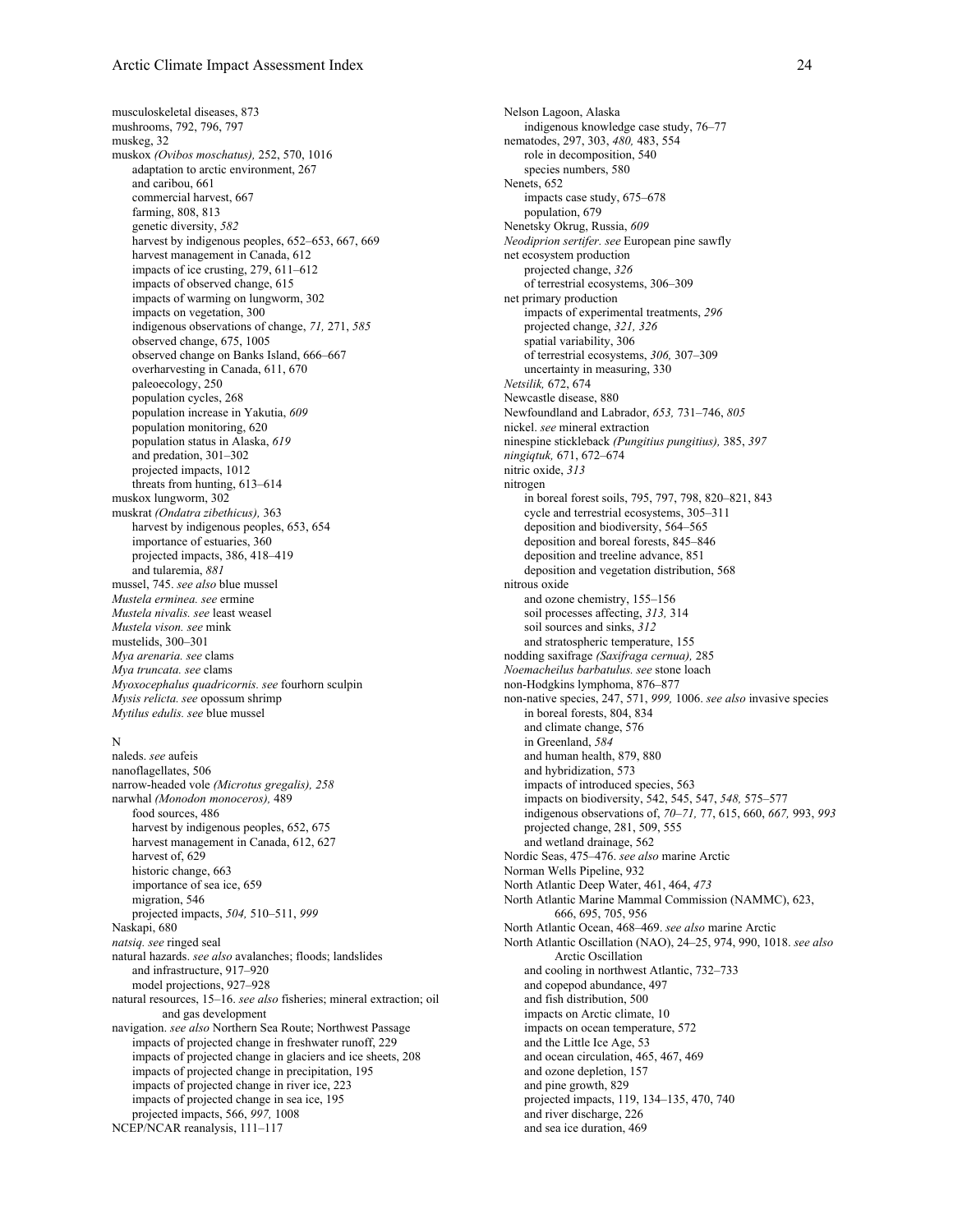North East Atlantic Fisheries Commission (NEAFC), 694, 706 North Pacific. *see also* Bering Sea; marine Arctic commercial fisheries, 746–770 North Pacific climate regime shift, 633. *see also* Bering Sea North Pacific Oscillation, 572 North Pacific right whale *(Eubalaena japonica),* 753 North Water Polynya, 30, 477, *493* Northeast Passage. *see* Northern Sea Route Northeast Water Polynya, *493* northern anchovy *(Engraulis mordax)* impacts of UV radiation, 513 Northern Annular Mode. *see* Arctic Oscillation (AO) northern bluefin tuna. *see* bluefin tuna northern bluegrass *(Poa abbreviata), 258* northern flathead sole *(Hippoglossoides robustus),* 751 northern fulmar *(Fulmaris glacialis),* 361, 489 harvest of, 626, 629–630 in northwest Atlantic, 732 status, *630, 635* northern fur seal *(Callorhinus ursinus),* 77, 489 commercial harvest, 752–753 harvest of, 623, *625* historic harvesting, 761 impacts of POPs, 566 indigenous harvesting, 753 management regimes, 746 observed change, 1009 population trends, 633 northern gannet *(Morus bassanus),* 629, *630* northern goshawk, 89 northern lapwing *(Vanellus vanellus),* 287 northern phalarope *(Phalaropus lobatus),* 489, *630* northern pike *(Esox lucius)* distribution, 395, *396–397* fisheries, 411 harvest by indigenous peoples, 652 indigenous observations of change, *70–71* northward colonization, 406 projected impacts, 1013 and water temperature, *398,* 405, 407–408 northern redbelly dace *(Chrosomus eos),* 396 Northern Sea Route, 934–935, 1002, *1004* and coastal erosion, 519 impacts of increased traffic, 555, 678, 962 and natural resource development, 937, 1008 projected change, 519, 922–923, 924–926, *999* northern shrimp *(Pandalus borealis),* 483 in Central North Atlantic, 711–712 commercial fishery, 697, 713, *714,* 715, 722–723, 734–735, 738–739, 749 commercial harvest, 652 harvest by indigenous peoples, 652 impacts of past climate variability, 719, 738–739 importance to Greenland economy, 657 in northeast Atlantic, 696 in northwest Atlantic, 732–733 projected impacts, 720, 728, 740–741, 1007, 1013 northern wheatear *(Oenanthe oenanthe), 258* Northwest Atlantic Fisheries Organization (NAFO), 694, 731 Northwest Passage, 1002, *1004* impacts of increased traffic, 555, 1013 and natural resource development, 937 navigation and sea ice, 196 projected change, 519, 922–923, 924, 934, 1012 Northwest Territories agriculture, 807–808 demographics, *868–869* indigenous subsistence production, 653 Norway agriculture, 808–809 commercial fisheries, 695–709 4demographics, *868*

economic importance of fisheries, 700–704 fisheries management, 704–706 forest area, *784* forest tenure and management, 798–799 protected areas, 541 sanitation systems, 884 vulnerability assessment, 968–969 Norway lemming *(Lemmus lemmus),* 268, 300, 301, 549 Norway rat *(Rattus norvegicus),* 605 Norway spruce *(Picea abies),* 252, 292 in Finland, 795 projected change in distribution, 568, 584 projected impacts, 845 soil warming experiment, 820–821 Norwegian Sea commercial fisheries, 695–709 ecosystem description, 696 "Herring hole," 695 productivity, *493* projected change in fish distribution, *508 Notidanus griseus. see* bluntnose sixgill shark *Notropis atherinoides. see* emerald shiner Novaya Zemlya observed change in glaciers and ice sheets, 206 *Numenius borealis. see* Eskimo curlew Nunamiut, 680 nunataks, 249, 550–551 Nunavummiut, 671, 673 Nunavut demographics, 868 impacts on indigenous peoples case study, 671–675 indigenous knowledge case study, 82–84 Nunavut Land Claims Agreement, 627, 665 Nuorgam, Finland indigenous knowledge case study, 84–87 nutrient cycling impacts of projected change on biodiversity, *589 Nyctea scandiaca. see* snowy owl  $\Omega$ oats, 807–808, *810* Ob Basin, 185–187, 187–188, *227,* 552, 608 Ob River and carbon transport, 518 contaminant loading of, 381 dissolved oxygen in, 379 freshwater discharge, 547 freshwater ecosystems, 358 impacts of reduced ice on reindeer husbandry, 678 projected impacts, *229,* 373, 381 obesity, *883, 897, 1000* ocean currents and contaminant transport, 891

indigenous observations of change, 661 Ocean Model Intercomparison Project (OMIP), *109* ocean sunfish *(Mola mola), 500 Oceanodroma leucorhoa. see* Leach's storm petrel Ochejohka, Finland indigenous knowledge case study, 84–87 *Odobenus rosmarus. see* walrus *Oenanthe oenanthe. see* northern wheatear official burnet *(Sanguisorba officinalis), 258* oil and gas development, 15–16, 990 and biodiversity, 566 and ecosystems, 247 and habitat damage, *609* impacts of projected change in permafrost, 219 impacts of projected change in river and lake ice, 229 impacts on arctic residents, 1000

impacts on caribou, *621,* 646 impacts on indigenous peoples, 678–680, 685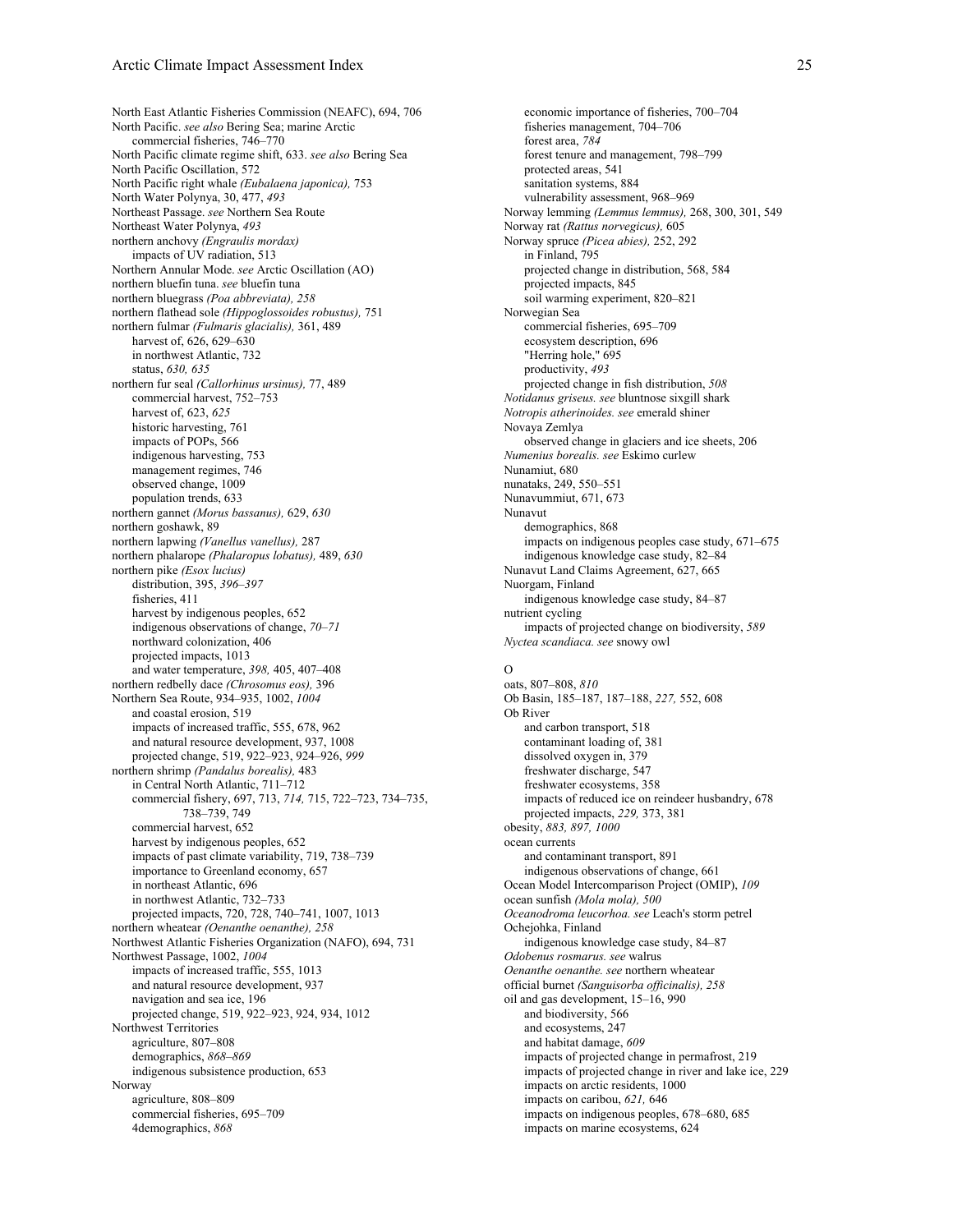impacts on reindeer, 657 impacts on reindeer herding, 962 impacts on wildlife, 600, 601, 602, *619,* 620–621 impacts on Yamal Nenets, 676–678 importance to Alaskan economy, 657 observed damage to pipelines, 936 projected impacts, 519, 926, 927, 931–933, 934, 936–937, *1001,* 1002, *1004,* 1010, 1013 and protected areas, 604, *604,* 793 role in mixed economies, 656 and wildlife management, 638–639 oil pollution impacts on biodiversity, 565–566 oilseed, 809 Okhotsk Sea, *493* Old Crow, Yukon Territory, 654, 680–685 oldsquaw. *see* long-tailed duck oligochaetes, 483 *Oncorhynchus gorbuscha. see* pink salmon *Oncorhynchus keta. see* chum salmon *Oncorhynchus kisutch. see* coho salmon *Oncorhynchus mykiss. see* rainbow trout *Oncorhynchus nerka. see* sockeye salmon *Oncorhynchus tshawytscha. see* chinook salmon *Ondatra zibethicus. see* muskrat *Onisimus* spp., 482 *Onychiurus* spp., 282 *Operophtera brumata. see* winter moth *Ophiopholis aculeata,* 483 opossum shrimp *(Mysis relicta),* 563 oral histories. *see* indigenous knowledge *Orcinus orca. see* killer whale organochlorine compounds, 624, 657. *see also* contaminants Orok people, 679 *Orthothecium chryseon, 258 Osmerus mordax. see* smelt osprey, *71 Ovibos moschatus. see* muskox *Ovis canadensis dalli. see* Dall sheep owls (*Asio, Nyctea* spp.), 268, 279, 291. *see also* short-eared owl; snowy owl *Oxycoccux* spp. *see* cranberry *Oxyria digyna. see* Arctic sorrel oysters, 880 ozone, total column factors affecting, 154–157 feedback to climate change, 171 future recovery, 169, 174 monitoring instruments, 158 observations and projections compared, *172, 173* observed change, 157–159, 248 projected change, 169–174 research recommendations, 175–176 seasonal variation, *996* transport processes, 156–157 uncertainties in projections, 173 and UV radiation, 153, 158, *160,* 161–162, 166 ozone, tropospheric and UV radiation, 153 ozone depletion, 994–995 Antarctic ozone hole, 154, 157, 170 and biodiversity, 1016 impacts of climate change, 153, 154, 170–171, 419 and mercury depletion events, 891 and meteorological variability, 156–157 "mini-holes," 157 modeling, 142–143, 171–174 observed, 5, 154, 874, *996* ozone-depleting substances, 154, 176, 995 and polar stratospheric clouds, 419 and the polar vortex, 419 projected, *996*

and UV radiation, *875*

P Paamiut, Greenland, 663–664 Pacific cod *(Gadus macrocephalus),* 486, 495 commercial fisheries, 750–751, 762, 766–767 distribution, 484 historic harvesting, 761–762 impacts of past climate variability, 503, *503,* 755–756, 766 projected change in distribution, 545 projected impacts, 507, *758,* 759–760, 768 Pacific Decadal Oscillation (PDO), 26, 990 impacts on arctic climate, 10 impacts on Pacific salmon, 757 and marine ecosystems, 26 and ocean temperature, 469 reconstruction with tree rings, 819 and sea ice, 469 and wildfires, 836 Pacific golden plover *(Pluvialis fulva), 258* Pacific halibut *(Hippoglossus stenolepis)* bycatch, 751 commercial fisheries, *762,* 764 historic harvesting, 761 impacts of past climate variability, 766 indigenous harvesting, 747 management regimes, 746, 765 projected impacts, *758,* 759 Pacific herring *(Clupea pallasi),* 485 commercial fisheries, *748* distribution, 484 historic harvesting, 761–762 impacts of past climate variability, 503, *503,* 755–756, 766 indigenous harvesting, 747 management regimes, 765 projected change in distribution, 545 projected impacts, 507, *758,* 759–760, 768, 770–771, 1010 Pacific loon *(Gavia pacifica),* 633, *635* Pacific mackerel *(Scomber japonicus),* 513 Pacific ocean perch, 762, 766 Pacific salmon (*Onchorhynchus* spp.). *see also* individual species commercial fisheries, *748,* 752, 762–763, 763, 764, 767 and contaminant transport, 431, 892 historic harvesting, 761 impacts of past climate variability, 757, 766, 879 indigenous harvesting, 747 indigenous observations of change, *71,* 386, 668 management regimes, 746, 765 projected distribution change, 410 projected impacts, *758,* 759, 760, 768 projected impacts on fisheries, 415 Pacific tomcod *(Microgadus proximus),* 486 *Pagophila eburnea. see* ivory gull paleoclimate, 46–54, *466,* 1018 in Central Eurasia, 814–817 Holocene, 50–52, 365–371 last glacial/interglacial, 49–50 Last Glacial Maximum, 48–49, 249 last glaciation (Wisconsinan), 48–49 last interglacial (Eemian), 48 last millennium, 52–54 Little Climatic Optimum, 671–672 Little Ice Age, 53–54, *67,* 250, *466,* 655–656, 671–672, 816, 820, 990 Medieval Warm Period, 52–53, *466,* 674, 814, 816–817, 820, 848, 990 Neo-Atlantic Optimum, 663 in northwestern Europe, 819–820 pre-Quaternary Period, 46–47 proxy records of, *67,* 365–366 Quaternary Period, 47 rapid climate change, 23, 49–50, 51, 54, *125,* 249–250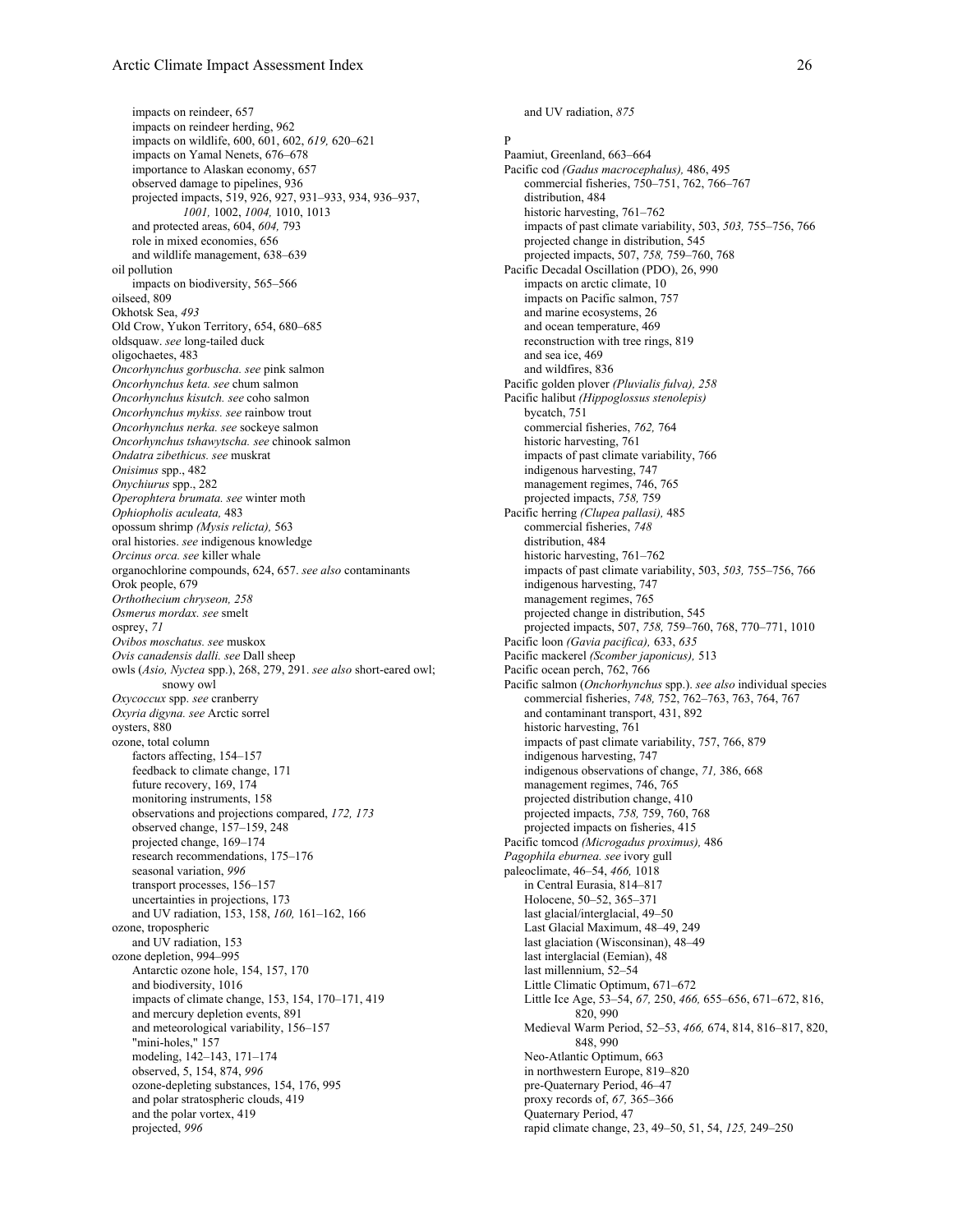reconstruction with tree rings, 814–820 and salmon fluctuations, 658 Scandic Period, 663 temperature variability, 23 on Yamal Peninsula, 847–848 Younger Dryas, 50, 249, *466* Paleoclimate Modeling Intercomparison Project (PMIP), *109* Pallas's cormorant, 626 paludification, 320, 550, 678, 835, 851 pandalid shrimp *(Pandalus jordani),* 749, 759, 768 *Pandalopsis dispar. see* deepwater prawn *Pandalus borealis. see* northern shrimp *Pandalus goniurus. see* humpy shrimp *Pandalus jordani. see* pandalid shrimp *Papaver polare. see* Arctic poppy *Papaver* spp., *293* paper birch *(Betula papyrifera),* 576, 792, 828, 834 *Paragorgia arborea. see* red gorgonian parakeet auklet *(Aethia psittacula),* 633, *635 Paralithodes camtschatica. see* red king crab *Paralithodes camtschaticus. see* king crab paralytic shellfish poisoning, 879, 880 *Paranoplocephala arctica,* 249 parasites. *see also* cryptosporidium; echinococcus; Giardia; trichinosis and emigration of new species, 386, 419, 436 of freshwater fish, 412–413 impacts of UV radiation, 413 projected increase in aquatic birds, 419, 436 projected increase in aquatic mammals, 419, 436 projected increase in fish, *415,* 436 parasitic jaeger *(Stercorarius parasiticus),* 361, *630 Parasyrphus tarsatus, 258 Parus caeruleus. see* blue tit peas, green, 807, *810,* 811, 852 peas, seed, *810,* 811 peatlands. *see also* freshwater ecosystems; wetlands area of, 363, *562* carbon storage, 841, 1014 drainage impacts on biodiversity, 562 in Finland, 795 impacts of projected change in freshwater runoff, 229 impacts of projected change in permafrost, 215 impacts of projected change in river and lake ice, 223 prehistoric extent, 252 projected change in distribution, 392 projected impacts, 32, 254, 435, 843 water balance, 32 and wildfires, 843 Pechora Basin, 187–188, *227, 229* pectoral sandpiper *(Calidris melanotos), 288 Pedicularis hirsuta. see* hairy lousewort *Pedicularis* spp., *293* pelagic cormorant *(Phalacrocorax pelagicus),* 626, *635* pelagic ecosystem defined, 479 Oscillating Control Hypothesis, 495 projected impacts, 544 *Perca flavescens. see* yellow perch *Perca fluviatilis. see* European perch perch, *71*. *see also* individual species *Percopsis omiscomaycus. see* trout perch peregrine falcon *(Falco peregrinus), 258,* 566 peripheral circulatory diseases, 873 permafrost, coastal and subsea background, 216–217 and coastal erosion, 519 impacts of projected change, 215 observed change, 217–218 and offshore engineering, 215 projected impacts, 188, 218–219, 1008 research recommendations, 219–220

permafrost, terrestrial. *see also* thermokarst active layer defined, 209–210 active layer depth, 245 active layer detachment, 549, 917 and arctic wetlands, 45–46 area of, 45 background, 209–210 in boreal forests, 794 and carbon balance, 319, 841 carbon storage, 305, 518, 1014 carbon storage and wildfire, 843 continuous, defined, 209 degradation, impacts on buildings, 889, 929–930, 935, 1009 degradation, impacts on carbon balance, 34, 391–393, *459* degradation, impacts on DOC, 391–393 degradation, impacts on freshwater ecosystems, 434–435, 997–998 degradation, impacts on infrastructure, 926–928, 939–940, *1000* degradation, impacts on pipelines, 932–933, 936 degradation, impacts on runoff, 917 degradation, impacts on sanitation infrastructure, 888 degradation, impacts on transportation, 930–931, 935–936 degradation, impacts on water supply, 885–886 degradation and boreal forests, 794, 804, 823, 828 degradation and carbon storage, 319 degradation and coastal erosion, 921, 940, *999* degradation and contaminant release, 430, 432–433, 891 degradation and ecosystems, 550 degradation and freshwater ecosystems, *998* degradation and hazardous materials, 927 degradation and human health, 897 degradation and landslides, 917, 919–920 degradation and methane emissions, *998* degradation and soil subsidence, 916 degradation and subsistence activities, 883–884 degradation and thermohaline circulation, 999–1000 degradation and transportation, 813 discontinuous, defined, 209 and energy balance, 318 engineering concerns, 914–916 feedbacks to global climate, 209, 994 and groundwater, 45, 357–58 and human activities, 324 impacts of degradation, 210 impacts of projected change, 219, *588,* 677–678, 940 impacts of thaw on animals, 279 impacts of thawing on indigenous peoples, 667–670 impacts of wildfires, 835 indigenous observations of change, 279, *993* and infrastructure, 909–917 methane emissions, 999 observed change, 45, 210–211, 659–660, 676, 910, 913, 963, 991, 1005, 1009 prehistoric extent, 252 present-day distribution, *209,* 245 projected circumpolar impacts, 211–214 projected impacts, 3, 45, 254, 327, 520, *570,* 659–660, 676, 912–913, 952, 990, *991,* 996–997, *997,* 1008–1009, 1012 projected regional impacts, 214–215 research recommendations, 215–216 and river chemistry, 45 and river flows, 45 role of vegetation, 550 sensitivity to change, 245 and snow, 198 sporadic, defined, 209 as water source, 547 persistent organic pollutants, 878, 947, 952, 982. *see also* contaminants analyses, 959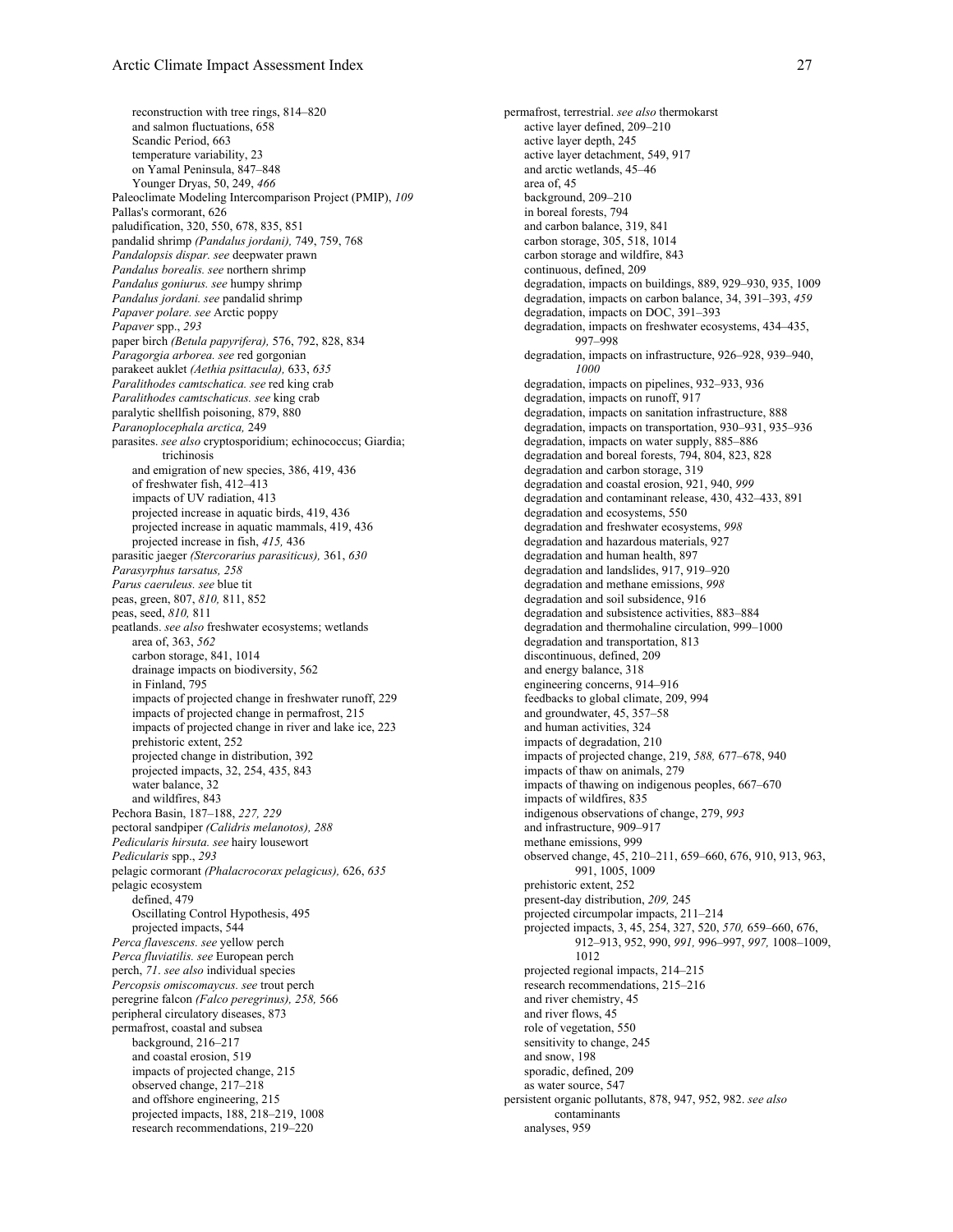conventions on, 14–15 and human health, 890–892, 953, 964 impacts of climate change on, 427–432 impacts on biodiversity, 566 in reindeer meat, 980 Stockholm Convention, 64 *Phaeocystis pouchetii,* 481, 482, *504,* 506. *see also* phytoplankton *Phalacrocorax aristotelis. see* European shag *Phalacrocorax carbo. see* great cormorant *Phalacrocorax pelagicus. see* pelagic cormorant *Phalaropus fulicaria. see* red phalarope *Phalaropus lobatus. see* northern phalarope phenols, 624 *Philomachus pugnax. see* ruff *Phippsia algida. see* ice grass *Phleum alpinum. see* alpine timothy *Phoca fasciata. see* ribbon seal *Phoca hispida. see* ringed seal *Phoca largha. see* spotted seal *Phoca vitulina. see* harbour seal *Phocoena phocoena. see* harbour porpoise *Phocoenoides dalli. see* Dall's porpoise *Phoebastria nigripes. see* black-footed albatross phosphorus (P) pollution and biodiversity, 564–565 in terrestrial ecosystems, 305–309 *Phyllocnistis populiella. see* aspen leaf miner *Phylloscopus borealis. see* Arctic warbler *Phylloscopus inornatus. see* yellow-browed warbler phylogeography, 249 *Physeter catodon. see* sperm whale phytophagous insects, 563 phytoplankton bloom onset, 480–481, 491–492, 495, 544 and carbon cycle, 518 impacts of past climate variability, 497 impacts of UV radiation, 513, 514 marine biomass, *479* in marine ecosystems, 481 marine productivity, *479* projected change in distribution, 569 projected impacts, *504,* 505–506, 546, *570, 758* role in marine food webs, 544 *Picea abies. see* Norway spruce *Picea glauca. see* white spruce *Picea mariana. see* black spruce *Picea obovata. see* Siberian spruce *Picea sitchensis. see* Sitka spruce pigeon guillemot *(Cepphus columba),* 576, *635* pilot whale *(Globicephala melaena)* harvest by indigenous peoples, 652 harvest of, 622, 629 in northwest Atlantic, 732 population, 736 pine (*Pinus* spp.), 262, 551, 784. *see also* individual species diprionid sawfly outbreaks, 835 impacts of UV radiation, 852–853 indigenous observations of change, 80 past distribution, 368 projected impacts, 1006 in Russian boreal forest, 790 treeline change, 1005 *Pinguicula* spp., 549 *Pinguinus impennis. see* great auk pink-footed goose *(Anser brachyrhynchus), 288, 574,* 1005 pink salmon *(Oncorhynchus gorbuscha),* 410, 752, 760 pintail, *258* pintail *(Anas acuta),* 287, 669 *Pinus contorta. see* lodgepole pine *Pinus pumila. see* dwarf Siberian pine *Pinus sibirica. see* Siberian stone pine *Pinus sylvestris. see* Scots pine

pipelines. *see* oil and gas development place names, *66,* 84, 655–656 plaice *(Pleuronectes platessa),* 712 plankton. *see also* phytoplankton projected range shifts, *588* plants. *see also* boreal forest ecosystems; terrestrial ecosystems; vegetation adaptation to UV radiation, *998* adaptations to arctic environment, 263–266 change in phenology, 571 community response to experimental manipulation, 295–296 diversity, present day, 255–259, 1016 diversity, projected change, 257 diversity and temperature, 256–259 documentation of change, *585* genetic diversity, *582* genetic response to change, 285–286 impacts of  $CO<sub>2</sub>$  concentration change, 275–276 impacts of projected change on diseases, 302 impacts of projected change on human health, 879–892 impacts of recent climate change, 271–272 impacts of reindeer grazing, 601 impacts of UV radiation, 248, *264,* 276–277, 953 inventory needs, 580 knowledge of arctic species, 540 observed change in distribution, 287 projected change in distribution, 288–290 projected impacts, 272–279, 274–275, 277–278, *998* species numbers, 580 tissue chemistry and herbivory, 298–299 platinum. *see* mineral extraction *Plectrophenax nivalis. see* snow bunting *Pleurogrammus monoptergius. see* Atka mackerel *Pleuronectes ferrugineus. see* flounder *Pleuronectes glacialis. see* Arctic flounder *Pleuronectes platessa. see* plaice *Pleuronectes quadrituberculatus. see* Alaska plaice *Pleurozium shreberi, 258 Pluvialis dominica. see* lesser golden plover *Pluvialis fulva. see* Pacific golden plover *Pluvialis squatarola. see* black-bellied plover *Poa abbreviata. see* northern bluegrass Poaceae, *293 Pogonatum alpinum, 247* polar amplification, 23, 38–39, 54, 606, 658 polar bear *(Ursus maritimus),* 487, 556, 570 in Bering Sea, 752 biodiversity monitoring, 586 biomass, *479,* 480 harvest by indigenous peoples, 652, 667–668, *668,* 674–675 harvest management in Canada, 612, 626 historic harvesting, 699 and human health, 882 impacts of past change in sea ice, 674 impacts of POPs, 566 importance of sea ice, 496–497, 632 importance to tourism, 600 indigenous observations of change, *70–71, 585,* 660, *667* and ivory gull distribution, 512 as keystone predator, 545 management agreements, 623, 625, 626, 628, 632 migration, 546 multiple stresses on, 615 observed change, 504 overharvesting, 487, 560–561, 1016 paleoecology, 251 population in Canada, 612 productivity, *479* projected impacts, 195, *380, 504,* 509, 520, 545, *570,* 659, 675, *999, 1004,* 1005, 1013, 1017 and seal prey, 496 sport hunting of, 657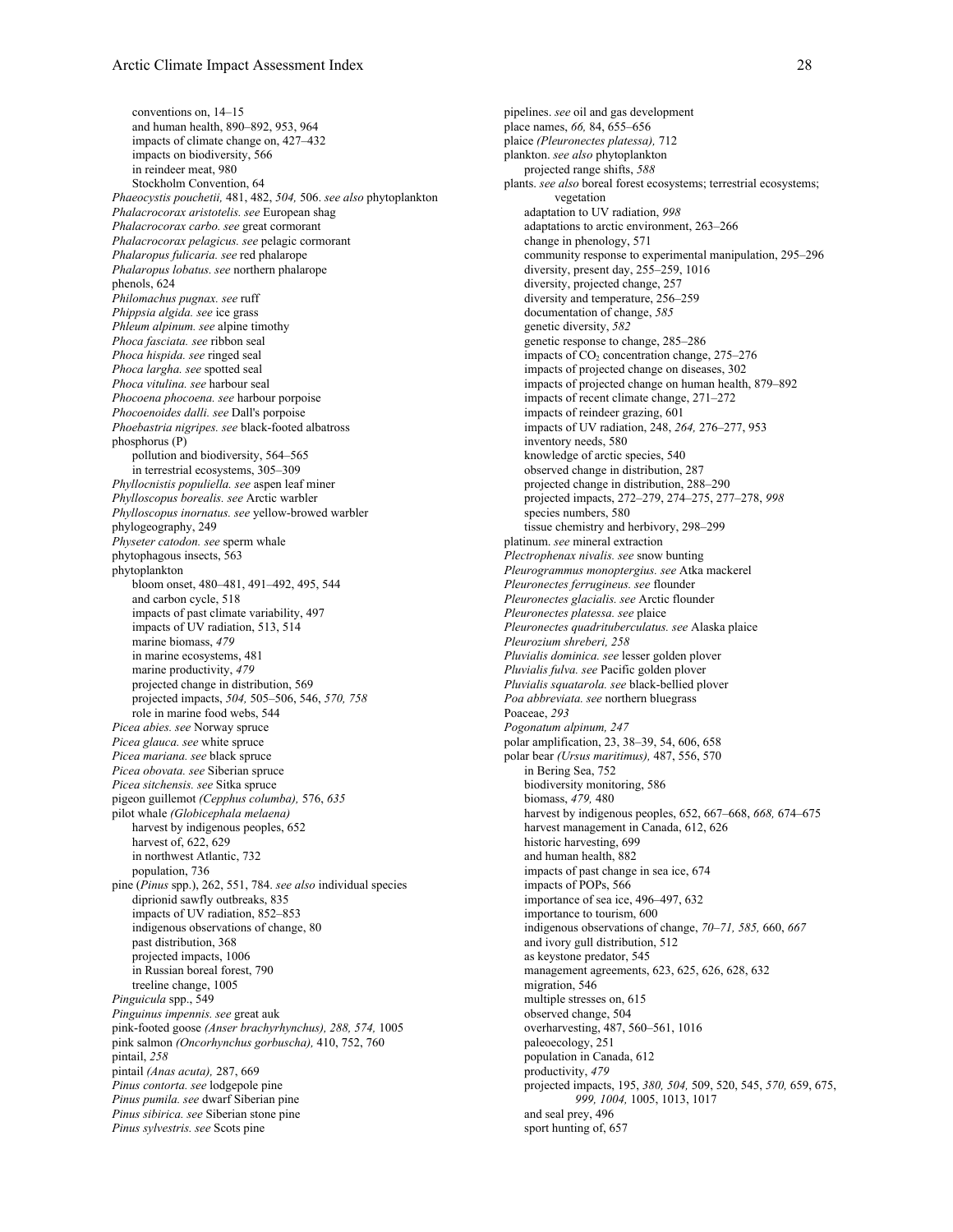tracking, *631* polar cod *(Boreogadus saida),* 485–486 in Bering Sea, 748, 749 bycatch, 734 commercial fishery, 652, 693, 697, 748, 761 diet, *480* distribution, 484, *486* harvest by indigenous peoples, 652, 667 impacts of past climate variability, 738, 739 as keystone predator, 545 in Newfoundland and Labrador, 731 in northeast Atlantic, 696 in northwest Atlantic, 732 as prey, *480,* 488, 489–490, 712 projected change in distribution, 545 projected impacts, 385, *504,* 507–508, 509, 740, 759 polar desert ecosystems biodiversity conservation, 548–551 characteristics of, 244–247, 292–293 defined, 11 distribution in Russia, *790* net primary production, *306* plant biomass, *306* projected change in area, 295, 321 projected impacts, *326, 998, 1004,* 1012 soil characteristics, 255 soil organic matter, *306* and temperature, 287 and treeline advance, 550 polar fox. *see* Arctic fox polar stratospheric clouds, *156,* 995 difficulty in simulating, 173 impacts of climate change, 419 and ozone depletion, 143, 155, 156–157, 419 and stratospheric temperature, 155, 157, 170–171 and water vapor, 155 Polar Ural mountains, 849–850 polar vortex, *156* and atmospheric circulation, 157 impacts of climate change on, 419 and ozone depletion, 154, 169–171, 419 and ozone levels, 159 polar willow *(Salix polaris),* 257, *258,* 294–295 *Pollachius virens. see* saithe pollock. *see* walleye pollock pollution. *see* contaminants polychaetes, 483, 487, *504* polychlorinated biphenyls (PCBs), 877–878, 952, 953, 964. *see also* persistent organic pollutants analyses, 959 and arctic fish, 381 impacts on biodiversity, 565 polycyclic aromatic hydrocarbons (PAHs), 381, 877–878, 953 polygons, 245, 255 *Polygonum* spp., 262 *Polygonum viviparum. see* alpine bistort polynyas, 457, 1016 importance to marine mammals, 623–624 importance to seabirds, 489 importance to whales, 489 indigenous observations of change, 662 and marine ecosystems, 483 productivity, 491 projected impacts, 477 *Polysticta stelleri. see* Steller's eider *Polytrichum commune,* 285 *Polytrichum juniperinum, 258* pond smelt (*Hypomesus olidus* ), 395 pondweed (*Potamogeton* spp.), 363 poplar (*Populus* spp.), 784. *see also* individual species *Populus balsamifera. see* balsam poplar *Populus tremula. see* European aspen

*Populus tremuloides. see* aspen *Populus trichocarpa. see* black cottonwood Porcupine Caribou Management Board, 637 porpoises, 710. *see also* Dall's porpoise; harbour porpoise *Potamogeton* spp. *see* pondweed potatoes, 807, 809, *810,* 811, 813 powan. *see* European whitefish precipitation. *see also* freezing rain; rain-on-snow events; snow and avalanches, 917 in boreal forests, 787–788, 794 impacts of projected change in sea ice, 195 impacts of projected change on avalanches, 918–919 impacts of projected change on breakup timing, 222 impacts of projected change on carbon cycle, 518 impacts of projected change on caribou, 615, 661, 668, 670, 675 impacts of projected change on contaminants, 428–430, 545, 891 impacts of projected change on flooding, 917 impacts of projected change on freshwater ecosystems, 547 impacts of projected change on human health, 869, 881 impacts of projected change on hunting, 617 impacts of projected change on infrastructure, 889, 927 impacts of projected change on landslides, 917–918, 919–920 impacts of projected change on muskox, 615, 668 impacts of projected change on plants, 274–275 impacts of projected change on polar bears, 545 impacts of projected change on river discharge, 923 impacts of projected change on seabirds, 512 impacts of projected change on subsistence activities, *667* impacts of projected change on thermohaline circulation, 999–1000 impacts of projected change on water supply, 885–886 impacts of projected change on wildfires, 840 indigenous observations of change, 660, *993* influence on tree rings, 819–820 measurement limitations, 31, 39, 185 observational data for model evaluation, 112–113, *114,* 115–116 observed trends, 23, 39–42, 42, 248, 274, 972, 991–992, 1011 observed variability, 972–973 present-day, 10, 245 projected change, 3, 119, *125,* 126–127, 128–129, 133–134, 139–140, *321, 326,* 470, 661, 812, 917, 918, 952, 972, 994, 1005, 1008, 1011–1012 and wildfires, 835 precipitation and evaporation projected change, 133–134 precipitation and evapotranspiration background, 184–186 estimates of, 185–186 impacts of projected change, 188 observed trends, 186–187 projected change, 187–188, 1008 research recommendations, 188–189 predator/prey match/mismatch, 494, 496, 505, *505,* 506–507, 520, 544, *570,* 571 and carbon cycle, 518 uncertainties, 521 Pribilof Islands indigenous knowledge case study, 76–77 seabird breeding grounds, 489 primary production, 544 primnesiophytes, 481 *Pristiphora erichsonii. see* larch sawfly productivity of freshwater ecosystems, 11–12 impacts of UV radiation, 425–427 limits on, 543 of marine ecosystems, 479–480 projected impacts, 418, 541 of terrestrial ecosystems, 246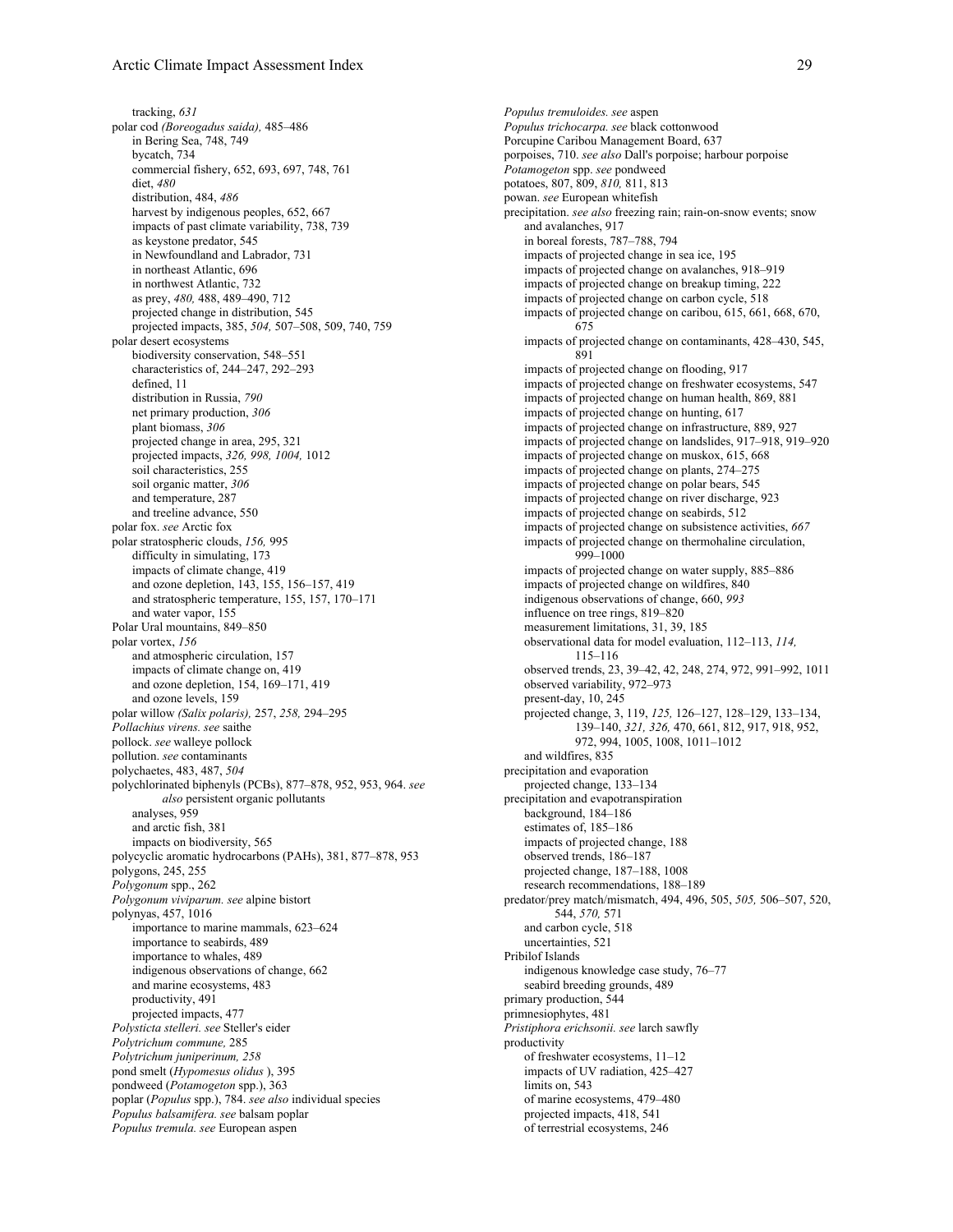*Prosopium cylindraceum. see* round whitefish protected areas, 621, 1017–1018 in Alaska, 793 area of, 603 and biodiversity conservation, 541, 573–574, 579, 589–590 in Canada, *604,* 791–792 criteria for selecting, 541–542, 603–604 design approaches, 577–579, 999 existing, 570 in Finland, 795 in Iceland, 800 impacts of projected climate change on management, 577–579 locations, *603* management approaches, 578–579 in Norway, 798 projected impacts, *570, 1001* in Russia, 606–607, *609,* 624, 791 in Sweden, 796 and vegetation change, *328* and wildlife management, 600, 602–605, 638 protozoans, 481–482, 540 proxy climate records, 817. *see also* paleoclimate and climate scenarios, 101 interpreting, 46 isotope analysis, 366 tree rings, 366, 814–820, 822–824 *Psetta maxima. see* turbot *Pseudomonas,* 260, *283 Psora decipiens, 258* ptarmigan *(Lagopus mutus), 258,* 281 adaptation to arctic environment, 267–268 harvest by indigenous peoples, 667 harvest in Fennoscandia, 617 harvest in Russia, 607 indigenous observations of change, *70–71,* 86, 89 and predation, 302 pteropods, 482 *Pterostichus costatus, 258 Ptilidium ciliare, 258 Puccinellia phryganodes. see* creeping alkaligrass puffin (*Fratercula* spp.), 512, 626, 629. *see also* individual species *Puffinus gravis. see* greater shearwater *Puffinus griseus. see* sooty shearwater *Puffinus tenuirostris. see* short-tailed shearwater pulp mills, 565 *Puma concolor. see* cougar *Pungitius pungitius. see* ninespine stickleback Purnumukka, Finland indigenous knowledge case study, 84–87 purple sandpiper *(Calidris maritima), 630* purple saxifrage, *258,* 272 purple saxifrage *(Saxifraga oppositifolia),* 285, *582* pygmy saxifrage *(Saxifraga hyperborea), 258 Pylaiella littoralis, 480*

## $\Omega$

Qaanaaq, Greenland indigenous knowledge case study, 84 *qaaqtaq. see* least cisco Qamani'tuaq. *see* Baker Lake Qikiktagrugmiut impacts of late freeze-up, 74–75 indigenous knowledge case study, 73–76 *qungalik. see* Arctic sorrel

### R

rabbit harvest by indigenous peoples, 654 and tularemia, *881* rabies, 880, *881 Racomitrium* spp., *258, 294* radionuclides, 565

rain-on-snow events. *see also* precipitation impacts of, 43 observed trends, 42–44 projected increase in, 281 rainbow smelt. *see* smelt rainbow trout *(Oncorhynchus mykiss),* 407, 702–703, 716, 1012 Ramsar Convention on Wetlands, 564 *Rana* spp. *see* frogs *Rana sylvatica. see* wood frog *Rana temporaria. see* common frog *Rangifer tarandus. see* caribou; reindeer; reindeer/caribou *Ranunculus glacialis. see* glacier buttercup *Ranunculus sabinei. see* Sardinian buttercup rapeseed. *see* canola raptors (*Buteo* spp.), 268 *Rattus norvegicus. see* Norway rat raven *(Corvus corax), 258,* 259, 267 razorbill *(Alca torda),* 627, 629, *630* reanalyses. *see* climate data, reanalyses recreation, 957 and boreal forests, 794, 796, 797–798 impacts on biodiversity, 566–567 projected impacts, 200, *1004,* 1007 recruitment definition, 495 red-breasted goose *(Branta ruficollis), 288,* 289, *574* red-breasted merganser *(Mergus serrator),* 629–630, *630* red deer *(Cervus elaphus),* 573 red-faced cormorant, *635* red fox *(Vulpes vulpes),* 259, 281, *619* displacement of Arctic fox, 548 impacts of late freeze-up, 76 observed change, 1005 red gorgonian *(Paragorgia arborea), 561* red king crab *(Paralithodes camtschatica),* 483 commercial fishery, 749, 763, 767–768 impacts of past climate variability, 499, *503,* 756–757 management regimes, 765 predation by salmon, 747 projected impacts, 759 red knot *(Calidris canutus),* 250–251, *258, 288,* 290, 361 red-legged kittiwake *(Rissa brevirostris),* 489, 633, *635,* 1009–1010 red-necked phalarope. *see* northern phalarope red-necked stint *(Calidris ruficollis), 288,* 361 red phalarope *(Phalaropus fulicaria),* 361, 489, *630* red squirrel *(Tamiasciurus hudsonicus),* 286 red-throated loon *(Gavia stellata),* 363, 633, *635* "redfeed" copepod, 696 redfish (*Sebastes* spp.), 486, 767 in Central North Atlantic, 711 commercial fishery, 698, *714,* 715 distribution, 484 historic fisheries, 712 in northeast Atlantic, 696 as prey, 488 redwing *(Turdus iliacus), 258,* 260 Region 1 defined, 1003 fish, number of freshwater and diadromous species, *396–397* freshwater fish populations, projected change in, 406 Holocene climate and freshwater ecosystems, 367–368 projected change, 327–329, 1004–1007 projected vegetation change, *326* Region 2 defined, 1003 fish, number of freshwater and diadromous species, *396–397* freshwater fish populations, projected change in, 406–407 Holocene climate and freshwater ecosystems, 368–369 projected change, 327–329, *1004,* 1007–1009 projected vegetation change, *326*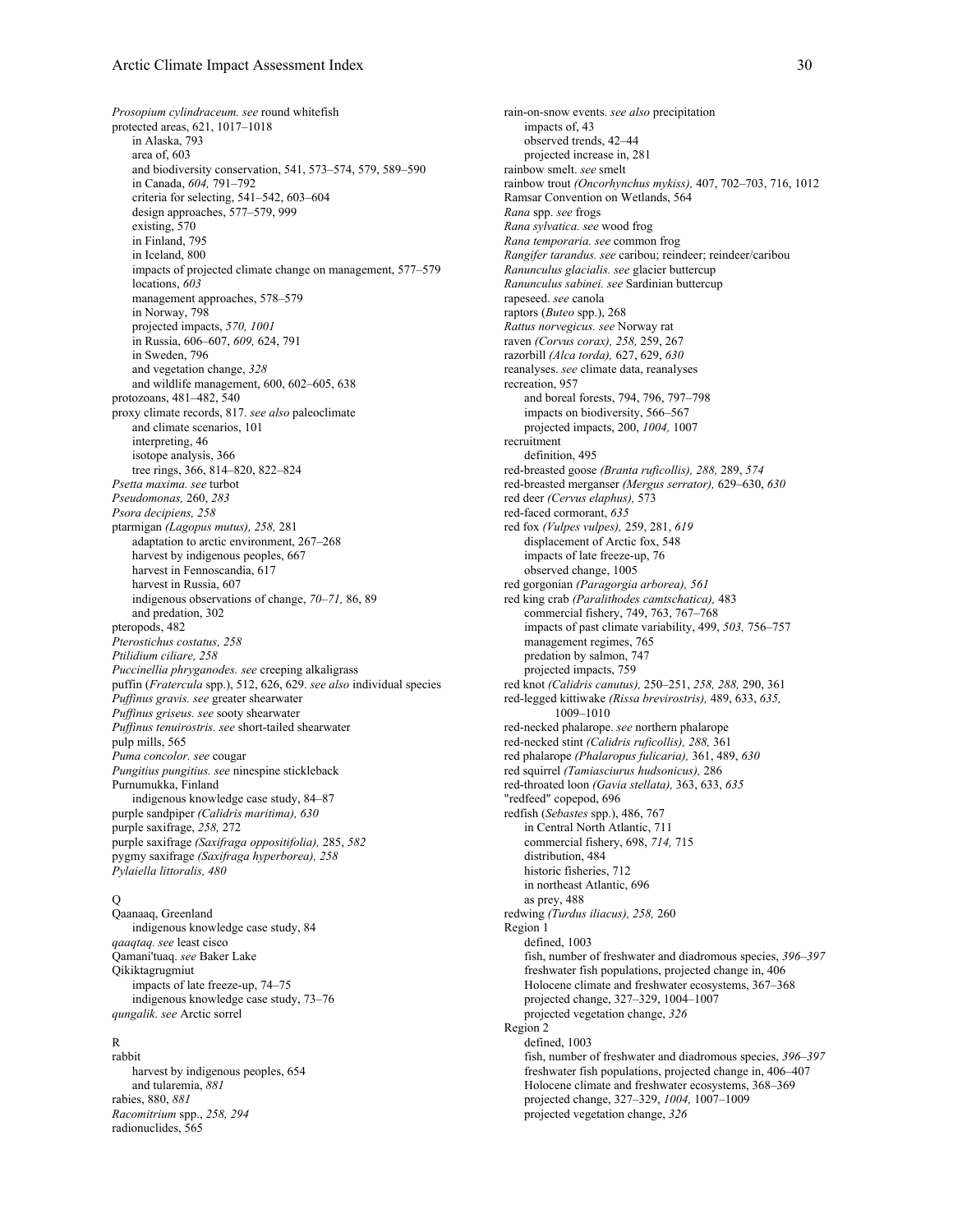Region 3 defined, 1003 fish, number of freshwater and diadromous species, *396–397* freshwater fish populations, projected change in, 407 Holocene climate and freshwater ecosystems, 369 projected change, 327–329, *1004,* 1009–1011 projected vegetation change, *326* Region 4 defined, 1003 fish, number of freshwater and diadromous species, *396–397* freshwater fish populations, projected change in, 407–408 Holocene climate and freshwater ecosystems, 370–371 projected change, 327–329, *1004,* 1011–1014 projected vegetation change, *326* regional climate models (RCMs), *103*. *see also* downscaling of arctic atmosphere, 130–134 of Arctic Ocean, 135 coupled arctic models, 135–136 HIRHAM, 130–132, 133, 135–136 for improving projections, 142 projections of precipitation change, 133–134 projections of pressure change, 134–135 projections of temperature change, 133–134 simulation of present-day climate, 131–132, 135–136 uncertainties in projections, *120* regional impacts, 1018–1019. *see also* Region 1; Region 2; Region 3; Region 4 reindeer Svalbard reindeer, *969* tundra reindeer, *969* wild forest reindeer, *969* reindeer *(Rangifer tarandus),* 252. *see also* reindeer/caribou commercial hunting in Russia, 608–610 cultural importance, 655 distribution, *968* harvest in Russia, 607 impacts of herding on wild populations, 601 impacts of infrastructure development, 567 impacts of overgrazing, 562–563, 601 impacts of permafrost thaw, 660 impacts of warm winters, 1005 indigenous observations of change, 85–90, 279 management in Russia, *610–611* observed change in wild populations, 1005 overgrazing, 657 population declines in Russia, *609* predators, 977 projected impacts, *611,* 676, 973–974 reindeer/caribou *(Rangifer tarandus), 258,* 556, 1016. *see also* caribou; reindeer adaptation to arctic environment, 266–267, 556–557 adaptations to arctic climate, *966–967* biodiversity monitoring, 586 distribution, *969* harvest by indigenous peoples, 652–653 hunting of, 247 impacts of ice crusting, 279, *280* impacts of projected change in snow, 301, 660 impacts on vegetation, 300 importance to indigenous peoples, 599–600 indigenous observations of change, 280 and lichens, 273 management, 637–638, 639 migration triggers, 267 monitoring, *618* observed change, 661 overharvesting, 560 parasites and climate change, 302–303 population cycles, 268 and predation, 301–302 projected impacts, 281, 604, 659, 660–661, *998* snow beds as refuge, 275

and UV radiation, 268 reindeer husbandry, 660–661, 794–795, 796, 807–808, 813, 1001 coping capacity, 974–976 coping constraints, 976–980 global statistics, 965–968 and government policy, 978 and habitat loss, 976–977 impacts of industrial development, 608 impacts of treeline change, 651 impacts of vegetation change, 659 impacts on treeline, 851 impacts on wildlife, 601 by indigenous peoples of the Russian North, 678–680 and legal structures, 978–979 multiple stresses on, 970–971, 980 and overgrazing, *609,* 657–658, 676–678, 680, 956 and pollution, 979–980 and predator control, 616, *619,* 977 projected impacts, 558, 948, 969, *1000,* 1003, *1004,* 1007 in Russia, *609,* 664 by Saami, 969–970 and Saami culture, *894* and snow quality, 958, *973,* 975, 1007 technological change, 952 vulnerability case study, 948, 965–980 and wildlife management, 637 by Yamal Nenets, 676–678 *Reinhardtius hippoglossoides. see* Greenland halibut research recommendations agriculture, 810, 854 biodiversity, 580–589 boreal forests, 854 co-management, 686–687 coastal and subsea permafrost, 219–220 coastal erosion, 921–922 commercial fisheries, 771–772 fisheries management, 705, 767 freshwater discharge, 229–230 freshwater ecosystems, 437–438 future assessments, 1018–1019 glaciers and ice sheets, 208–209 human health, 875, 877, 878, 897, 900–902 impacts on indigenous peoples, 686–687 improving model projections, 140–144 indigenous knowledge, 93–94, 901 indigenous peoples adaptation, 665 indigenous subsidence activities, 650–652 infrastructure, 915, 941 marine Arctic, 520–522 marine mammals, 631 ozone and UV radiation, 175–176 permafrost, 215–216 precipitation and evapotranspiration, 188–189 river and lake ice, 223, 923 sea ice, 195–196 sea-level rise, 236 seabird management, 628, 633–634, 636 snow, 200–201 societal conditions and trends, 983 vegetation change and reindeer husbandry, 678 vulnerability assessments, 982–983 wildlife management, 621, 638, 639 resilience of arctic communities, 658, 709 assessing, 9 definition, 950 of human-environment systems, 946–949, 951 and human health, 865 of indigenous peoples, 92–93, 670, 686 and multiple stresses, 15 research recommendations, 902 and wildlife co-management, 666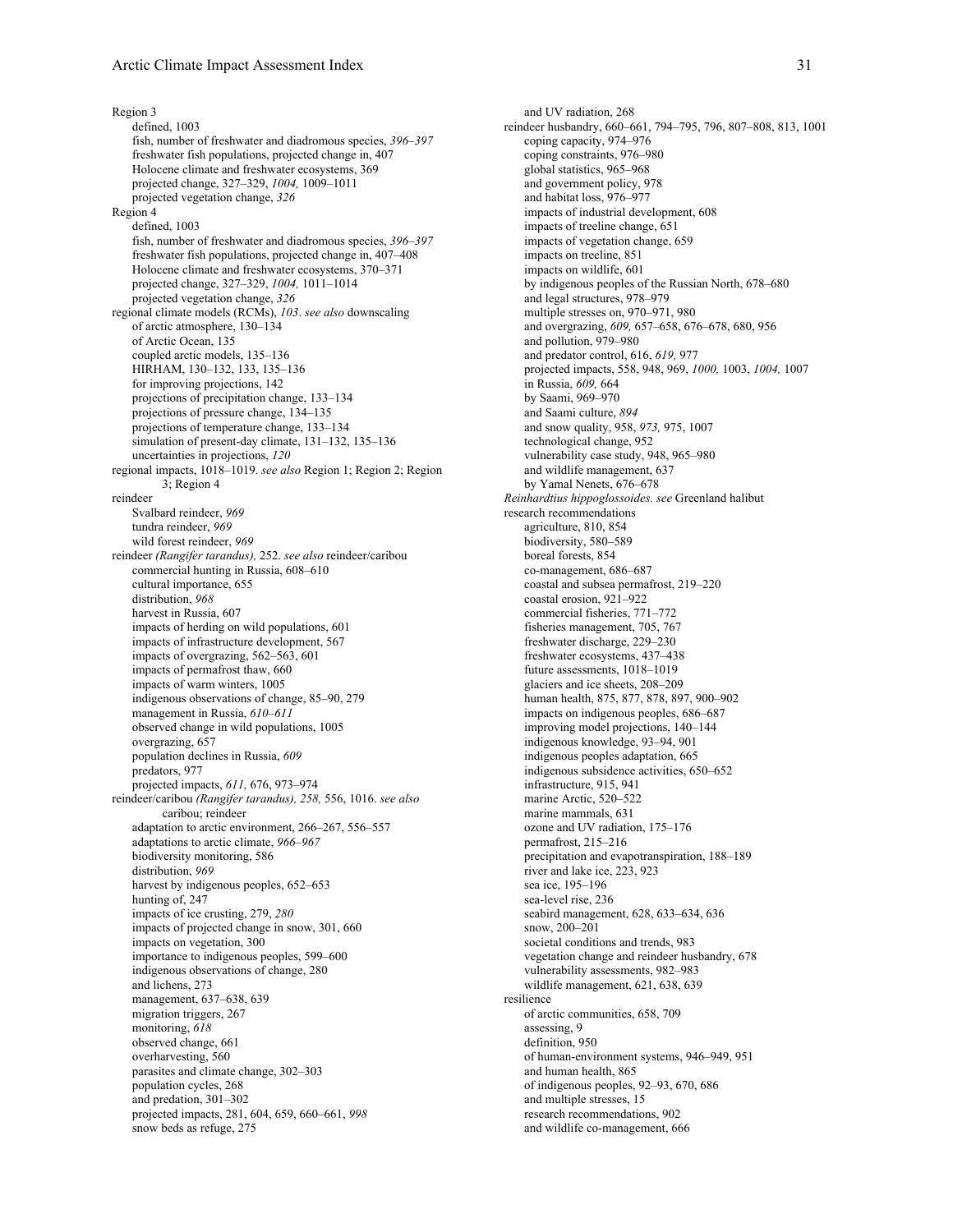resource development. *see also* forestry; hydroelectric generation; mineral extraction; oil and gas development impacts of projected change in freshwater runoff, 229 impacts of projected change in permafrost, 215 impacts on arctic ecosystems, 605 impacts on indigenous peoples, 651 and improved transportation, 923 respiratory diseases, 869, 872–873 *Rhizoplaca melanophthalma,* 269 *Rhodostethia rosea. see* Ross' gull rhubarb, wild harvest by indigenous peoples, 654 *Rhytidiadelphus triquetrus, 258* ribbon seal *(Phoca fasciata),* 488–489 commercial harvest, 753 harvest of, *625* projected impacts, *504,* 510 right whale *(Eubalaena glacialis),* 489 ring-necked duck *(Aythya collaris),* 363 ringed seal *(Phoca hispida),* 488, 624 in Bering Sea, 752 biodiversity monitoring, 586 commercial harvest, 715, 753 cultural importance to Inuit, 674 harvest by indigenous peoples, 652, 667–668, 671, 672, 674, 882 harvest of, 622, *625,* 627, 628, 632 impacts of past change in sea ice, 674 indigenous observations of change, *71,* 670 migration, 546 and persistent organic pollutants, 953 as prey, 487, 615 projected impacts, *504,* 509–510, 520, 545, *570,* 675, 964, 1005, 1011 *Rissa brevirostris. see* red-legged kittiwake *Rissa tridactyla. see* black-legged kittiwake river discharge, 223–230. *see also* rivers and contaminant transport, 891, 947 estimated, 225 and hydroelectric generation, 188 impacts of permafrost change, 913 impacts on thermohaline circulation, 999–1000 and navigation, 188, *1000* observed change, *997* projected change, 127, 137–138, 188, 917, 923, 997, *1004,* 1008, 1012 and projected change in river and lake ice, 223 and projected change in snow cover, 199–200 and water supply, *1000* river otter, *619* rivers. *see also* freshwater ecosystems; ice, river and lake; specific rivers breakup and freshwater ecosystems, *998* characteristics of Siberian, 546–547 food webs in, 359 freshwater ecosystems of, 358–360 impacts of changing UV radiation, 424–425 impacts of freeze-up timing change, *611* impacts of observed temperature change, 23, 32 impacts of permafrost thaw, 45 impacts of projected change on anadromous fish, 398–399 impacts of winter thaws on flow timing, 43 indigenous observations of change, 88–90, 685 observed change in ice cover duration, *997* projected change in flow rates and timing, 376–377, 379 projected change in freeze-up timing, 374 projected change in ice cover duration, 659, 997 projected change in thermal gradient, 375 projected change in timing and severity of breakup, 375, 380, 434 projected change in timing of spring freshet, 374–375 projected impacts, 379–381, 434, 436

sensitivity to temperature change, 32 types of, 31–32 and wood transport, 786 roach *(Rutilus rutilus),* 406, 513–514 rock sole *(Lepidopsetta bilineata),* 487 commercial fishery, 751 impacts of past climate variability, *502,* 503, *503* projected impacts, 508 rockfish. *see* redfish (*Sebastes* spp.) Ross' gull *(Rhodostethia rosea), 288,* 490 rotatorians, *480* rough-legged buzzard *(Buteo lagopus),* 301 round whitefish *(Prosopium cylindraceum), 378* rowan *(Sorbus aucuparia), 563,* 799 *Rubus chamaemorus. see* cloudberry ruddy turnstone *(Arenaria interpres),* 250–251, 361, *630* ruff *(Philomachus pugnax),* 287 ruffe *(Gymnocephalus cernuus),* 406, 576 Russia commercial fisheries, 695–709 demographics, *868–869* economic importance of fisheries, 700–704 fisheries management, 704–706 forest area, *784* forest tenure and management, 789–791 sanitation systems, 884 wildfire regimes and management, 836–837 wildlife management, 606–610, 623–626, 638 Russian Association of Indigenous Peoples of the North (RAIPON), *13, 68–71,* 87, 602 Russian North, 678–680, *968* Russian Sea Route. *see* Northern Sea Route *Rutilus rutilus. see* roach

# S

Saami, 599, 616, 652 historic adaptations, 662 impacts of hydroelectric development, 657 indigenous knowledge, 960 observations of change, 84–90, 271–272, 279, 660, 679 projected impacts, 1007 reindeer herding, 658, 661, 664, 794–795, *894,* 948, 956, 965–968, 981 and technological change, 957 terminology for snow, 958, *973* vulnerability case study, 962 Saami Council, *13, 68–71,* 602, *968* Saami knowledge. *see* indigenous knowledge Sabine's gull *(Xema sabini),* 489, *630* sable *(Martes zibellina),* 607 sablefish, 763, 765, 769 Sachs Harbour, NWT, Canada impacts case study, 666–671 indigenous observations of change, *69, 71,* 666–671 vulnerability case study, 961–963 saffron cod *(Eleginus gracilis),* 74, 75, 760 Sahtú, 81 saithe *(Pollachius virens)* export value, 704 impacts of past climate variability, 717 in Northeast Atlantic, 696 past distribution change, *500* as prey, 696 salinity impacts of projected change in freshwater runoff, 228, *999* impacts of projected change in sea ice, 195 impacts of projected change on marine ecosystems, 659 impacts of projected sea level rise, 235 observed change, 44–45, 467–469, 720 projected impacts, 476, 478 *Salix arctica. see* Arctic willow *Salix glauca. see* glaucous willow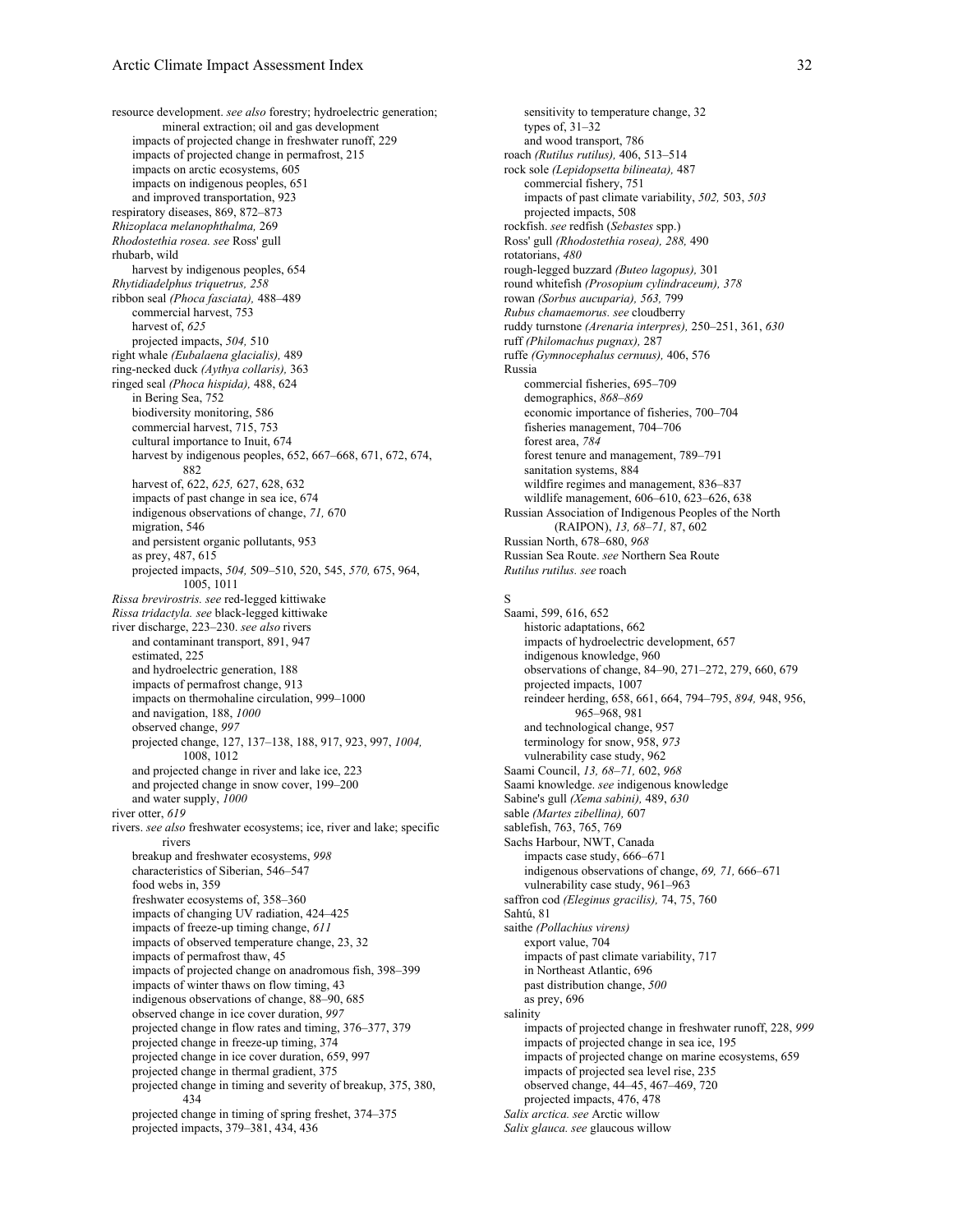*Salix herbacea. see* dwarf willow *Salix lanata. see* hairy willow *Salix myrsinifolia. see* dark-leaved willow *Salix myrsinites. see* whortle-leaved willow *Salix myrtilloides, 258 Salix phylicifolia. see* tea-leaved willow *Salix polaris. see* polar willow *Salix pulchra. see* tealeaf willow *Salix reptans, 258 Salix* spp., *292 Salmo salar. see* Atlantic salmon *Salmo trutta. see* brown trout salmon *(Oncorhynchus* spp., *Salmo salar). see also* individual species aquaculture, 695, 708, 716, 747 and botulism, 880 commercial harvest, 657 export value, 704 harvest by indigenous peoples, 652, 654 impacts of past climate variability, *503,* 658 indigenous observations of change, *585,* 880 observed change, 1009–1010 and permafrost degradation, 884 projected impacts, 507, 660, 1010 salmon shark, 77 salmonids. *see also* fish, anadromous; salmon; individual species diversity of, 549 and fisheries, 412 impacts of past climate variability, 503 impacts on habitat, 402 potential distribution change, 410 species, number of arctic, *396–397* salt marshes. *see* wetlands *Salvelinus alpinus. see* Arctic char *Salvelinus confluentus. see* bull trout *Salvelinus fontinalis. see* brook trout *Salvelinus malma. see* Dolly Varden *Salvelinus namaycush. see* lake trout Sami. *see* Saami sand eel. *see* sand lance sand lance (*Ammodytes* spp.), 488, 712, 732 *Sander lucioperca. see* zander *Sander vitreus. see* walleye sanderling *(Calidris alba), 258,* 259, *288,* 289 sandhill crane, *70* sandpipers (*Calidris* spp.), 259, 268, 358. *see also* individual species *Sanguisorba officinalis. see* official burnet Sapmi indigenous knowledge case study, 84–87 sardine, *508* Sardinian buttercup *(Ranunculus sabinei),* 259 sawflies, 259, 268, 549 *Saxifraga caespitosa. see* tufted alpine saxifrage *Saxifraga cernua. see* nodding saxifrage *Saxifraga hyperborea. see* pygmy saxifrage *Saxifraga nivalis. see* alpine saxifrage *Saxifraga oppositifolia. see* purple saxifrage Saxifragaceae, *293* scallops, 561. *see also* Iceland scallop Scandinavia observed change in glaciers and ice sheets, 206 scenario. *see* climate scenarios; emissions scenario *Scoloplos armiger,* 483 *Scomber japonicus. see* Pacific mackerel *Scomberesox saurus. see* Atlantic saury scoters (*Melanitta* spp.), 418, 627. *see also* individual species Scots pine *(Pinus sylvestris),* 278 climate responses, 822–824, 828–830 in Finland, 795 impacts of UV radiation, 852–853 observed change, 829–830

projected change in distribution, 584 projected impacts, 824 in Sweden, 797 tree ring data, 819–820 sculpin (*Cottus* spp.). *see also* fourhorn sculpin; slimy sculpin bycatch, 761 commercial fishery, 761 impacts of past climate variability, 756 as prey, 488 projected impacts, *758,* 759 sea bass *(Dicentrachus labrax),* 716 sea ducks, 483 sea ice. *see also* land-fast ice and accessibility to resources, 565–566, *883,* 964, 965 albedo feedback, *474,* 994 albedo measurements, 190 area, seasonal change in, 30 background, 189–190 in Bering Sea, 755 and Bering Sea fish, 502–503 and carbon exchange, 515–517 characteristics, 456–458 climate model representation, 107–108 and coastal erosion, 76–77, 219, *234* and contaminants, 954 coverage, 189–190, 454 distribution and thickness, 189–190, 457 and DMS, 143 drift patterns, 44, 457–458 ecosystems, *480,* 482, 491, 506, 659 extent, observed trends, 35, 37 first-year distribution, *456* freeze-up timing, impacts of, 74–75 and freshwater influx, 208 impacts of precipitation change, 188 impacts of projected change, 194–195, *195* impacts of projected change in freshwater runoff, 228 impacts of projected change in snow cover, 200 impacts of projected change on aquaculture, 745 impacts of projected change on fisheries, 741 impacts of projected change on human health, 882–883 impacts of projected change on indigenous peoples, 659, 667–670, 670 impacts of projected change on infrastructure, *888–889* impacts of projected change on marine ecosystems, 520 impacts of projected change on nutrient supply, 544 impacts of projected change on seals, 740–741 impacts of temperature change, 3 impacts on marine ecosystems, 505 impacts on reindeer, *609* importance to marine ecosystems, 490, 623–624 importance to polar bears, 487, 504 importance to seals, 488 importance to walrus, 488 indigenous observations of change, *68–69,* 84, 94, 190, 632, 660, 661–662, 882, 886, *993* during Little Ice Age, 250 melt season duration, 457 multi-year distribution, *456* observational data for model evaluation, 118 observed change, 190–192, 467, 659, 963 and ocean mixing, 460–461 perennial, defined, 30 perennial, observed trends, 37, 190–192 projected impacts, 3, *122,* 192–194, *480,* 519, 659, 964 research recommendations, 195–196 seasonal, defined, 30 seasonal, projected change, 472 seasonal cycle, 456-457 and species exploitation, 560 and subsistence activities, 660 thickness, observed trends, 30, 37, 191–192, 457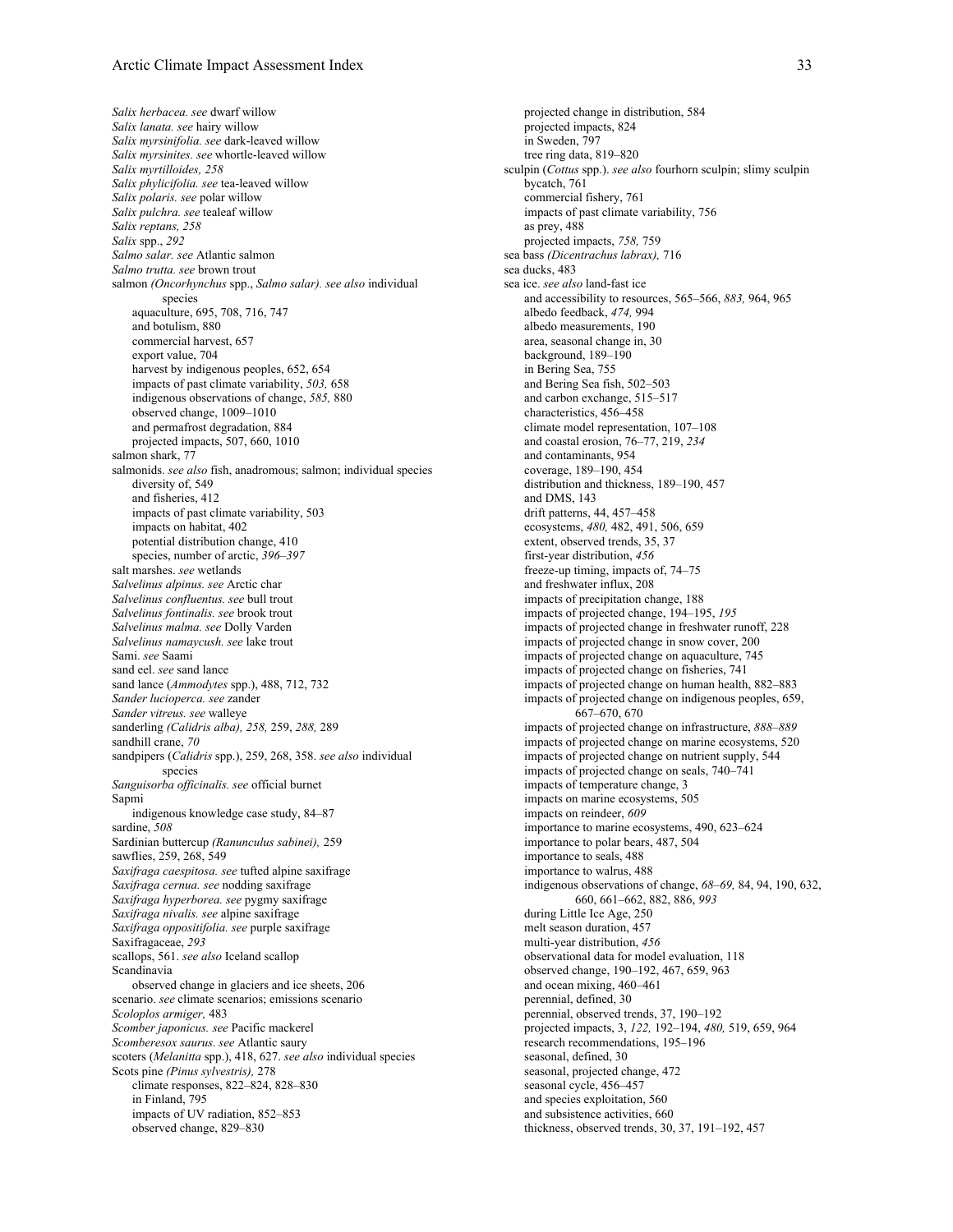thickness, projected change, 472 trends in Russian Arctic, 624 and UV radiation, 174 sea ice duration and ENSO, 469 and fish migration, 496 impacts of observed change on polar bear health, 615 impacts of projected change, 472–475 impacts of projected change on marine mammals, 496–497 impacts of projected change on polar bears, 545, 674 impacts of projected change on ringed seals, 674 and NAO, 469 and PDO, 469 and phytoplankton bloom, 491–492, 495 projected impacts, *476, 570* sea ice extent and the Arctic Oscillation, 44 and contaminant transport, 891, 947 impacts of projected change on coastal erosion, 922, 940, 952, *999* impacts of projected change on marine ecosystems, 544, 569, *588,* 659, 694, 952 impacts of projected change on marine mammals, 509–511 impacts of projected change on navigation, 922–923 impacts of projected change on polar bears, 545 impacts of projected change on productivity, *505,* 505–506 impacts of projected change on seabirds, 635–636 impacts of projected change on seals, 545 impacts of projected change on subsistence activities, 656, 922 impacts of projected change on transportation, 934–935, 1002 impacts of projected change on travel, 952–953 impacts of projected change on water supply, 886 and northern shrimp, 738–739 in northwest Atlantic, 731 observations of, 35 observed change, 23, 44, 54, 190–192, 457, *471,* 923–924, 991, *997,* 1009, 1018 paleoclimatic, 48 projected impacts, 119, 127, 139, 471–472, *476,* 659, 694, 924–926, 952, 990, *991,* 996–997, *999,* 1005, 1012 Sea-Ice Model Intercomparison Project, 107, *109* sea ice thickness impacts of projected change on infrastructure, 927 observed trends, 44 and subsea permafrost development, 217–218 sea level early Holocene, 367 Last Glacial Maximum, 249 observed change, 33 paleoclimatic, 48–49, *253* projected change, *253* sea level pressure. *see* atmospheric pressure sea level rise and atmosphere-ocean processes, 231–232 attribution, 236 background, 230 eustatic, 230–231 and "freshwater" storage, 34 and glaciers and ice sheets, *203,* 204–206, 234 impacts of projected change, 235–236 impacts on aquatic ecosystems, 923 impacts on birds, 290 impacts on coastal ecosystems, 208 impacts on coastal erosion, 219, *234,* 235–236, 519, 922–923, 940, *999* impacts on coastal lakes, 383 impacts on coastal permafrost, 219 impacts on coastal stability, 230–236 impacts on indigenous peoples, 559 impacts on marine ecosystems, 505, 659 impacts on protected areas, 589–590 impacts on seabirds, 512, 546, 635–636

impacts on water supply, 885 impacts on water treatment, 885 isostatic, 230 observed, 232–233, *997* and polar ice caps, 34 projected, 33–34, 233–235, *570,* 994, 997 projected contribution of glaciers and ice sheets, 207–208 research recommendations, 236 steric, 230–231 sea otter *(Enhydra lutris),* 489 in Bering Sea, 752 historic harvesting, 761 management agreements, 632 overharvesting, 487, 632–633, 1016 projected impacts, 510, 759 sea-tangle *(Fucus distichus), 480,* 481 seabirds, 487–490. *see also* birds; birds, aquatic; birds, migratory; waders; individual species in Bering Sea, 746 biodiversity monitoring, 586 biomass, *479,* 480 breeding areas and sea ice extent, 497 climate impacts on, 496–497 commercial harvest, 715 diversity, 489 food requirement, *484* harvest by indigenous peoples, 710 harvest of, 622-623, 625-626, 627-628, 629-631, 633-635, 710 historic ranges, 624 impacts of Arctic fox, 576 impacts of capelin overharvesting, 624 impacts of introduced predators, 563, 605 impacts of oil and gas development, 624 impacts of oil pollution, 565 impacts of past climate variability, 504 importance to indigenous peoples, 622, 634–636 importance to tourism, 600 Important Bird Areas, 634 indigenous observations of change, *993* indirect impacts of UV radiation, 953 influenza, 880 management and conservation, 622–636, 765 mercury levels in, 566, 964 observed change, 1009 and ocean temperature, 571–572 overharvesting, 487, 561, 1016 productivity, *479, 484* projected impacts, *504,* 509, 511–512, 545–546, 572, 604, 636, 768, *999,* 1005, 1010 projected range shifts, *588* reproductive timing and food supply, 496 research recommendations, 633–634, 636 status, *630, 635* seals, 488–489. *see also* individual species adaptation to cold, 556 and animal rights movement, 615, 657, 956, 965 and benthos, 483 biomass, *479* and botulism, 880 commercial harvest, 715 and contaminants, 964 food requirement, *484* harvest, 710 harvest by indigenous peoples, 652, 655, 668, *668,* 710 historic change, 663 historic ranges, 624 and human health, 882 hunting by indigenous peoples, 650 impacts of past climate variability, 504 impacts of projected change in sea ice, 659 importance of sea ice, 496–497, 632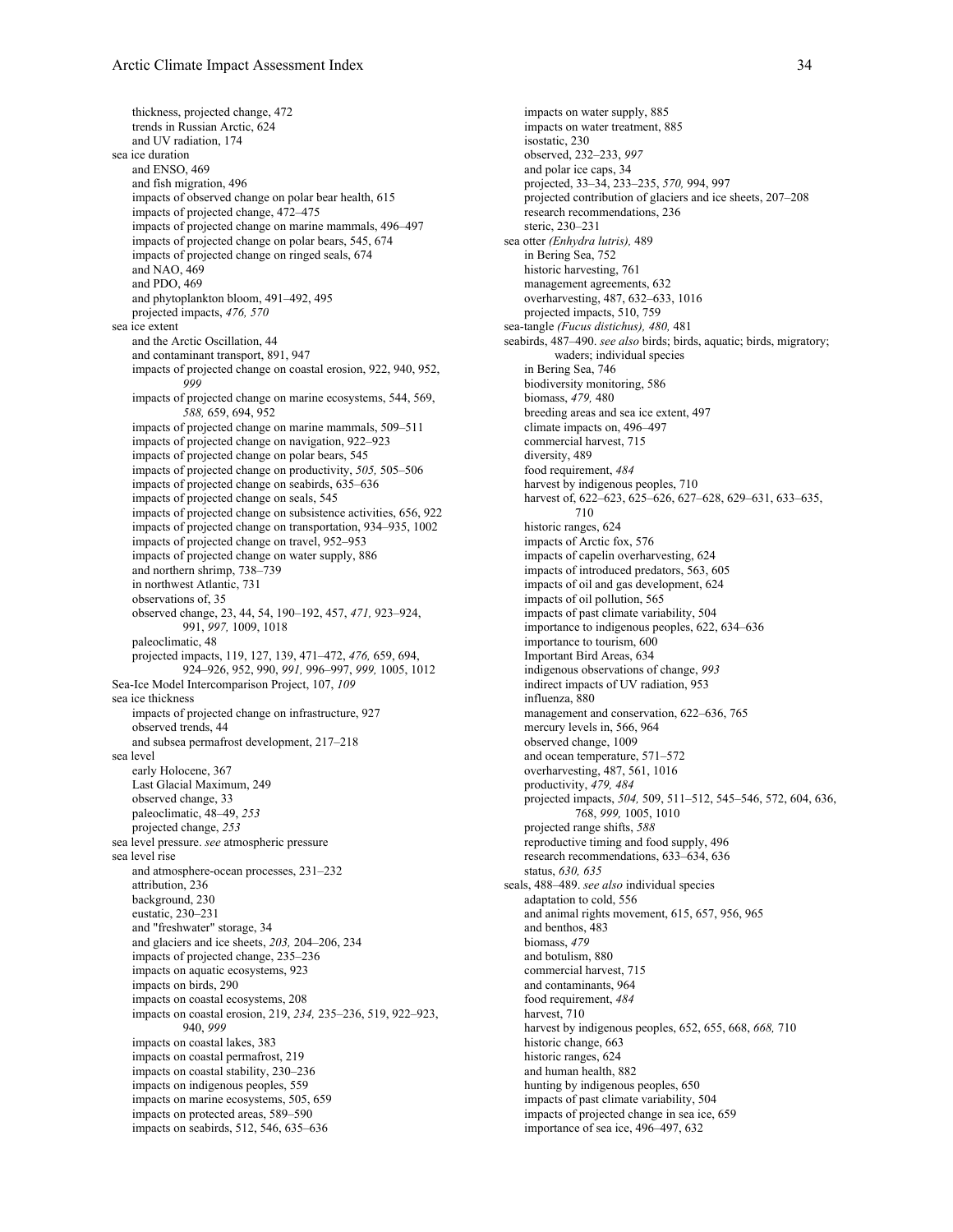### Arctic Climate Impact Assessment Index 35

indigenous observations of change, *70–71, 585, 667* indirect impacts of UV radiation, 953 and ivory gull distribution, 512 management and indigenous subsistence activities, 665 management in Canada, 626–627 in northeast Atlantic, 696 productivity, *479, 484* projected impacts, *380,* 510, 545, 660, 965, *999,* 1010, 1013, 1017 reproduction and food supply timing, 496 sedges, 294. *see also* individual species sei whale *(Balaenoptera borealis),* 489, 715, 732, 736 selenium, 890 *Seligeria polaris, 258* semipalmated plover *(Charadrius semipalmatus),* 361 Severnaya Dvina, 226 Severnaya Dvina Basin, *227* Severnaya Zemlya observed change in glaciers and ice sheets, 206–207 sharks, 486. *see also* individual species sharp-tailed sandpiper *(Calidris acuminata), 288* shearwater (*Puffinus* spp.), 627–628. *see also* individual species Shishmaref, 660, *888–889* shore lark *(Eremophila alpestris),* 1006 shorebirds. *see* waders short-eared owl *(Asio flammeus),* 301 short-finned squid. *see* squid short-tailed albatross, *635* short-tailed shearwater *(Puffinus tenuirostris),* 624 shrews (*Sorex* spp.), 267 shrimp. *see also* individual species commercial fishery, 742, 761, 964 harvesting and biodiversity, 561 historic change, 663 historic harvesting, 762 impacts of past climate variability, 766, *866* predation by Atlantic cod, 739 projected change in distribution, 700 projected impacts, *504, 758,* 768 Siberian fir *(Abies sibirica),* 252 Siberian larch *(Larix sibirica),* 800, 849 climate responses, 822–824 projected impacts, *802,* 803 Siberian silkworm *(Dendrolimus sibiricus),* 576 Siberian spruce *(Picea obovata),* 822–824, 848–849 Siberian stone pine *(Pinus sibirica),* 252 Siberian whitefish *(Coregonus pidschian),* 395, *397* sibling vole *(Microtus rossiaemeridionalis),* 279, *280* Sika deer *(Cervus nippon),* 573 *sila,* 655 *Silene acaulis. see* moss campion silver birch *(Betula pendula),* 571, 795, 852, 853 Sisimiut, Greenland, 663 Sitka spruce *(Picea sitchensis),* 800, 831–833, 845 skates impacts of past climate variability, 503, 756 projected impacts, *758,* 759, 760 skin cancer, 875–876, 878, *899,* 953, *996,* 1001 skin rashes, *63* skuas (*Stercorarius* spp.), 268, 301, 490 slides. *see* landslides slimy sculpin *(Cottus cognatus), 378,* 564 smallmouth bass *(Micropterus dolomieu), 398,* 405 smelt *(Osmerus mordax),* 361, *397* in Bering Sea, 748 harvest and late freeze-up, 75 projected impacts, 760 as traditional food, 74 smooth bromegrass, 807 snails, 483

snow. *see also* precipitation; snow cover albedo feedback, 994 depth and plants, *264* depth impacts on black spruce, 851 depth impacts on plants, 274–275 depth impacts on ungulates, *570* duration and bird breeding, 290 duration and plants, *264* duration and subsistence activities, *883* duration and UV radiation exposure, 277 impacts of projected change on biodiversity, *589* impacts of projected change on caribou, 661 impacts of projected change on geese, 280 impacts of projected change on indigenous hunting, 683–684 impacts of projected change on plants, 274–275 impacts of projected change on spring freshet, 374–376 impacts of projected change on subsistence activities, *667, 668* impacts of rain-on-snow events on melt, 43 importance to polar bears, 487 and marine ecosystems, 490 melt and flooding, 917 melt and landslides, 918 observed change, 42 observed change in depth, 198–199 projected change, 1008 and reindeer husbandry, *973, 1000* and winter roads, 933 snow beds, 290, 300 importance to reindeer/caribou, 275 indigenous observations of change, 275 and vegetation, 274–275 as water source, 547 snow blindness, 152, 168, *996* snow bunting *(Plectrophenax nivalis), 258* snow cover albedo, 198, *998* and avalanches, 918–919 background, 196–198 duration and albedo, 322 impacts of projected change, 200 impacts of projected change on caribou/reindeer, 660 impacts of projected change on subsistence activities, 660 impacts of projected change on underwater UV, 419–420 impacts of temperature change on duration, 3 impacts of thaws on duration, 43 impacts on marine ecosystems, 505 importance to climate projections, 107 importance to polar bears, 496–497 importance to seals, 496–497, 545 indigenous observations of change, 660, *993* measurement limitations, 196 observed change, 198–199, 274, 991, 996–997 observed change in extent, 23, 31, 54, 1009 and permafrost, 909 and persistent organic pollutants, 429–430 present-day distribution, 196–197 projected change, 918, 972, 996–997 projected change in duration, 3, 659 projected change in extent, 119, *122,* 127, 199–200, *201* research recommendations, 200–201 and subsistence activities, 965 and UV radiation, 153, *160,* 163–164, 174–175, *996* and vegetative masking, 197–198 snow crab *(Chionoecetes opilio),* 483 in central North Atlantic, 711 commercial fishery, 735, 749, 763, 765, 767 impacts of past climate variability, 499, 739, 757 in northwest Atlantic, 732 observed change, 1002 projected impacts, 740, 768, 1007, 1013 snow gentian *(Gentiana nivalis),* 557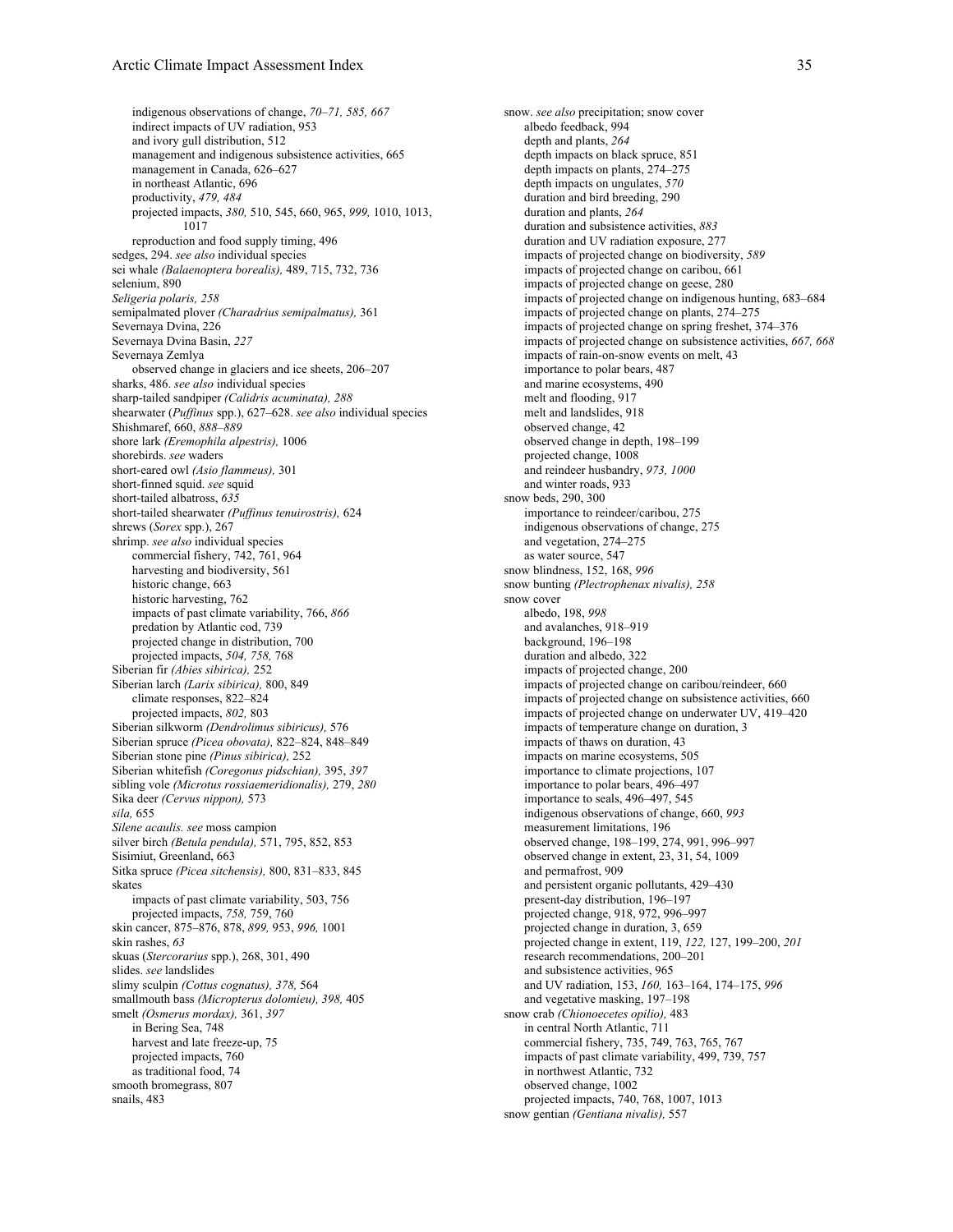snow goose *(Anser caerulescens),* 363 harvest by indigenous peoples, 667, 669 impacts on salt marsh sward, 300 indigenous observations of change, *70–71,* 662 projected habitat loss, *288* Snow Models Intercomparison Project (SMIP), *109* snow sheep, *609* SnowChange project, 79, 84, 87, 960 snowshoe hare *(Lepus americanus),* 268, 280, 552, 605, 610, *619* snowy owl *(Nyctea scandiaca), 258,* 267, 301, 550 observed change, 1005 projected change, 1006 societal impacts. *see* arctic residents; indigenous peoples sockeye salmon commercial fishery, 752 harvest by indigenous peoples, 654 impacts of past climate variability, *503* observed range change, 410 projected impacts, 760 record of past climate change, 658 soil acidification in boreal forests, 795 and agriculture, 809 biodiversity, 554 carbon balance and warming, 283, 319, 554, 846 carbon balance and wildfires, 842, 843 carbon in boreal forests, 785 carbon storage, *305,* 1014 characteristics of, 246 erosion in Iceland, 799–800 experimental warming and boreal forest growth, 820–821 impacts of permafrost change on moisture, 913 impacts of projected moisture change on biodiversity, *588* nutrient levels, 305 organic matter content, *306* and plants, *265* projected change in moisture, 188 species richness, 540 thermal regimes and mosses, 273 and trace-gas exchange, 311–314 and vegetation response, 255 soil bearing strength, *912,* 915 solar activity impacts on Bering Sea ecosystem, 757–758 trends, 160 and UV radiation, *160,* 160–161, 250 solar radiation early Holocene, 367 observational data for model evaluation, *117,* 118 and ozone levels, 154 projected change, 127 solar zenith angle, 153, *160,* 161, *162* solifluction, 916 *Somateria fischeri. see* spectacled eider *Somateria mollissima. see* common eider *Somateria spectabilis. see* king eider *Somniosus macrocephalus. see* Greenland shark sooty shearwater *(Puffinus griseus),* 732 *Sorbus aucuparia. see* rowan *Spartina,* 573 species. *see also* animals; plants; wildlife adaptation to current environment, 11, 254, 543, 1017 documenting, 580–583 projected change in abundance, 571–572 projected impacts, 254–255, 1017 species distribution, 568–570 barriers to change, *588,* 997, 1012, 1017–1018 observed change in, 608 projected change, *998, 1004* spectacled eider *(Somateria fischeri),* 363, 489, 633, *635* sperm whale *(Physeter catodon),* 715, 732, 736, 753 *Spermophilus parryii. see* ground squirrel

*Sphagnum* spp., 277, *293,* 317, 427, 571 spiders, 580 *Spio filicornis,* 483 *Spiochaetopterus typicus,* 483 sponges, 564, 580, 756 spoon-billed sandpiper *(Eurynorhynchus pygmaeus), 288,* 289 spotted redshank *(Tringa erythropus), 258* spotted seal *(Phoca largha),* 488 commercial harvest, 753 harvest and late freeze-up, 74–75 harvest of, 632 indigenous observations of change, *71* projected impacts, *504,* 510 spring wheat, 584 springtails. *see* collembolans spruce (*Picea* spp.), 784. *see also* individual species indigenous observations of change, 80 monocultures in Norway, 798 past distribution, 369 projected impacts, 833 in Russian boreal forest, 790 spruce bark beetle *(Dendroctonus rufipennis),* 552, 831–833, 879 spruce budworm *(Choristoneura fumiferana),* 833–834 spruce coneworm *(Dioryctria reniculelloides),* 833–834 spruce engraver beetle *(Ips typographus),* 834 spurdog *(Squalus acanthias), 500 Squalus acanthias. see* spurdog squid *(Illex illecebrosus)* commercial fishery, 761 in northwest Atlantic, 732 as prey, 487, 488, 712 projected impacts, 740, 759–760 St. George Island coastal erosion, 77 St. Lawrence Island, Alaska indigenous observations of change, *69* St. Lawrence Island polynya, 499, 507 stamukhi (ice ridges), 30. *see also* land-fast ice starfish, 756 Steller sea cow *(Hydrodamalis gigas),* 487, 560, 601, 1016 Steller sea lion, 77, 489 in Bering Sea, 752–753 historic harvesting, 761 management agreements, 632, 767 observed change, 1009 population trends, 633 projected impacts, 510, 759 and walleye pollock fishery, 750 Steller's eider *(Polysticta stelleri),* 76, 363, *630,* 633, *635 Stenodus leucichthys. see* inconnu steppe–tundra, 250, 252, *584, 998,* 1016 *Stercorarius longicaudus. see* long-tailed jaeger *Stercorarius parasiticus. see* parasitic jaeger *Stereocaulon paschale,* 276 *Sterna aleutica. see* Aleutian tern *Sterna hirundo. see* common tern *Sterna paradisaea. see* Arctic tern Stockholm Convention on Persistent Organic Pollutants, 602 stone loach *(Noemacheilus barbatulus), 396* stoneflies, 549 storms. *see also* extreme events; precipitation indigenous observations of change, 660 projected change, 470, 918 stratification, ocean impacts of projected change in sea ice, 195 impacts on sea ice, 520 projected impacts, 208 uncertainties, 521 stratosphere representation in climate models, 142–143 sturgeon, *70, 396*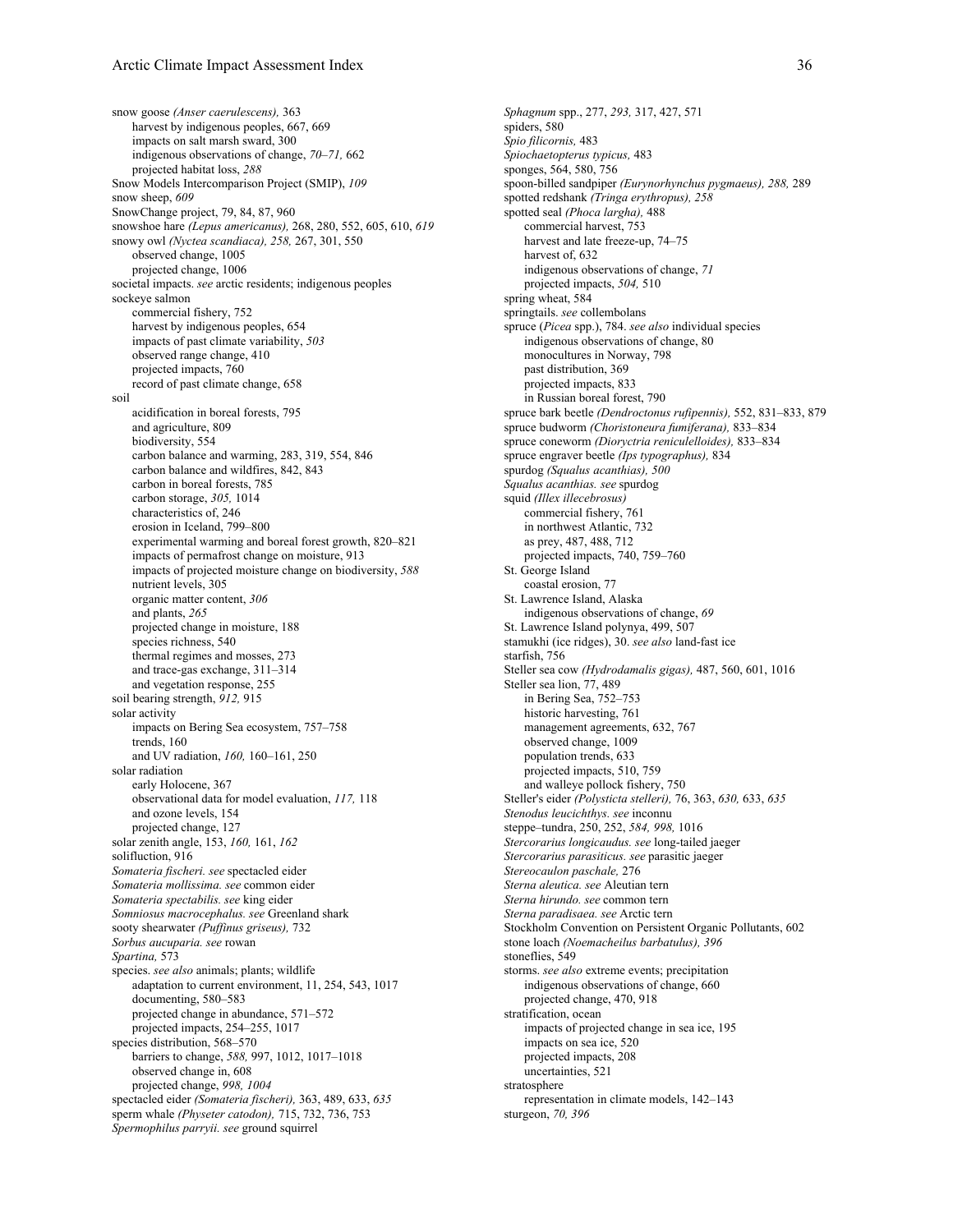succession, ecological definition, 583 suicide, 896, *897* Sukachev larch *(Larix sukaczewii),* 800 sulfur, 565 sulfur oxides, *312* sunburn, *996* increases in, *63,* 152, 168 and UV radiation, 953 sunflower, 807, *810,* 812 "super-dominant" species, 11, 260, 549, 1017 Surface Heat Budget of the Arctic Ocean (SHEBA), 131, 185 Sustainability of Arctic Communities Synthesis Model, 684–685 Svalbard observed change in glaciers and ice sheets, 206 species richness, *580* Svalbard Airport projected impacts, 939–940 Svalbard ptarmigan *(Lagopus mutus hyperboreus),* 267 swans, 358 Sweden demographics, *868–869* forest area, *784* forest tenure and management, 796–798 human health, 870 projected impacts on boreal forest, 797 protected areas, 541 swordfish *(Xiphias gladius)* past distribution change, *500* sympagic organism defined, *480 Synthliboramphus antiquus. see* ancient murrelet

## T

taiga. *see also* boreal forest ecosystems defined, 785 taiga bean goose *(Anser fabalis fabialis), 574* taliks, 914 definition of, 357 tamarack *(Larix laricina),* 834 *Tamiasciurus hudsonicus. see* red squirrel Tanana River, Alaska, 221–222 Tanner crab *(Chionoecetes bairdi),* 483 commercial fishery, 749 impacts of past climate variability, 499, *503,* 757 projected impacts, *758,* 759–760 *Taraxacum officinale. see* dandelion Taymir Peninsula, 246, 256, 259, 260, 293, *609, 610,* 1016 past climate, 815–817 projected climate, 802–803 tea-leaved willow *(Salix phylicifolia),* 799, 853 tealeaf willow *(Salix pulchra),* 274 temperature impacts on freshwater fish, 547 impacts on migration, 418 increases, impacts on contaminants, 428, 432 and marine ecosystems, 490 and marine productivity, 491 and vegetation change, 324 temperature, air. *see also* air freezing index; air thawing index; diurnal temperature range; rain-on-snow events; thaw frequency attribution, 37–38, 39 and avalanches, 918–919 in boreal forests, 794, 805 and change in disease occurrence, 880 and change in sea ice, 194–195 comparison of arctic and global trends, 35 and contaminants, 954 and distributions of plants and animals, 879 and eastern spruce budworm, 833 and geometrid moths, 299

and human health, 870–874 impacts of observed change, 23, 32 impacts of projected change on aquatic birds, 617 impacts of projected change on biodiversity, *588, 589* impacts of projected change on buildings, 930 impacts of projected change on coastal permafrost, 218–219 impacts of projected change on frost heave, 916 impacts of projected change on heating requirements, 936, *937* impacts of projected change on hunting, 617 impacts of projected change on infrastructure, 928 impacts of projected change on permafrost, 912–913 impacts of projected change on pipelines, 932–933 impacts of projected change on plants, 272–273 impacts of projected change on seabirds, 511–512, 635–636 impacts of projected change on species ranges, *588* impacts of projected change on subsistence activities, *667, 883* impacts of projected change on vegetation, *967* as indicator, *899* indigenous observations of change, 660, 661, 684, *993* and insect outbreaks, 831 latitudinal gradients, 11, 257, 373–376 observational data for model evaluation, 111–114, *115* observed change, 3, 23, 35–39, 54, 248, 250, 457, 467, 468, *468,* 606, 659, 676, 716, 908–912, 971, 991–992, 1007, 1009, 1011, 1018 observed change in boreal regions, 786, *788* paleoclimatic, *253* past change, 1018 present-day, 10, 245 projected change, 3, *4,* 119, 120, *121,* 121–125, 128–129, 133–134, 138–139, 248, *253, 321, 326,* 373–376, 470, 661, 700, 739–740, 801–806, 805, 806, 917, 918, 938–940, 952, 964, 971–972, 994, 1004–1005, 1007, 1009, 1011 rate of change, 253–254 reconstruction with tree rings, 814–820 and reindeer husbandry, *894* and sanitation infrastructure, 888 and seabird distributions, 512 and treeline change, 850 trends in Russian Arctic, 624 and water treatment, 885–886 and wildfires, 803–804, 835–836, 837, 840–841 and winter roads, 933–934 temperature, ocean and aquaculture, 745 and carbon balance, 517 and climate oscillations, 572 and cod recruitment, 500 and fish distribution, 496, 520, 545 and fish production, 544 and human health, 896–897 impacts of projected change in sea ice, 195 impacts on aquaculture, 708 impacts on fish, 494–496, 633, 700 impacts on marine ecosystems, 659 impacts on marine mammals, 509, 633 impacts on nutrient supply, 544 impacts on species ranges, *588* impacts on zoobenthos, 544 and marine benthos, 497–498 and marine ecosystems, 490–491 observed change, 44–45, *468, 716,* 720, 1009 and PDO, 469 and predator-prey relationships, 495 projected change, 472, 475, *476,* 519, 694, 1005, 1006 and red tides, 879 and seabirds, 571–572 and subsea permafrost, 218 variability, 467–469 and wildfires, 836 and zooplankton biomass, 495, 497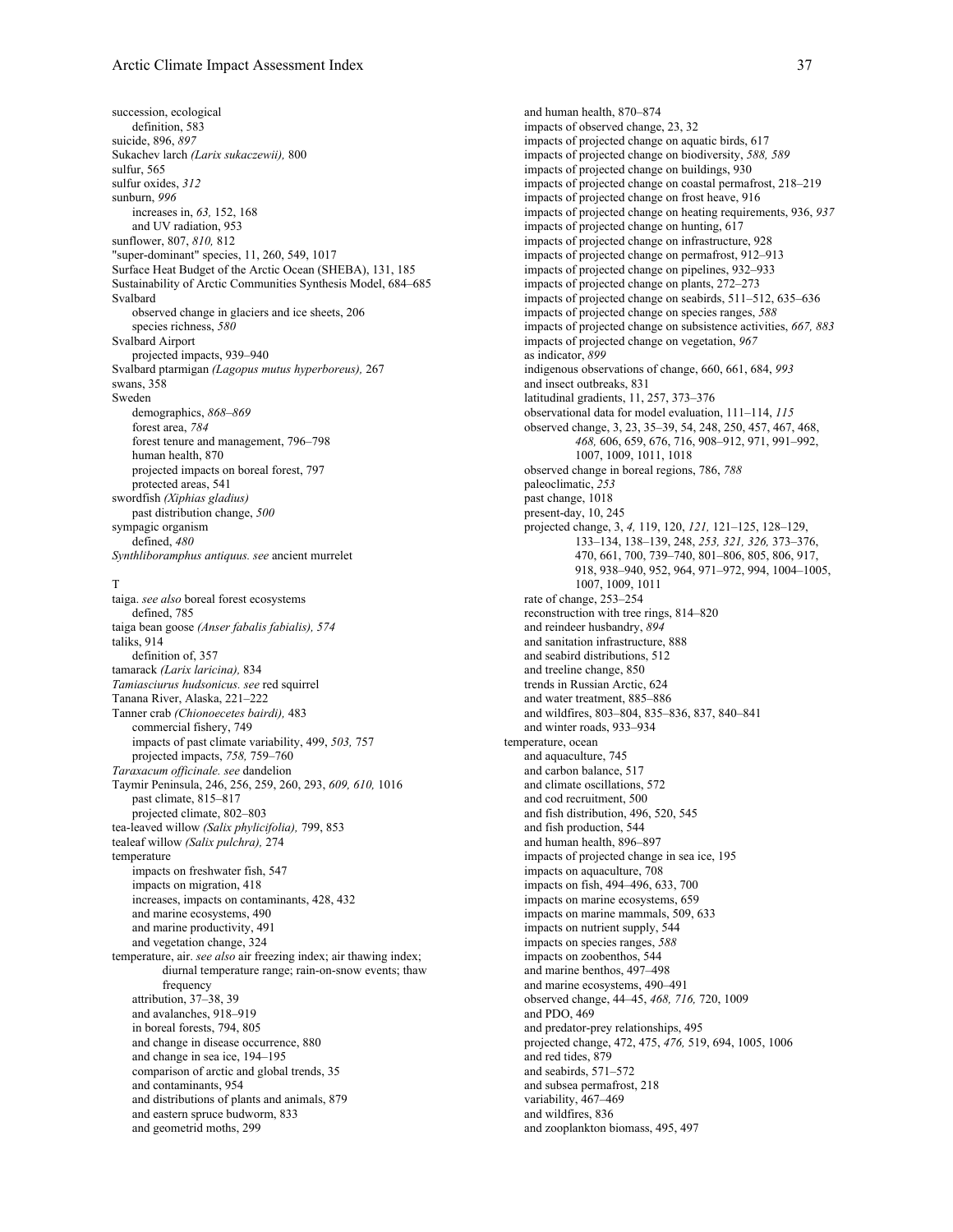temperature, soil and infrastructure, 910–912, 914–916 and methane emissions, 312–313, 317 observed change, *910* projected change, *912* and vegetation cover, 550 temperature, stratospheric impacts of trace gases, 155 and ozone depletion, 154, 156, 157, 169–171, 995 and polar stratospheric clouds, 155 projected change, 157, 171, 419, *996* temperature, water and metal accumulation in fish, *429* terns. *see also* individual species harvest of, 627–628, 629, 633 impacts of sea level rise, 636 projected impacts, *588* terrestrial ecosystems biodiversity monitoring, 586 carbon storage, *305, 321* characteristics, 1017 described, 11 feedback to climate change, 321–324, 550 genetic diversity, 572–573 impacts of projected change in snow cover, 200 impacts of projected permafrost change, 215 impacts of projected precipitation change, 188 impacts of trace gases, *312* impacts of UV radiation, *996* and non-native species, 576 paleoclimatic change, 249–253 protected areas, 577 and surprises, 331 trophic interactions, 298–304 trophic structure, 549 uncertainties in projecting change, 329–334 Teslin, Yukon Territory, 654 *Tetrao urogallus. see* wood grouse *Tetrastes bonasia. see* hazel grouse *Thaleichthys pacificus. see* eulachon *Thamnolia subuliformis, 258* thaw frequency, 42–43 thaw settlement, 909, 914–916, 921, 927, 930–931, 932 *Themisto libellula, 480,* 482 *Theragra chalcogramma. see* walleye pollock thermohaline circulation, 32–33, 54, *125,* 461, *462* and carbon cycle, 516 freshwater transport, 460 and glaciation, 47 impacts of projected change, *473,* 478 impacts of projected change in freshwater runoff, 229 and increased freshwater export, 223 and marine Arctic, *459* observed change, 33, 45 paleoclimatic change, 33, 48, 50, 250, 1018 and past climate change, *125* projected change, 33, 119, *122,* 124–125, 477–478, 519, 994, 999–1000, 1018 and sea ice, 196 uncertainties, 521 thermohaline ventilation, 458, 461–463, *473,* 477–478 thermokarst, 927, 940, 1009. *see also* permafrost, terrestrial and ecosystems, 245, 293 erosion, impacts on suspended sediment, 377 observed changes, 659 and permafrost degradation, 210, 215, 319, 916 projected impacts, 218, 254, 318, 435, 1012 thick-billed murre *(Uria lomvia), 480,* 489, 572, 623, 712 harvest by indigenous peoples, 653 harvest of, 626, 627, 629–630, 633 in northwest Atlantic, 732 observed change, 1009

overharvesting, 631 status, *630, 635* thorny sculpin *(Icelus spiniger),* 496, 756 threespine stickleback *(Gasterosteus aculeatus),* 385, 409 thresholds of change in ecosystems, 247 paleoclimate, 54 Thule culture, 663, 672, 799–800 *Thunnus thynnus. see* bluefin tuna *Thyasira* sp., 483 *Thymallus arcticus. see* Arctic grayling *Thysanoessa* spp., 482 timothy, 807, *810* tin. *see* mineral extraction *Tipula carinifrons, 258* Tlingit, 656, *681 Tofieldia pusilla,* 549 *Tomentypnum nitens,* 257, *258 Tonicella* sp., 483 Toolik Lake, Alaska, 378, 390–391 *Tortula ruralis, 258* tourism, 957, 963 and biodiversity, 579, 590 and boreal forests, 792, 794, 796 economic importance, 4, 15, 417, 675, 741–742, 963 impacts of projected change in sea ice, 195 impacts on Arctic ecosystems, 605, 639–640 impacts on indigenous peoples, 559, 657 impacts on wildlife, 610, 616 importance of wildlife, 600 and invasive species, 303 projected impacts, 195, 567, *1004,* 1010, 1013 in protected areas, 604 role in mixed economies, 656 toxaphene, 565, 891 trace gases, *312*. *see also* carbon dioxide; methane; nitrous oxide *Trachurus trachurus. see* horse mackerel traditional knowledge. *see* indigenous knowledge Trans Alaska Pipeline System, 932 transects, 821–824, 828–830 transient response, 104 Transpolar Drift, 467, 471, 473 transportation. *see also* navigation; Northern Sea Route; Northwest Passage; winter roads and contaminants, 892 and habitat fragmentation, *609* and human health, 866, 889 impacts of mild winter days, 23, 32 impacts of projected change in river and lake ice, 223, 229 impacts of projected change in sea ice extent, 922–923 impacts of projected change in snow cover, 200 impacts on arctic ecosystems, 605, 879, 880 impacts on marine biodiversity, 576 impacts on wildlife, 616 and natural hazards, 917 and natural resource development, 937 observed damages to infrastructure, 936–937 projected impacts, 566, 793–794, 920, 924–926, 927–928, 930–931, 934–935, 948, *1000, 1001,* 1002, 1007, 1008, 1013 projected impacts and agriculture, 813 tree rings. *see* paleoclimate; proxy climate records treeline advance and albedo, 844 advance and tundra, 247, 550 and the Arctic Front, 319 barriers to movement, 999 dynamics, 319–321 historic change, 48, 51–52, 246–247, 368–371, 817, 846–851 impacts of industrial forestry, 679–680 impacts of overgrazing, 658 impacts of projected change on freshwater ecosystems, 370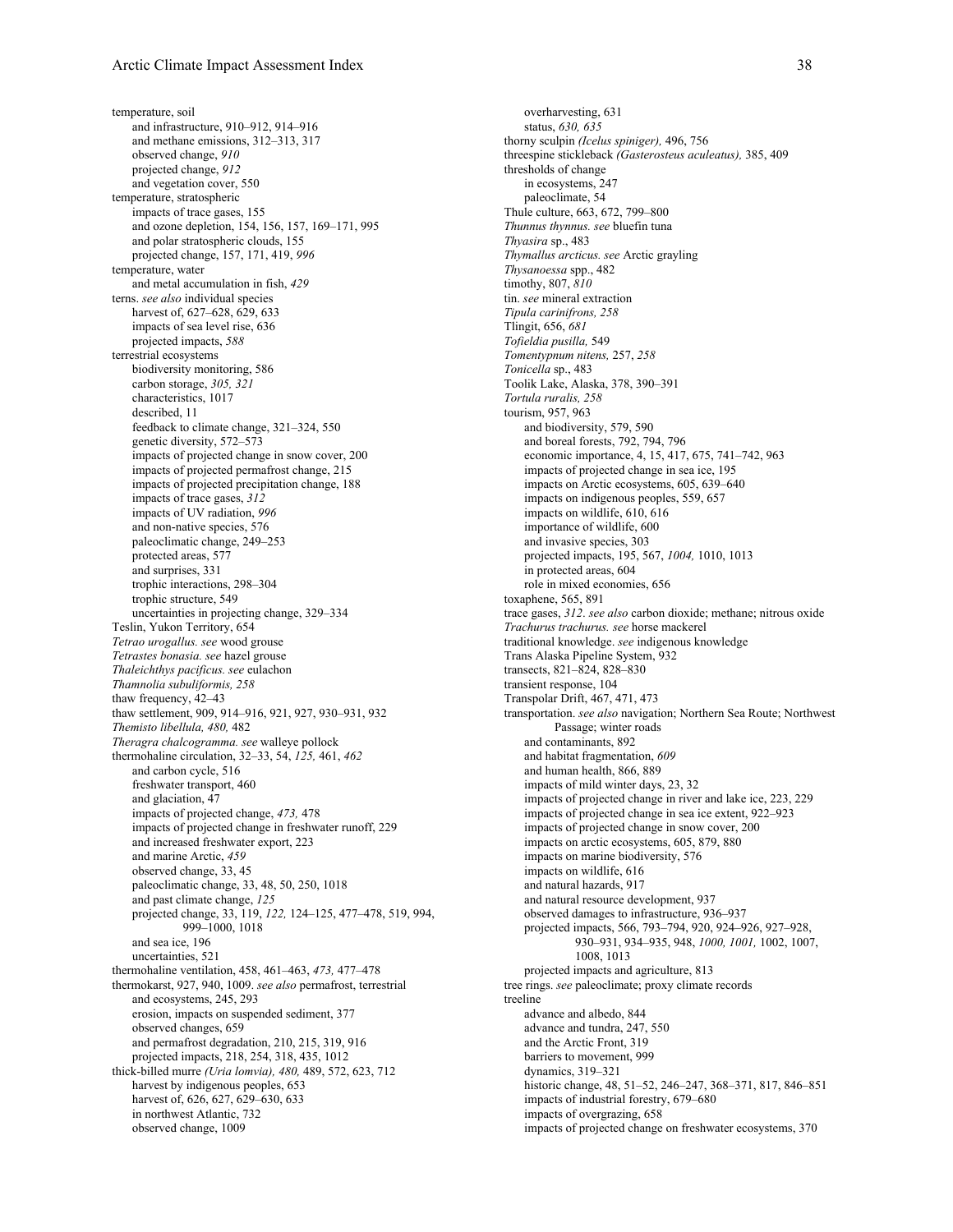impacts of projected change on indigenous peoples, 651 indigenous observations of change, *993* and July temperature, 287 observed change, 1005, 1012 paleoclimatic, 251, 252, *253* and paludification, 550, 835 projected impacts, *253,* 320–321, *570,* 826, 851, 990, *991, 998,* 1006, 1012 recent change in, 320, 847, 849–850 trichinosis, 867, 880, *881 Tringa erythropus. see* spotted redshank trout (*Salmo* spp.), *71,* 695. *see also* individual species trout perch *(Percopsis omiscomaycus), 397 Truncatella truncata,* 298 *Tryngites subruficollis. see* buff-breasted sandpiper tufted alpine saxifrage *(Saxifraga caespitosa), 247* tufted puffin *(Fratercula cirrhata),* 626, 633, *635* Tuktu and Nogak Project, 960–961 tularemia, 880, *881* tuna, 721. *see also* bluefin tuna tundra bean goose *(Anser fabalis rossicus), 288,* 289, *574* tundra ecosystems, *294* albedo, 550, 785 anthropogenic tundra, 320 biodiversity conservation, 548–551 carbon balance, 307 carbon storage, *305* characteristics of, 244–247, 292–293 classification of, *293* distribution in Russia, *790* extent and carbon balance, 322 impacts of reindeer overgrazing, 657 importance of lichens, 563 and methane emissions, 318 methane fluxes, 312–313 net primary productivity, *306* paleoclimatic, 252, *253* plant biomass, *306* projected change in area, 321, 569–570, 851, 990, 1008 projected change in distribution, 999, 1005–1006 projected impacts, *253,* 254, 327–328, *998, 1004,* 1012 soil characteristics, 255 soil organic matter, *306* and treeline advance, 247, 550 trophic structure, 549 tundra swan *(Cygnus columbianus),* 363, 617, 669 tundra-taiga ecotone, 244, 319–321, 551–552, 788, 844 biodiversity, 1016 carbon storage, *305* characteristics, 292 impacts of projected change on indigenous peoples, 651 projected change in location, 569–570 recent change in, 849–850 in Russia, 789–790 in Sweden, 796 wildfires in, 620 tundra vole *(Microtus oeconomus), 258,* 279, *280* tundra–steppe. *see* steppe–tundra turbellarians, *480* turbot *(Psetta maxima), 500,* 716 *Turdus iliacus. see* redwing *Turdus migratorius. see* American robin *Turdus pilaris. see* fieldfare *Tursiops truncatus. see* bottlenose dolphin tusk *(Brosme brosme), 500,* 711, 717 typhoid, 884

#### U

ultraviolet (UV) radiation. *see also* UV index action spectrum, 153, 875–876 and aerosols, *160,* 162–163 and albedo, *160,* 163–164, 278

and altitude, *160,* 163 and carbon balance, 310 and cloud cover, *160,* 162, 278 defined, 152–153 dose rate, 153 erythemal response spectrum, 153, 161–162 factors affecting, 153, 159–165, *160* and forage quality, 299 health impacts, 152–153, 174–175 and herbivory, 853 and human health, 874–878, *1000,* 1001–1002 impacts of increases, *996* impacts of projected change, *998* impacts of projected change on animals, 281–282 impacts of projected change on biodiversity, 1017 impacts of projected change on marine ecosystems, 512–516 impacts of projected change on plants, 276–277 impacts on amphibians, 422 impacts on aquatic ecosystems, 947, *999* impacts on biogeochemical cycling, 513 impacts on biota, 174–175 impacts on boreal forests, 851–853 impacts on construction materials, 928–929 impacts on crop plants, 852 impacts on fish, 413–415 impacts on freshwater ecosystems, 419–427 impacts on humans, *63,* 419–420, 953 impacts on insect diseases, 302 impacts on marine ecosystems, 520, 521–522 impacts on materials, 175 impacts on photochemical reactions, 5 impacts on plants, 571, 953 impacts on wildlife, 606, 953 indicators of, *899* indigenous observations, *63* indigenous observations of change, 168, 876 interaction with pollutants, 953 irradiance, 153 and litter decomposition, 852–853 measurements, ground-based, 165–167 and mercury depletion events, 891 and moth defoliation of birch forests, 299 observed trends, 165–169, 248, *996* and ozone depletion, 153, 154, *875,* 995 and ozone levels, 158, *160* and pollutants, 877–878 prehistoric, *253* projected change, 5–6, 174–175, 248, *253, 326,* 419–420, *996* radiation amplification factors, 161–162 and receptor orientation, *160,* 164–165 research recommendations, 175–176, 854 satellite estimates, 168–169 and snow and ice cover, *160,* 164, *998* and solar activity, *160,* 160–161 and solar zenith angle, *160,* 161 underwater exposure, 419–420 and water quality, *160,* 164 *umingmak. see* muskox uncertainty. *see also* likelihood about impacts of non-native species, 545 about impacts on caribou, 645 about terrestrial water balance, 31 in boreal forest role in carbon balance, 786 in carbon balance projections, 999, 1015 in climate simulations, 100–102, 114, *120,* 121, 131, 140, 143–144, 477 in cloud simulations, 110, 118, 141 in estimating past UV radiation levels, 167 and forest management, 792–793, 794 in Greenland ice sheet mass budget, 205 in impacts on thermohaline circulation, 477–478 and infrastructure design, 938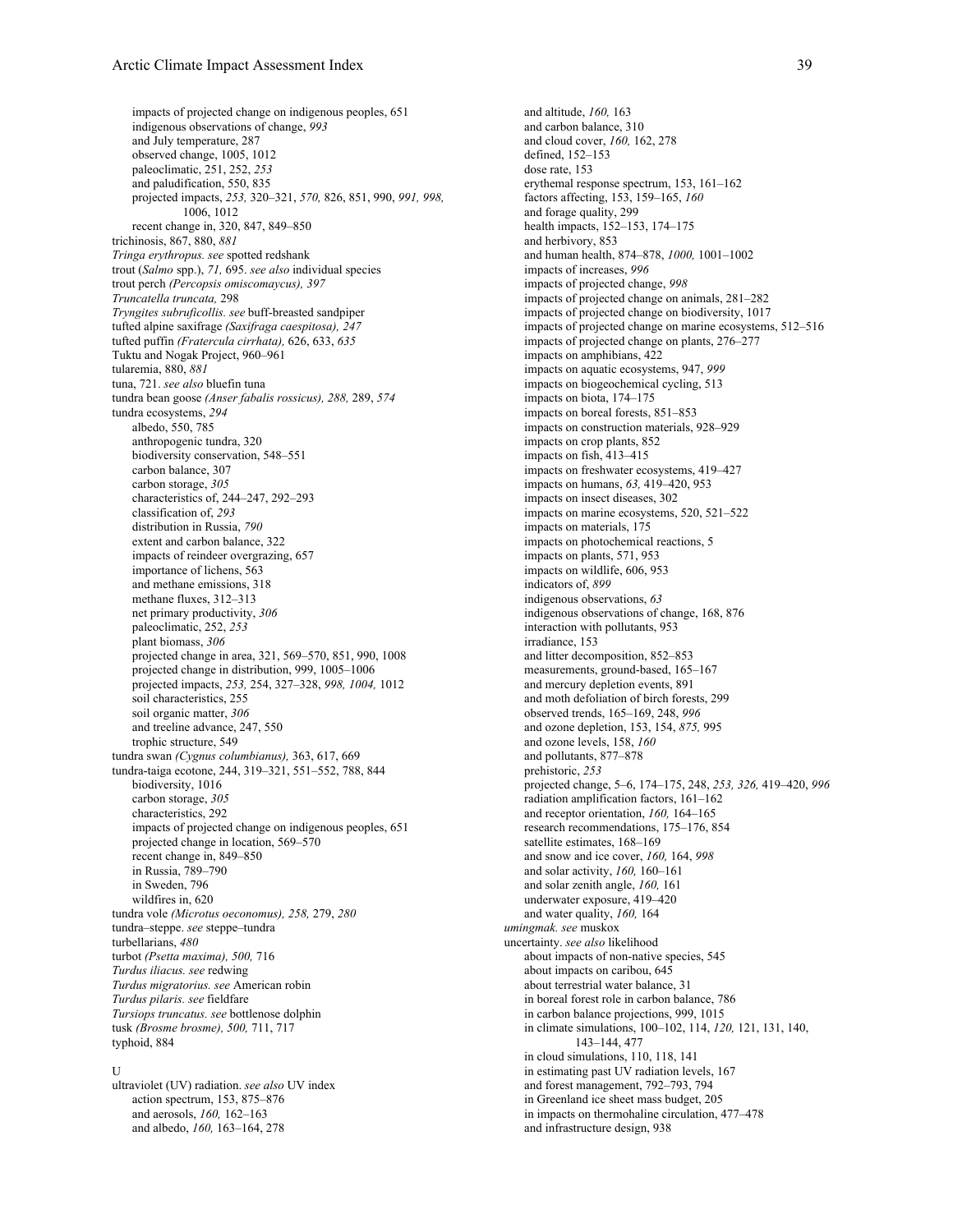methods for reducing, 10 in observational data, 111, 112, 185, 197, 203, 226 in ozone projections, 170, 173 in paleoclimatic reconstructions, 47 in projecting impacts, 2, 519 in projecting impacts on fisheries, 693–694, 706–707, 739–740, 739–741, 770 in projecting impacts on freshwater ecosystems, 354–356, 385, 393, 394, 403–404, 434 in projecting impacts on marine ecosystems, 507, 510 in projecting impacts on terrestrial ecosystems, 329–334 in projections of sea level rise, 234 recommendations for reducing, 175, 188–189, 196, 208, 236, 332–335, 520, 522 in snow cover simulations, 107 in UV projections, 174 ungulates, 549, *570, 609,* 1017. *see also* caribou; moose; reindeer United Nations Fish Stocks Agreement, 694–695 United Nations Framework Convention on Climate Change, 119, 956 United Nations Law of the Sea Convention, 694 *Uria aalge. see* common murre *Uria lomvia. see* thick-billed murre *Ursus americanus. see* black bear *Ursus arctos. see* brown bear *Ursus maritimus. see* polar bear *Urticina eques,* 483 Utsjoki. *see* Ochejohka, Finland UV index, *876*. *see also* ultraviolet (UV) radiation defined, 153 increases in, 167 maximum observed, 166

#### V

*Vaccinium myrtillus. see* blueberry *Vaccinium* spp., *293 Vaccinium uliginosum. see* bog whortleberry *Vaccinium vitis-idaea. see* lingonberry *Vanellus vanellus. see* northern lapwing vegetation. *see also* plants; terrestrial ecosystems adaptations to arctic climate, 557 biomass, *306* change and climate models, 107 change in distribution and POPs, 430 growth forms, *247* impacts of ice crusting, *280* impacts of projected change in permafrost, 215, 913 impacts of projected change in snow cover, 200 impacts of projected change on indigenous peoples, 659 impacts of projected change on microorganisms, 303 impacts of projected change on regional climate, 314 impacts of projected change on water birds, 289, 290–291 indigenous observations of change, 67, 271, 298, 660, 662, 685 influence on water and energy exchange, 11 observed change, 294 observed change in biomass, 298 observed change in greenness, 298, *585* and permafrost, 909–910 prehistoric change, 252 prehistoric distribution, *251* present-day, 4, *5,* 245–246 projected impacts, 246 role in energy balance, 314 role in water balance, 314 vegetation distribution and albedo, 322, 324 barriers to movement, 550, 568, 851 and disturbance, 844 and energy balance, 324 feedbacks to climate system, 319–321 historic change, 846–851 impacts of projected change on reindeer/caribou, 660–661

indigenous observations of change, 272, 668 observed change, 272 present-day, *787* projected change, 294, *322,* 327–329, 568–570, *569,* 569–570, *588–589,* 605, *787,* 1017 projected change, approach, *323* in Russia, *790* velvet scoter *(Melanitta fusca),* 86, *630* vendace *(Coregonus albula),* 396 *Vertagopus brevicaudus, 258,* 259 Vitamin D, 877 Voices from the Bay, 960 voles (*Microtus* and *Clethrionomys* spp.), 549. *see also* individual species adaptation to arctic environment, 267–268 echinococcus, 880 observed change in population cycles, 279–280, 301 parasites and climate change, 302 population cycles, 268, *281* and predation, 302 projected change, *998,* 1006 projected impacts, 281 trophic interactions, 298, 299–300, 301–302 vulnerability of arctic residents, 15, 195, 235–236, 865 definition, 707, 947, 951 of indigenous peoples, 91–93, 664, 865, *866* research recommendations, 95, 902, 1019–1020 vulnerability assessments, 9 approaches, 949–957, 970–971, 980–981 case studies, 961–980 of human-environment systems, 946–951 methods, 957–961 and multiple stresses, 963 research recommendations, 982–983, 1019 *Vulpes vulpes. see* red fox Vuntut Gwitchin impacts case study, 680–685

#### W

waders, 490. *see also* birds, aquatic; seabirds biodiversity monitoring, 586 diversity of, 549 impacts of human activities, 564 migration routes, *556,* 557, 564 projected impacts, 574–575, *588,* 604 walleye *(Sander vitreus),* 395, *398,* 405, 408, 411 walleye pollock *(Theragra chalcogramma),* 486, 495, 497 in Bering Sea, 748 commercial fisheries, 652, 747, *748,* 749–750, 762, 765, 766–767 distribution, 484 harvest by indigenous peoples, 652 historic harvesting, 762 impacts of past climate variability, 503, *503,* 755–756, 766 management regimes, 747, 763, 765 observed change, 1002 as prey, 487 projected change in distribution, 545 projected impacts, *504,* 507–508, *758,* 759–760, 768, 1010 temperature and distribution, 496 walrus *(Odobenus rosmarus),* 487–488, 623–624 and benthos, 483 in Bering Sea, 752 commercial harvest, 715, 753 harvest by indigenous peoples, 652, 710 harvest of, *625,* 627, 628, 632 historic harvesting, 699, 761 and human health, 882 impacts of projected change in sea ice, 195, 659 importance of sea ice, 632 indigenous observations of change, *70–71,* 634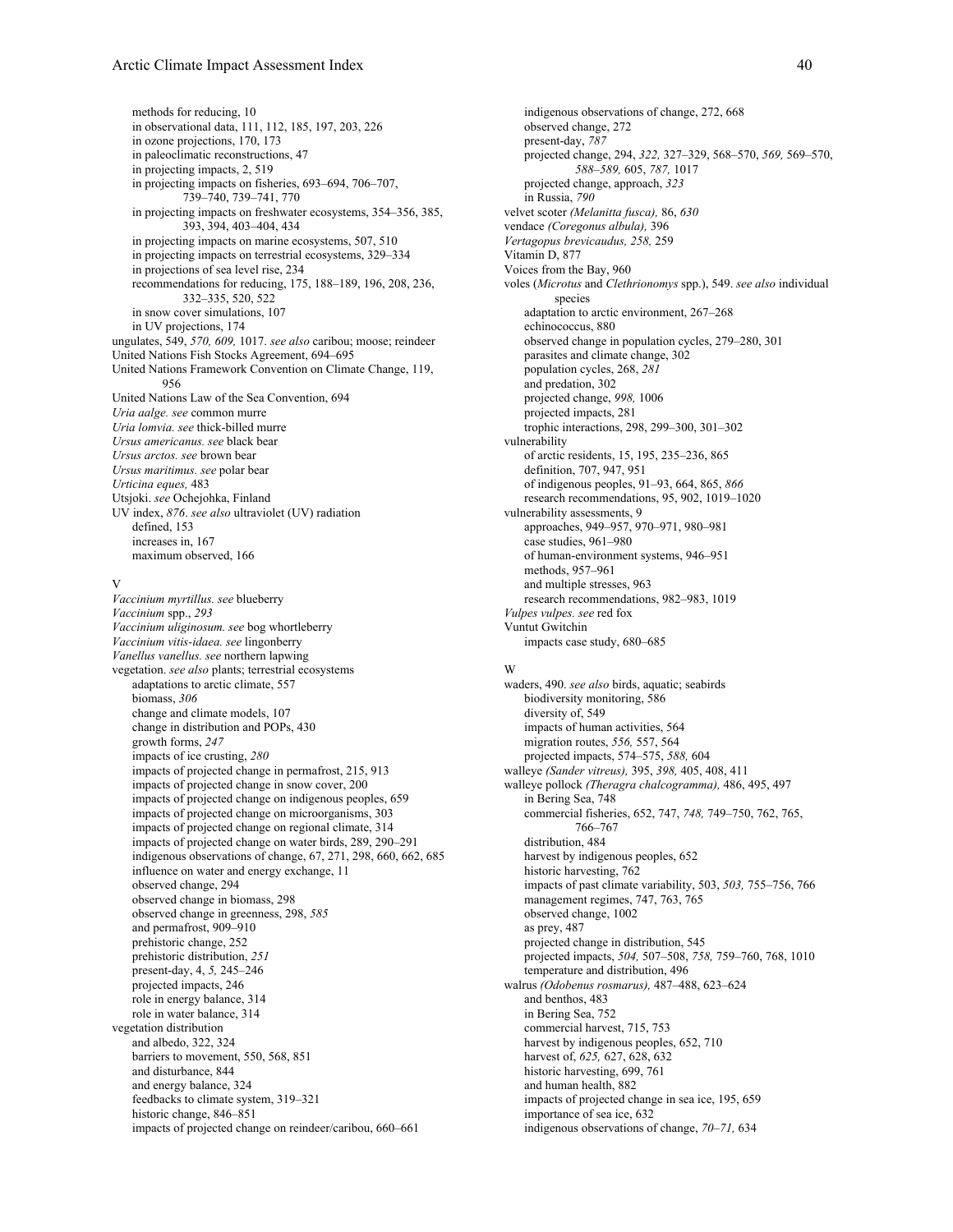management agreements, 632 migration, 546 overharvesting, 487, 560, 1016 projected impacts, 510, 660, *999,* 1010, 1011 protected areas, 602 and sea ice, 497 and trichinosis, *881* on Wrangel Island, 604 water balance, terrestrial, 31–32 of boreal forest, 789 of terrestrial ecosystems, 314, 318–319 and vegetation distribution, 324 water budgets of freshwater ecosystems, 357–358 water supply impacts of projected change in glaciers and ice sheets, 208 impacts of projected change in snow cover, 200 water vapor and hydrogen oxide (hydroxyl) radical, 155 impacts of projected change in sea ice, 195 and ozone, 155 stratospheric concentrations, 171 and stratospheric temperature, 155 waterfowl. *see* birds, aquatic waterlogging. *see* paludification weasel, *258,* 301 weather. *see also* atmospheric pressure; extreme events; meteorological stations; precipitation; storms; temperature, air impacts of projected change on subsistence activities, *667, 883* indigenous observations of change, *68–69,* 660, 661–662, 685, 869 West Nile virus, 880, 881, 1011, 1014 West Spitsbergen, *493* Western Arctic Caribou Herd Working Group, 618–620 western sandpiper *(Calidris mauri), 288,* 361 wetlands. *see also* freshwater ecosystems; peatlands area of, 12 carbon balance, 364–365 definition, 546 drainage impacts on biodiversity, 562 extent and methane emissions, 323 freshwater ecosystems of, 363–365 impacts of changing UV radiation, 427 impacts of projected change on aquatic birds, 418 impacts of projected change on biodiversity, *588* impacts of projected precipitation/evaporation change, 188 impacts of projected sea level rise, 235 and mercury production, 433 methane emissions, 317, 999 and permafrost, 45–46 projected change in area, 418 projected impacts, 381–384, 659, 998, *998,* 1006, 1008, 1009 projected impacts and aquatic birds, 617 projected impacts on carbon balance, 391–393, 434–435 sensitivity to permafrost degradation, 382 whales, 489. *see also* individual species adaptation to cold, 556 and benthos, 483 in Central North Atlantic, 711–712 food requirement, *484* harvest of, 627, *628,* 629, 952 historic harvesting, 699, 701, 710, 715, 761, 766 historic ranges, 624 impacts of projected change in sea ice, 195, 659 importance to Inuit, 651 importance to tourism, 600 indigenous harvesting, 710 indigenous observations of change, *70–71* management agreements, 623, 633 management and indigenous subsistence activities, 665 management challenges, 601–602

in northeast Atlantic, 696 in northwest Atlantic, 732 overharvesting, 487, 560, 1016 productivity, *484* projected impacts, *380,* 510–511, 520, *588,* 660, 694, *999,* 1005, 1010 role in marine biodiversity, 561 threats from hunting, 614 and tourism, 741 wheat, 807, *810,* 852 whiskered auklet, *635* whistling swan. *see* tundra swan white-beaked dolphin *(Lagenorhynchus albirostris),* 489 white fox. *see* Arctic fox white-fronted goose *(Anser albifrons), 288,* 290, *574,* 669 white-rumped sandpiper *(Calidris fuscicollis),* 361 White Sea, *493* white-sided dolphin *(Lagenorhynchus acutus),* 629 white spruce *(Picea glauca),* 292 in Canada, 792 eastern spruce budworm outbreaks, 833 growth responses, 551–552 projected change, 567, *824,* 825–826, 828, 833 reproduction and wildfire, 789 spruce bark beetle outbreaks, 831–833 temperature impacts, *824,* 825–826 tree ring data, 818–819 white-throated sparrow, *71* white wagtail *(Motacilla alba), 258* white whale. *see* beluga whale white-winged scoter. *see* velvet scoter whitefish (*Coregonus* spp.), 399, 406, 702, 704, 716, *762*. *see also* cisco; cod; haddock; saithe distribution, *396–397* as fox prey, 76 harvest by indigenous peoples, 652, 654 indigenous observations of change, *70* late freeze-up and harvests, 74–75 paleoecology, 251 projected impacts, *373,* 436 river preferences, 359 Whitehorse, Yukon Territory, 654 whooping crane *(Grus americana),* 418 whortle-leaved willow *(Salix myrsinites), 563* wildfires and biodiversity, 552–553 in boreal forests, 785, 787, 789, 835–841 and carbon balance, 841–843 and caribou forage, 620, 647 and contaminants, 432 in Fennoscandia, 839 impacts of projected change in precipitation, 188 impacts on indigenous peoples, 678–680 increases in Russia, 608 management in Alaska, 838–839 management in Canada, 837–838 management in Russia, 836–837 observed change, 835, 837, 838–839, 1009 and permafrost thaw, 917 projected impacts, 553, 838, 840–841, 999, 1007, 1008, 1012 and temperature, 803–804 and weather and climate, 835–836 wildlife. *see also* birds; mammals, marine; mammals, terrestrial corridors, 577–578 defined, 543, 599 economic importance, 1003 harvest in Russia, *609* and human settlement, 606 ice layers and grazing, 200 impacts of harvesting, 601, 608, 610 impacts of industrial development, 620–621 impacts of tourism, 639–640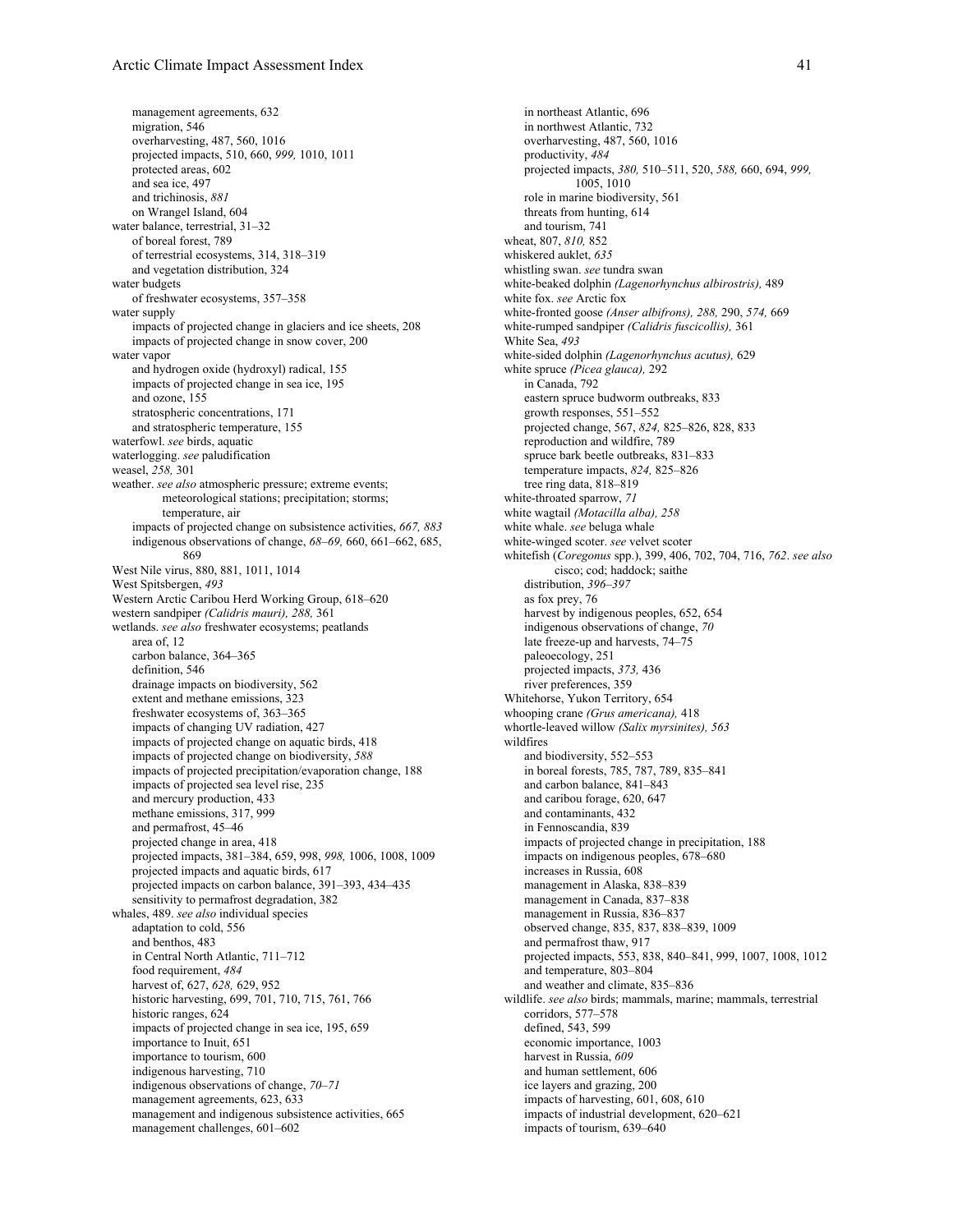impacts of UV radiation, 953 importance to tourism, 600 as indicators, *900* multiple stresses, 615 population status in Alaska, *619* projected impacts, 599 wildlife management in Alaskan Arctic, 617–621, 632–634 approaches, 601–602, 636–638 in Canadian Arctic, 610–615, 626–628 and climate change, 600, 604–605, 636–640 co-management, 612–613, 632–633, 636–637, 665–666, 670–671, 685, 960, 963, 1012 co-management case study, 644–648 definition, 599 in Fennoscandia, 616–617, 628–631 future strategies, 634–636 impacts on reindeer husbandry, 977 and indigenous subsistence activities, 664–665 and industrial development, 607 and land and water use planning, *622,* 638–639 monitoring needs, 617 present practices, 600–602 recommendations, 639–640 research recommendations, 621 role of indigenous peoples, 651 role of protected areas, 602–605 in Russian Arctic, 606–610, 623–626, 638 willow (*Salix* spp.), 257, 262, *293,* 293–294, 303, 562. *see also* individual species diversity of, 549 in Greenland, 799 harvest by indigenous peoples, 654 in Iceland, 799–800 impacts of overgrazing, 563 indigenous observations of change, 81, 271, 685 willow grouse *(Lagopus lagopus),* 267 wind impacts on ocean mixing, 460–461, 544 impacts on species ranges, *588* indigenous observations of change, *68–69,* 94, 632, 660, 661, *667,* 684 and infrastructure, 917 projected change, *470* and wildfires, 835 winter moth *(Operophtera brumata),* 299, 834 winter roads. *see also* transportation impacts of projected change in river and lake ice, 223, 229 observed change, 934 projected impacts, 793–794, 927, 933–934, *1001, 1004,* 1010, 1013 witch *(Glyptocephalus cynoglossus)* past distribution change, *500* wolf *(Canis lupus), 258,* 259, 549 harvest by indigenous peoples, 653, 667 historic changes, 661 impacts of reindeer husbandry, 601 indigenous observations of change, 80 in Norway and Sweden, 616 observed change, 1005 paleoecology, 252, 1016 population monitoring, 620 population status in Alaska, *619* and reindeer/caribou, 301 and reindeer/caribou predator control, *609,* 615 wolffish *(Anarhichas lupus lupus),* 711 wolverine *(Gulo gulo), 258,* 301, 549 impacts of reindeer husbandry, 601, *609* population status in Alaska, *619* as reindeer predator, 977 wood frog *(Rana sylvatica),* 422 wood grouse *(Tetrao urogallus),* 86, 607

woodpeckers, 291, 552 woolly rhinoceros *(Coelodonta antiquitatis),* 250 World Conservation Organization (IUCN), 575, 581–582, *585,* 600, *603* Polar Bear Specialist Group, 623, 624, 625 World Meteorological Organization (WMO), 6 World Ocean Circulation Experiment (WOCE), *473* worms, 540, 580 Wrangel Island Reserve, 604

#### X

*Xanthoria candelaria,* 269 *Xanthoria parietina,* 270 *Xema sabini. see* Sabine's gull *Xiphias gladius. see* swordfish

## Y

Yakutia, Russia, *609, 610–611* Yamal Nenets, 962 Yamal-Nenets Autonomous Okrug, 559, 675–678 Yamal Peninsula, 247, 256, 608 reindeer overgrazing, 657 treeline change, 847–849 yellow-billed loon *(Gavia adamsii),* 363, 633, *635* yellow-browed warbler *(Phylloscopus inornatus), 258* yellow Irish lord *(Hemilepidotus jordani),* 496, 756 "yellow legs." *see* white-fronted goose yellow perch *(Perca flavescens),* 385–386, 395–396, *398,* 404, 405 yellowfin sole *(Limanda aspera),* 487 commercial fishery, 751 distribution, 484 historic harvesting, 762 impacts of past climate variability, 756 Yenisey Basin, 185–188, *227* Yenisey River contaminant loading of, 381 fish diversity in, 406–407 freshwater discharge, 547 freshwater ecosystems of, 358 impacts of impoundment, 358–359 observed trend in freeze-up date, 222 projected change in discharge, 228, *229* projected impacts, 358–359, 381 ship traffic and wildlife, *609* Yukaghir, 652 Yukon Basin, *227* Yukon First Nations diet of indigenous peoples, 654, 657 indigenous knowledge case study, 77–78 subsistence activities, 653 Yukon River and carbon transport, 518 freshwater ecosystems, 358 observed trend in breakup date, 222 projected change in discharge, *229* Yukon Territory, Canada agriculture, 807–808 demographics, 868 dietary contaminants, 657 indigenous observations of change, *68,* 77–78 indigenous subsistence production, *653* Yupiit, 680 Yup'ik, 652, *681*

## Z

zander *(Sander lucioperca),* 406, 407 zebra mussel *(Dreissena polymorpha),* 431 zoobenthos, *479,* 544 zooplankton, 711 adaptation to cold, 481 in Bering Sea, 754 impacts of past climate variability, 497, *717*